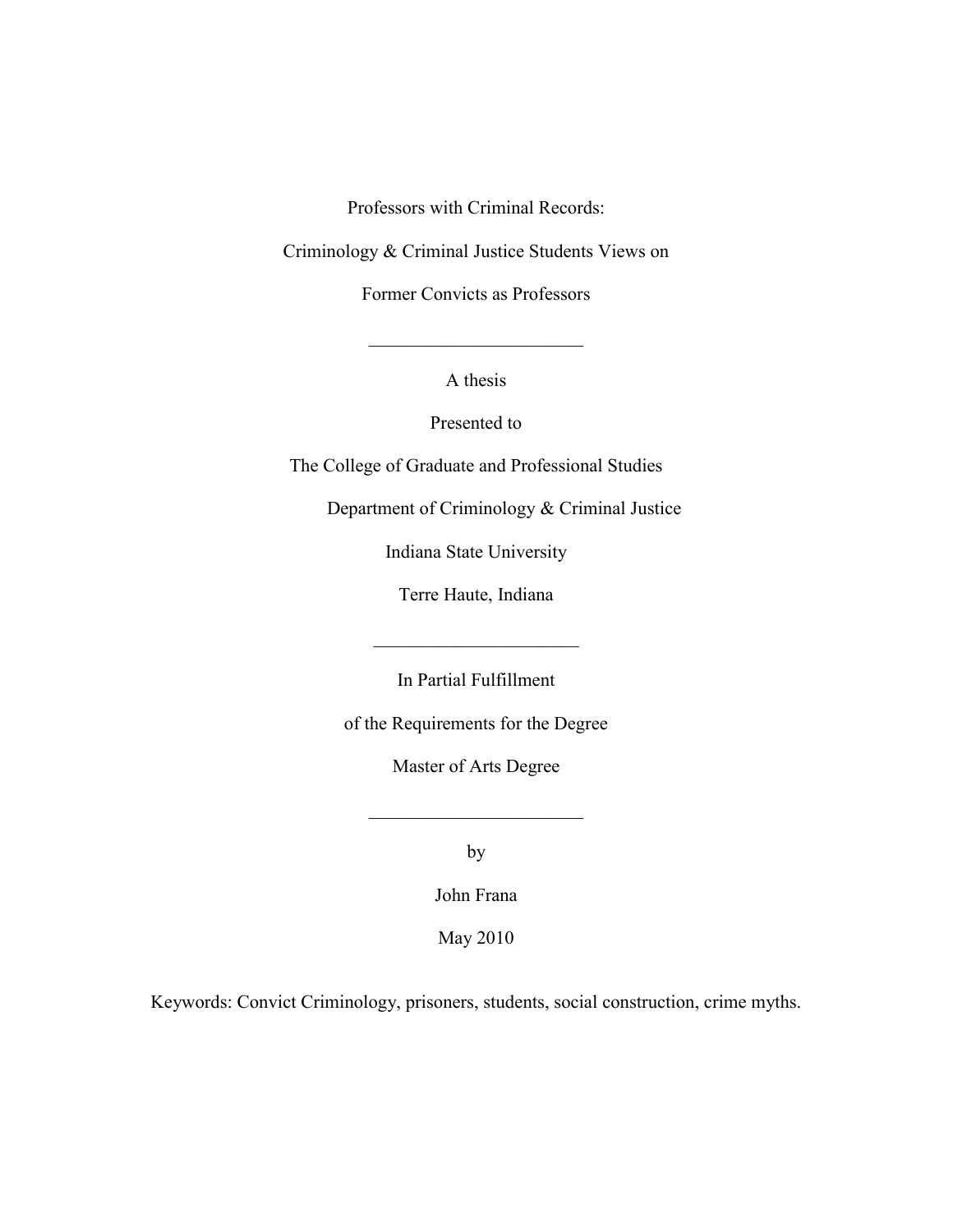# COMMITTEE MEMBERS

Committee Chair: Mark S. Hamm, PhD.

Professor of Criminology & Criminal Justice**.**

Indiana State University

Committee Member: Jennifer N. Grimes PhD.

Assistant Professor of Criminology & Criminal Justice

Indiana State University

Committee Member: Franklin T. Wilson PhD.

Assistant Professor of Criminology & Criminal justice

Indiana State University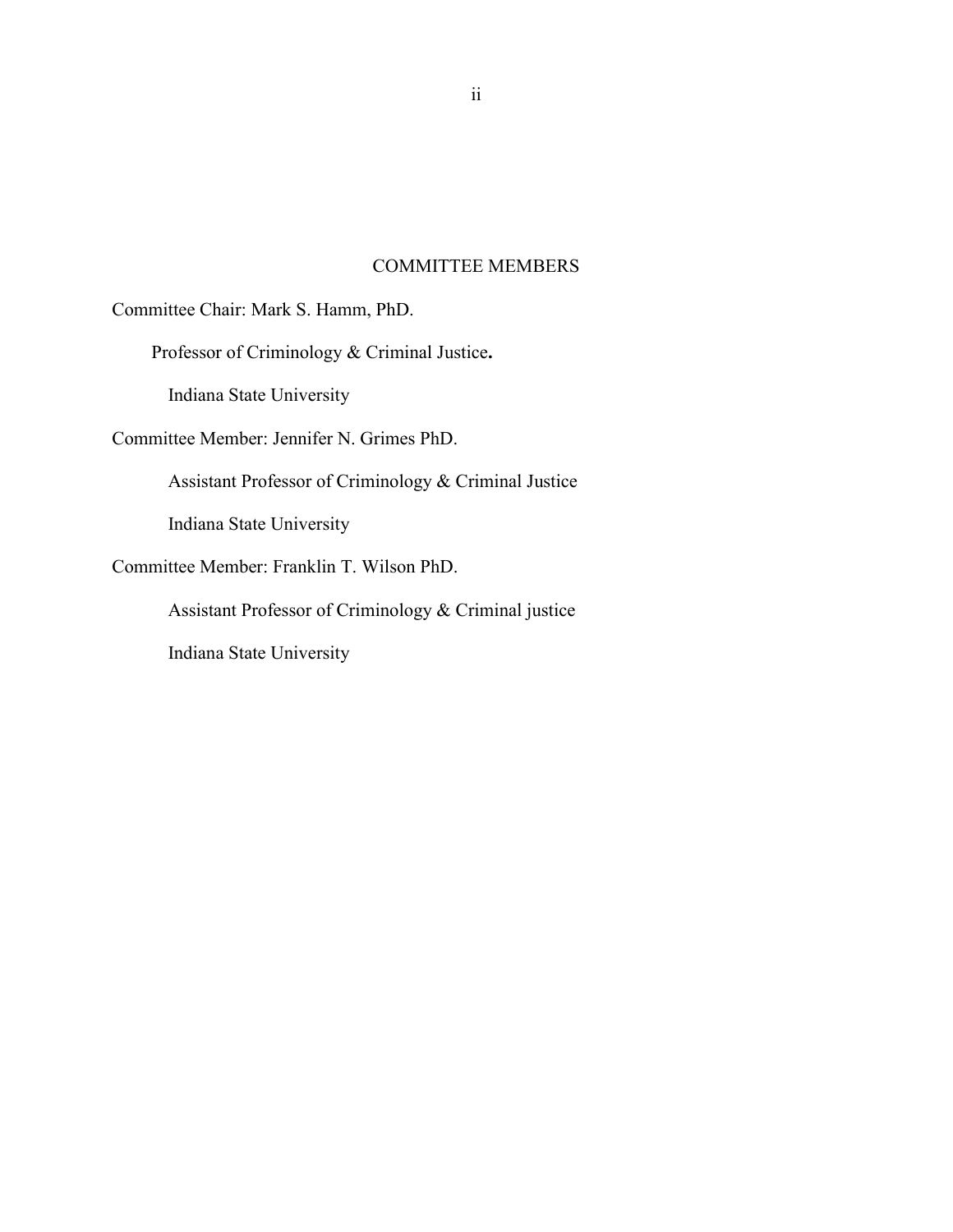# **ABSTRACT**

<span id="page-2-0"></span>As America's incarceration binge begins its fourth decade, one unintended consequence of this social policy has been a growing number of criminologists/sociologists who have personal experience with incarceration as many former convicts have been pursuing education as an avenue for successful re-entry. Some of these ex-convicts have begun to secure PhD's and have been conducting research as well as teaching various university courses in Sociology and/or Criminology and Criminal Justice.

Within this thesis the myths maintained by society surrounding crime and prisoners will be discussed. Using survey research, students majoring in Criminology and Criminal Justice (*n* = 186) at ISU were asked (1) how they would feel to discover that their professor had a criminal record and (2) would they knowingly enroll in a course that an ex-con was teaching? Also, by using an attribution scale, student perceptions on causes of crime will be examined. The findings from this research suggest that most Criminology and Criminal Justice students would welcome professors with a criminal history into the classroom.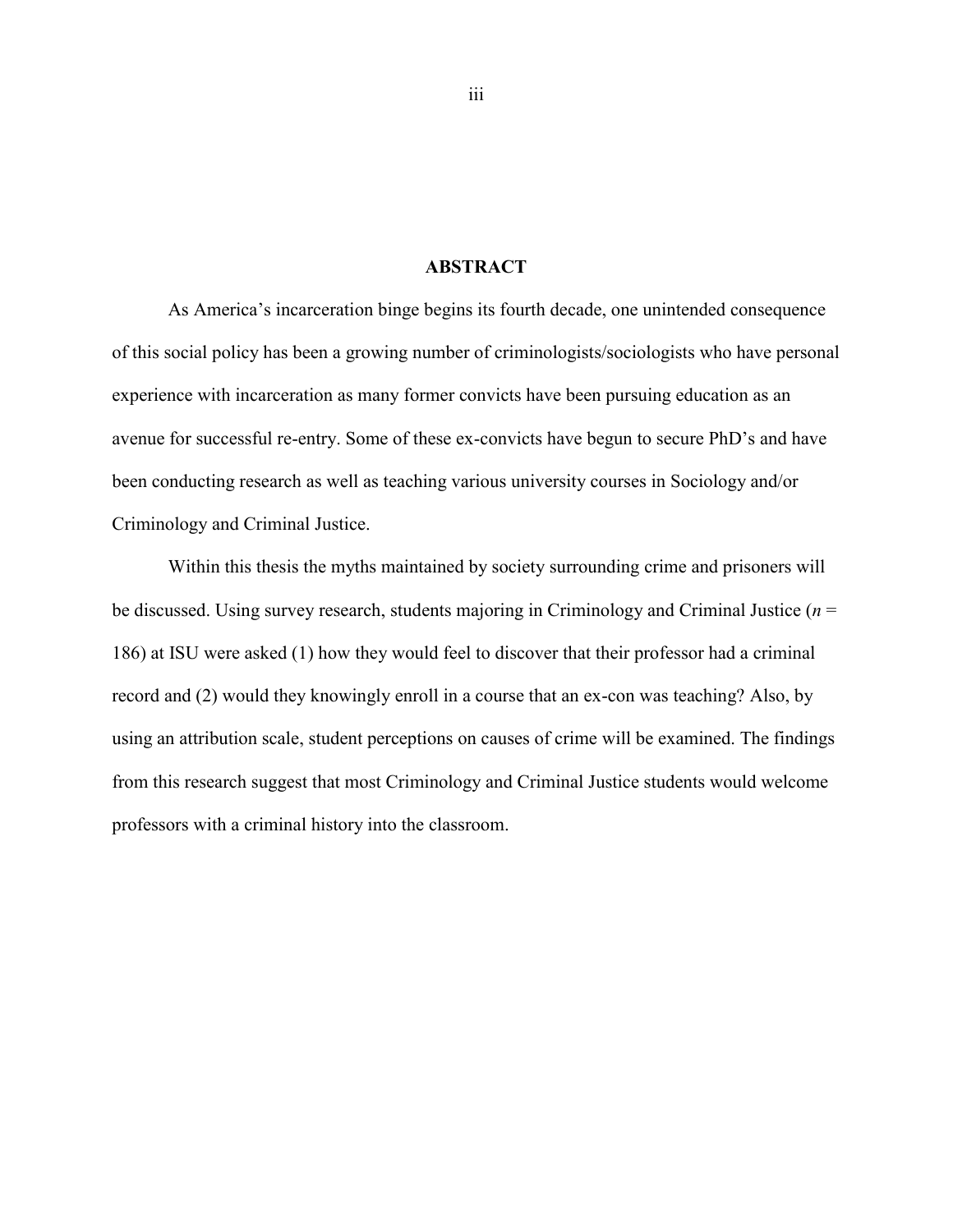#### **PREFACE**

<span id="page-3-0"></span>The faculties of many Criminology and Criminal Justice programs are dominated by former practitioners of the Criminal Justice system and/or trained academics many of whom have never visited a prison or interacted with a convict. As a result, the research they conduct is often concerned with increased social control of an already marginalized population: the prisoner. To date there is an obvious disjuncture between much of the current academic literature and the realities of those prisoners and the realities of the lives they lead (Richards & Ross, 2001). Convict Criminology is a relatively new form of criminology which consists of empirical research conducted by academics who have served prison time, as well as non convict criminologists who are sympathetic to the plight of the prisoner, which critiques the existing ideology while contributing to a new point of view within criminological thought. It is within this spirit which this thesis was written and seeks to advance.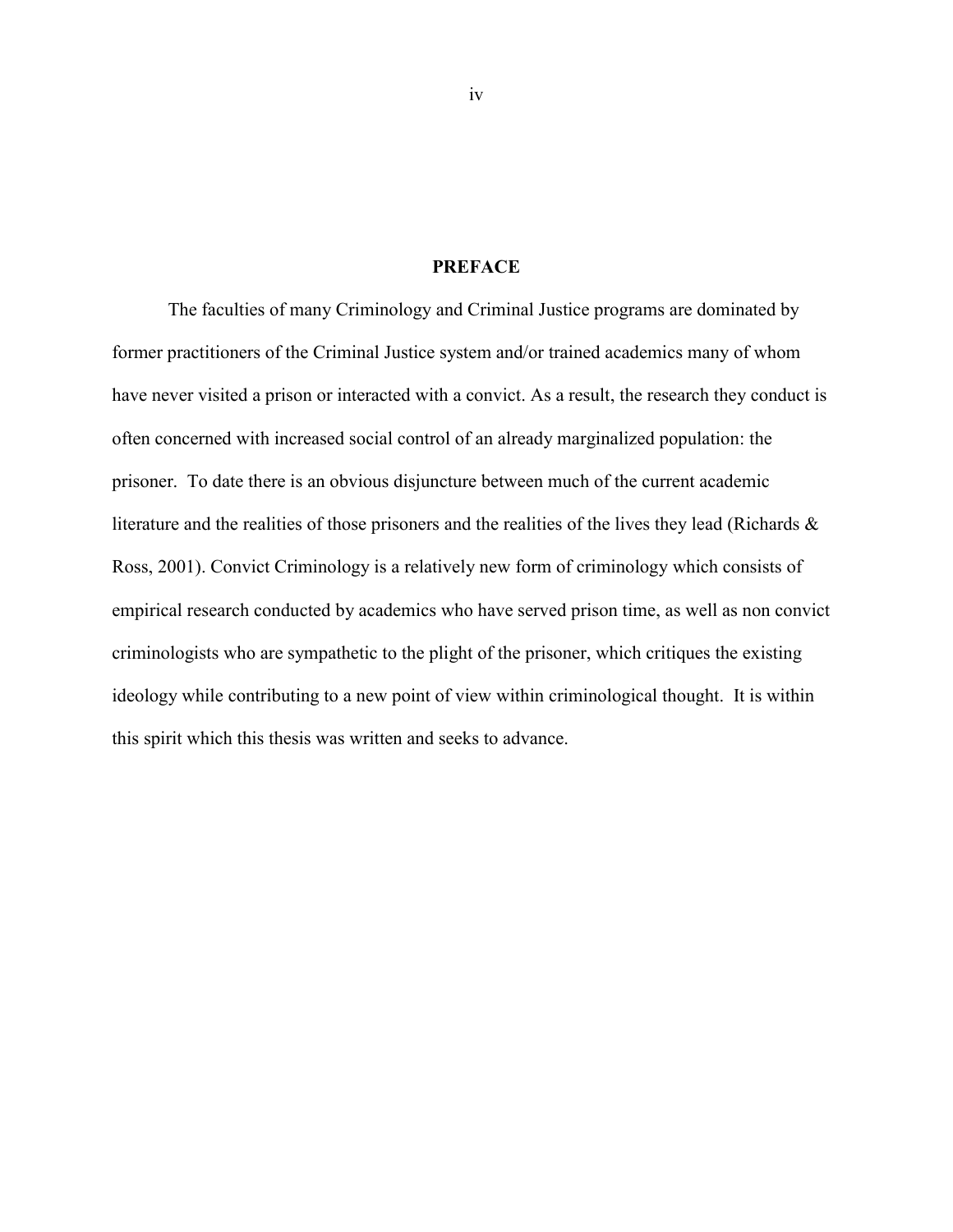# **ACKNOWLEDGMENTS**

For Marie & Krysta;

<span id="page-4-0"></span>None of this could not have been done without the two of you.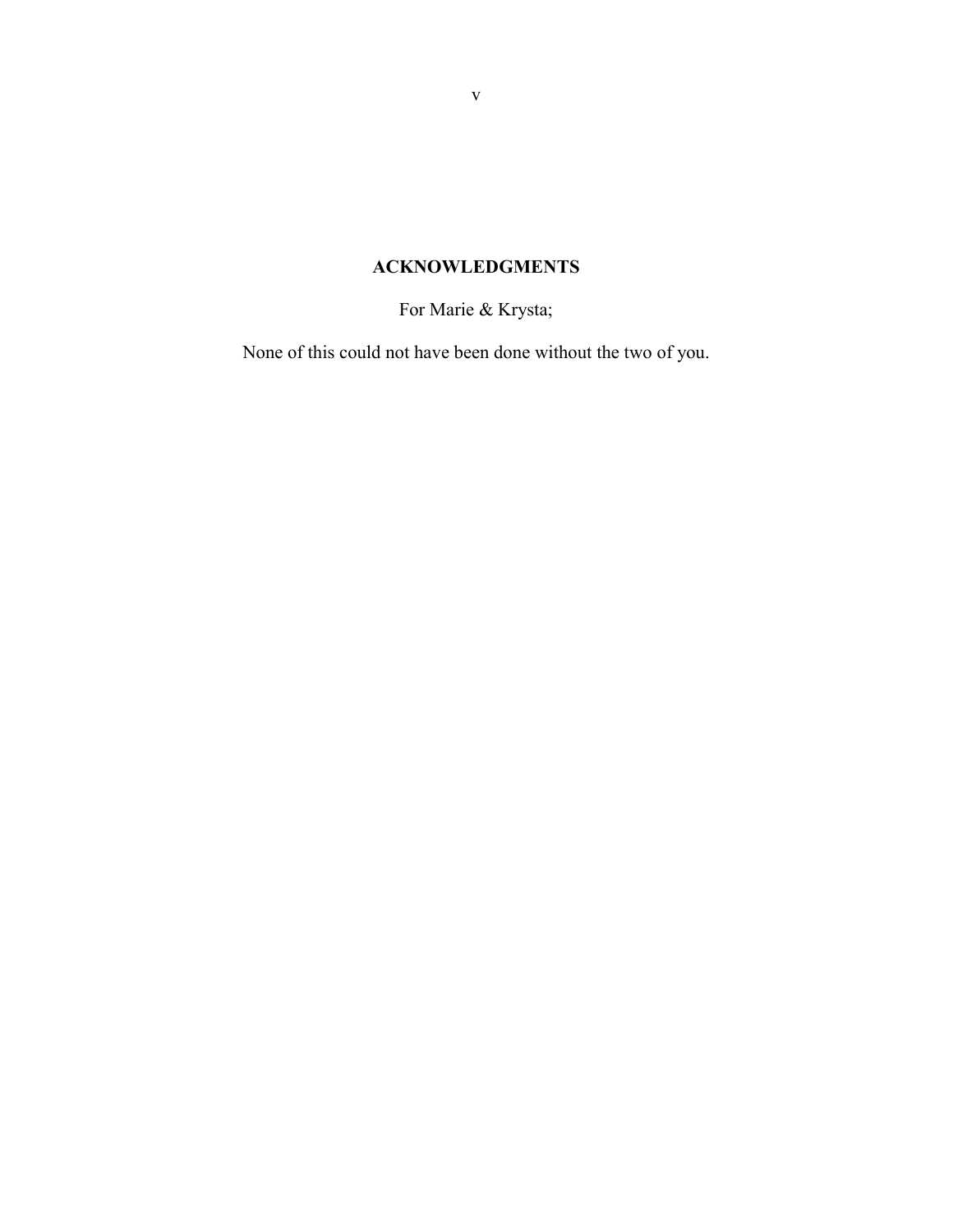# TABLE OF CONTENTS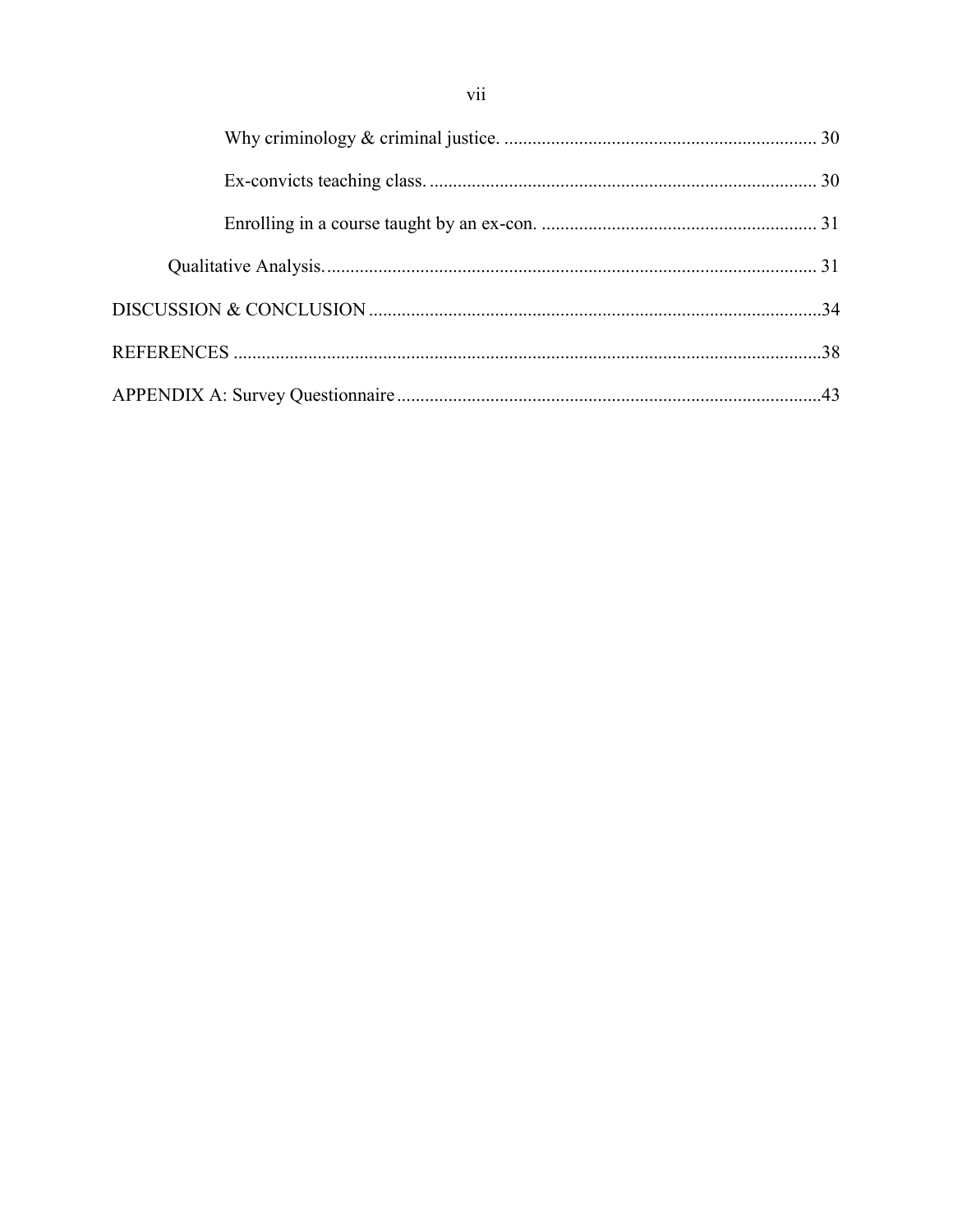# **LIST OF TABLES**

<span id="page-7-0"></span>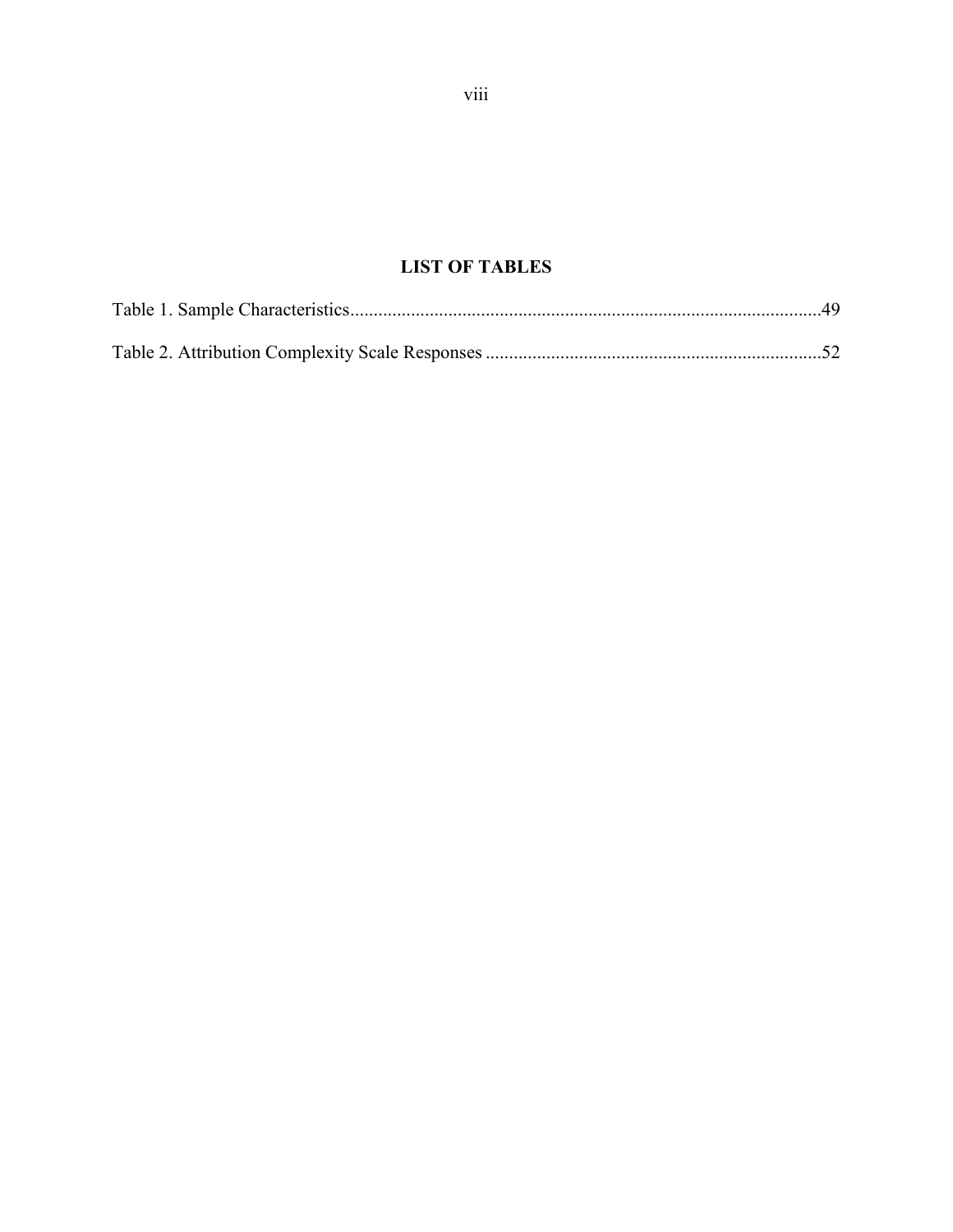# CHAPTER 1

#### **INTRODUCTION**

<span id="page-8-0"></span>Over the past several decades, America has experienced a type of "incarceration binge" (Irwin & Austin, 1997) which has arguably been the most thoroughly implemented social program of modern times (Currie, 1998). At the start of 2008 there were 2,319,258 persons incarcerated across the nation representing a full 1% of the adult population (Pew Center on the States [PEW], 2008). Currently there are 4.3 million people on probation, and another 824,365 on parole (PEW, 2009). Jointly, these numbers reveal that over 3% of the American adult population is under some form of correctional supervision. On the other hand, each year over 600,000 individuals are released from prison back into society nationwide (Petersilia, 2004). In the State of Indiana, the Department of Correction (IDOC) released 20,896 people during 2009; in other words about 58 inmates are released each day from custody (IDOC, 2010a). Petersilia (2004) notes that for many released prisoners they remain "largely uneducated, unskilled...and now they have the added stigma of a prison record and the distrust and fear that it inevitably elicits" (p.3). According to Goffman (1963) society has a tendency to believe that

the person with the stigma [such as an ex-convict] is not quite human. On this assumption we exercise varieties of discrimination...We construct a stigma- theory, an ideology to explain his inferiority and account for the danger he represents (p. 5).

Few in American society are exposed to discriminatory practices like the former prisoner. For the ex-convict returning to society, research shows that a criminal record presents a major barrier to employment opportunities.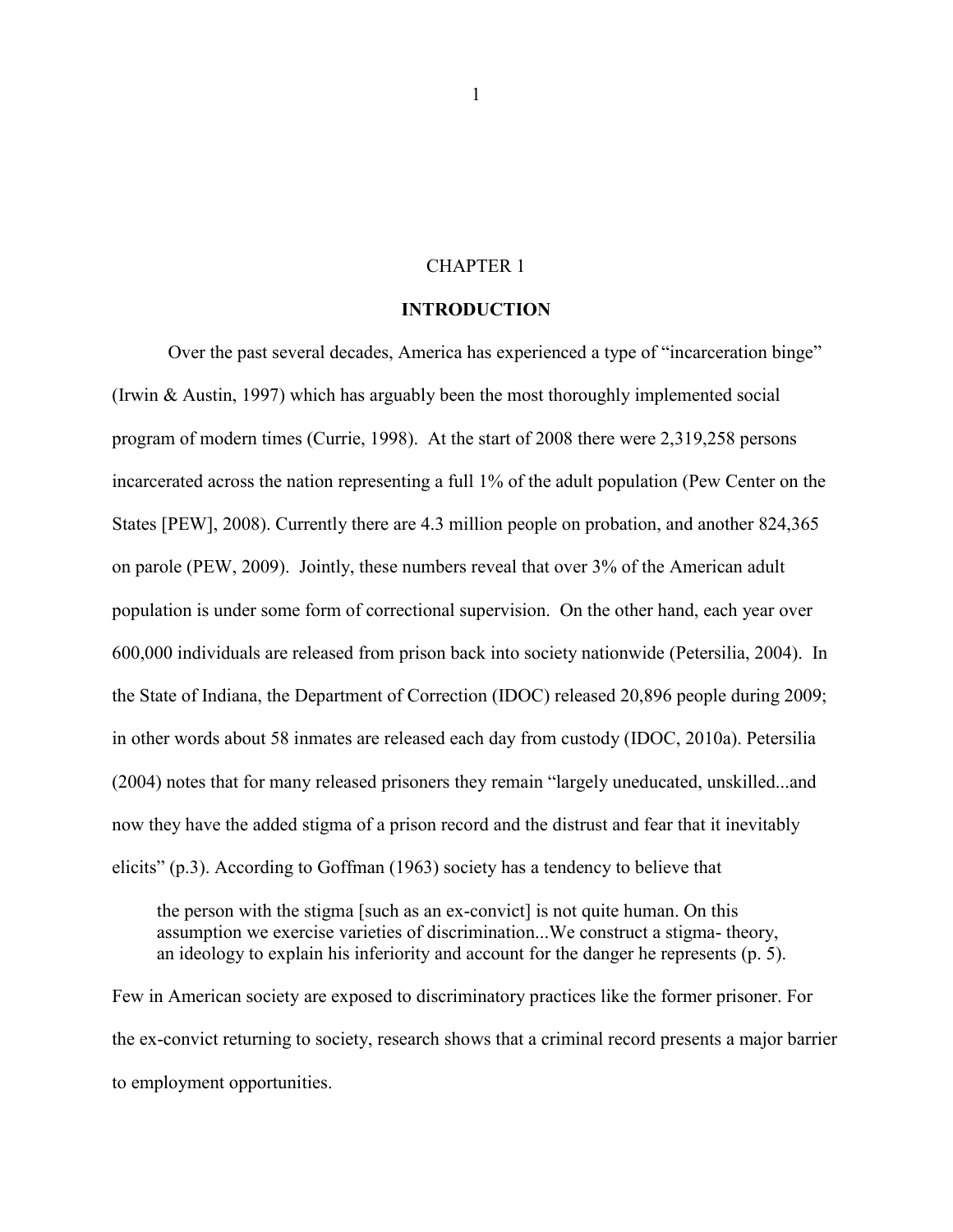Research conducted in Los Angeles found that 60% of employers stated they would not knowingly hire a job candidate with a criminal background (Holzer, 1996). In addition, Pager (2003) has found "that mere contact with the criminal justice system...severely limits subsequent employment opportunities" (p. 960). It is conceivable that some of these released prisoners will someday aspire to careers in academia (Ross & Richards, 2003) as a result of these diminished opportunities. Additionally, it is also probable that many of these ex-convict academics will decide on the study criminology and criminal justice. However, the possession of an advanced degree does not magically rid a person of the stigma associated with having been convicted of a felony. The fact of the matter is ex-convicts in possession of advanced degrees often experience a variety of discriminatory practices ranging from governmental legislation (Missouri Statute § 173.392) to discrimination from university administrators (Richards, 2008).

Convict Criminology is a relatively new and controversial perspective within criminology. Over the years, numerous ex-cons have been employed at various universities in different disciplines. Previously, the majority of ex-convict academics "stayed in the closet," choosing to keep their past secret (Jones, Ross, Richards, & Murphy, 2009). Today, with the ever increasing use of background checks, it is increasingly more difficult to conceal a disreputable background.

This study seeks to discover how students studying criminology and criminal justice at Indiana State University would feel about their professor being an ex-convict and if they would knowingly enroll in a course taught by a former convict. This research is unique in that it represents the first attempt to measure student attitudes pertaining to ex-convicts as professors. It is not the primary purpose of this research to examine how students of criminology and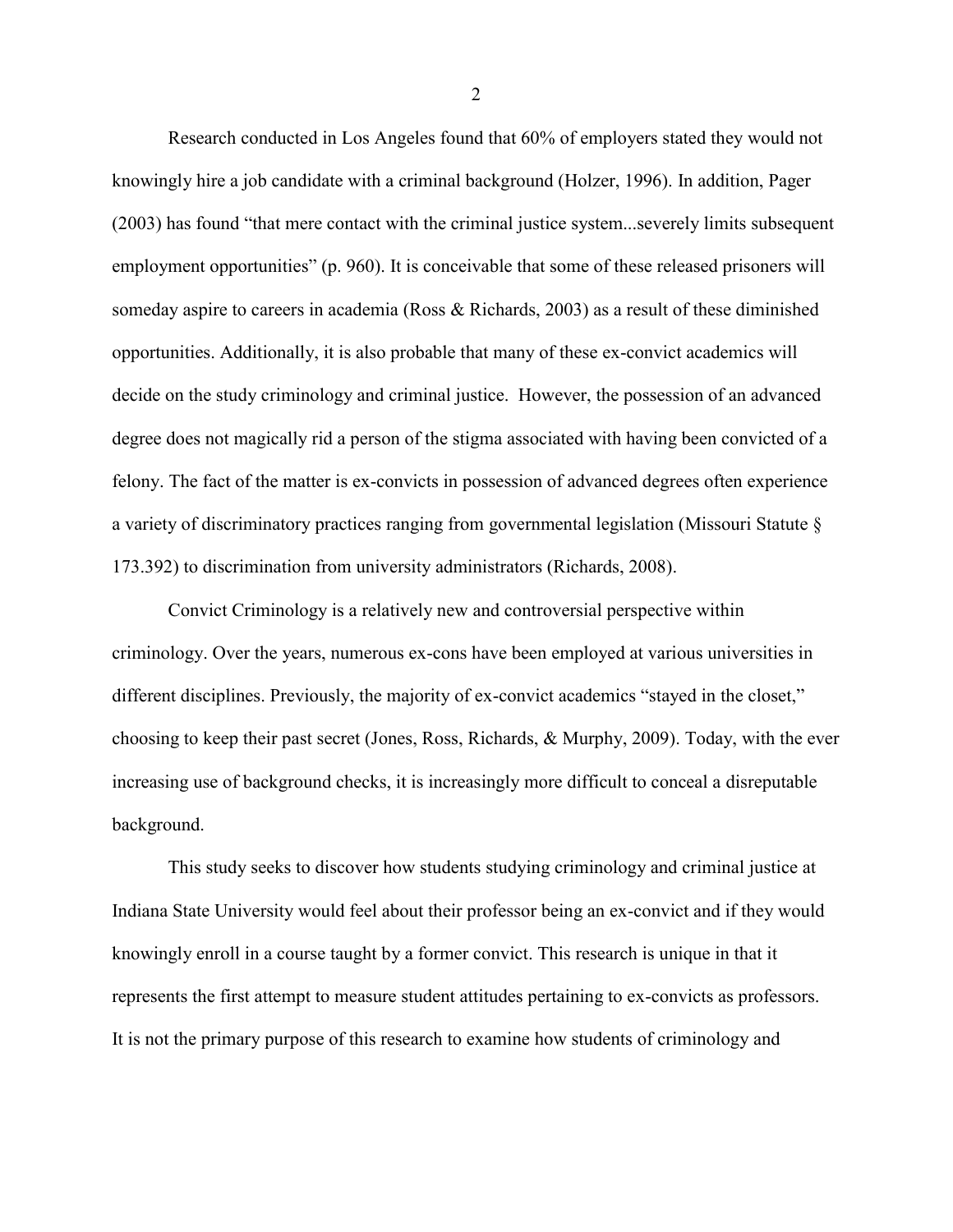criminal justice have developed their preconceived notions about crime and prisoners as much as what their ideas and views are in regards to ex-convicts in the classroom.

Research indicates that not only does the general population in America not have accurate knowledge of prisons and prisoners but also this dilemma plagues criminal justice students in the form of predetermined stereo-types. As a result, many criminology and criminal justice majors may need to rethink the stereo-typical myths surrounding prisoners as well as crime. For those students who do seek employment within the criminal justice system, the choices or policies they support may be erroneous as a result of preconceived, distorted stereotypes (Miller, Tewksbury & Hensley, 2004).

One such distorted stereotype held by many in society is the image of the dangerous criminal who is often seen as "(1) permanently committed to predatory crime; (2) uncaring and unresponsive to rehabilitative efforts; (3) needing to be punished severely and held in very secure places of imprisonment" (Irwin, 2005, p.57). As a result of this stereotype, it is not unusual within our society to see the routine demonization of those people who violate the laws and are sent to prison. Oftentimes these people are frequently looked upon as "animals" or "scum" (Clear, 2003).

Ideally, criminology and criminal justice majors would possess a more accurate understanding of crime and prisoners than the general public. The fact remains, however, that social scientists are uncertain if education is effective in dispelling any of these falsehoods and myths. Furthermore, we know even less about students who are pursuing a degree in criminology and criminal justice (Farnworth, Longmire, & West, 1998). Peterson and Palumbo (1997; also see Austin, 2003) assert that academics, criminologists in particular, tend to support the preservation of the public's misconceptions of crime and prisoners, through the research they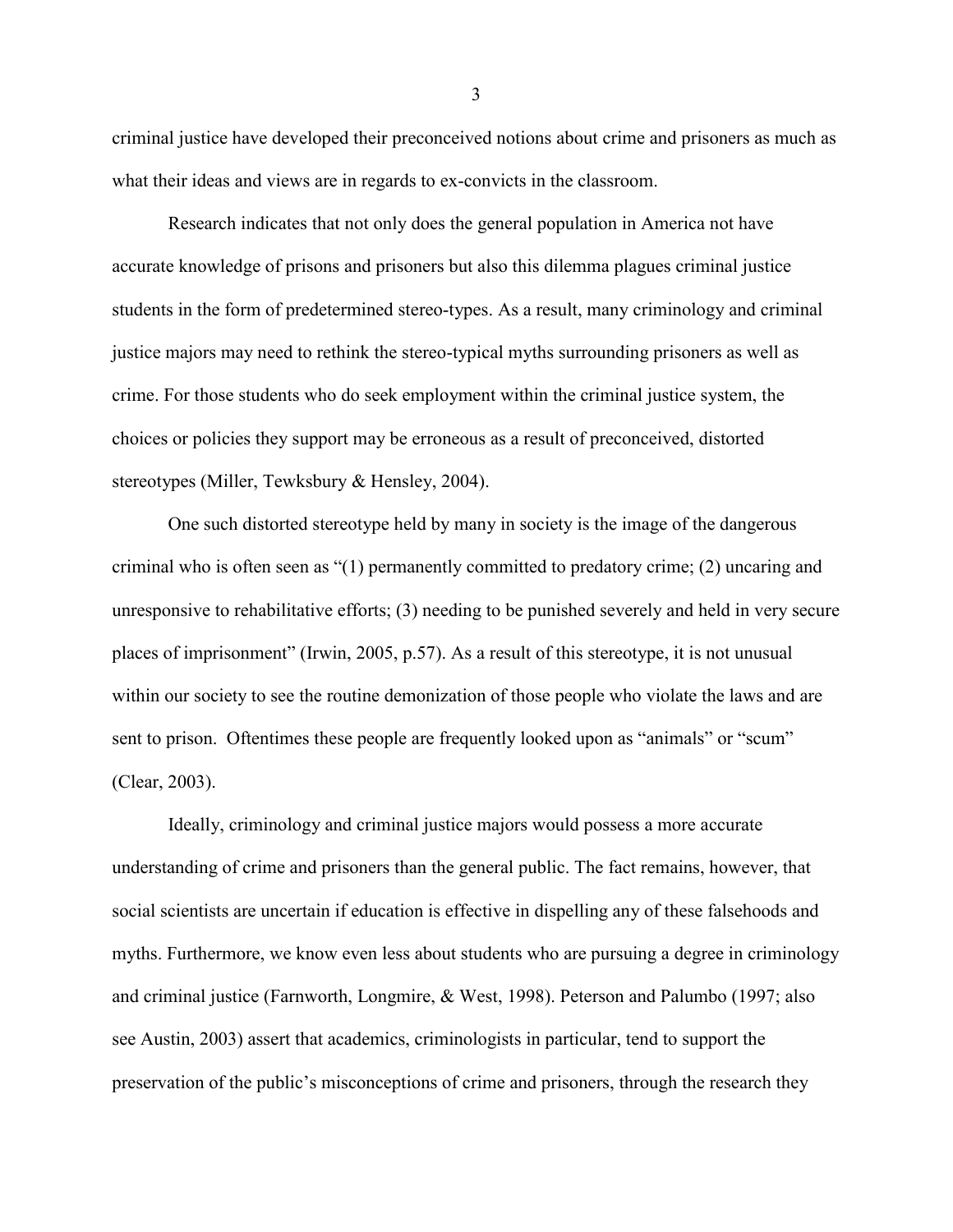produce. They assert that, a significant amount of this research disproportionately emphasizes violence and/or career criminals while supporting increased social control mechanisms.

#### <span id="page-11-0"></span>**Theoretical Foundation**

Constructionism, the social construction of reality, argues that people actively construct the way they see themselves and their world based on the meanings they give to the objectives in their lives. These meanings, which are developed during ongoing processes of social interactions, determine how an object is seen, acted upon, and talked about (Blumer 1969; Berger & Luckmann, 1966). Schutz (1953/2004) recognized that all knowledge, whether it is accepted wisdom, commonsense or scientific philosophy, involves constructs or a set of "abstractions, generalizations, formalizations, idealizations specific to the respective level of thought organization. Strictly speaking, there are no such things as facts, pure and simple" (p. 306). In other words, the reality of commonsense perception, or so called concrete facts, is not as concrete as it seems.

As the vast majority of students have never actually visited a prison, interacted with prisoners or been the victim of a crime, consequently, their knowledge of the subject is therefore socially constructed (Berger & Luckmann, 1966). Potter and Kappeler (1998) observe that over 90% of the American population has not experienced any form of direct criminal victimization nor ever will.

A great deal of what mainstream society believes and holds true about prisons and prisoners is often disingenuous. Research has shown that public perception about crime and those persons who commit crime, first and foremost, is obtained via the media (Barak, 1994; Surette, 2007), which, for the most part, is an inaccurate portrayal. The fallacy of crime and prisoners offered by the media unfortunately is directly considered as fact by the majority of the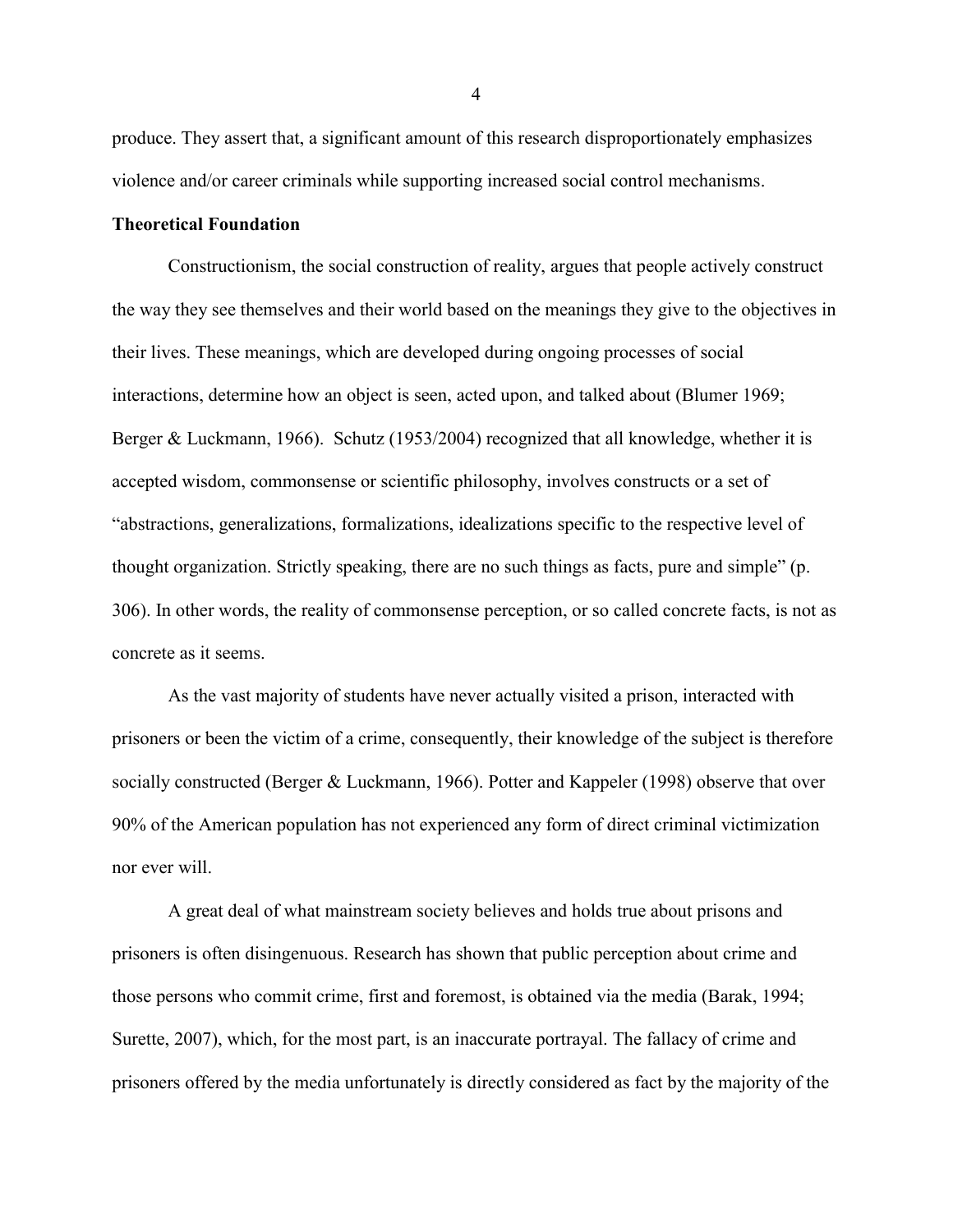public and consequently constructs society's views of crime (Barlow, Barlow, & Chiricos, 1995). The stereotypical prisoner is often based on a mixture of media representations of sensationalized crimes, politicians' rhetoric, as well as academic studies of career criminals (Irwin & Austin, 1977).

The idea that all criminals are simply bad people to be feared and loathed reinforces fears of "others" while maintaining an idealized self (Greer & Jewkes, 2005, p. 20). As a result of this "us" and "them" mentality most people, including some criminologists, hold firm assumptions or judgments concerning the moral character or behavior of persons convicted of crimes. To understand this phenomena a constructionist approach is best utilized.

#### <span id="page-12-0"></span>**Critical Criminology**

Constructionism refers to a theoretical perspective which seeks to analyze the means by which social information is shaped, distributed, and verified (Rafter, 1990). For example, Becker (1963) in his landmark publication, *The Outsiders*, wrote that "social groups create deviance by making the rules whose infraction constitutes deviance" (p. 9). This is a prime example of a constructionist's approach and reveals that "deviance" is socially constructed and, therefore, subjective. This approach, along with other approaches, has paved the way for *critical criminology*.

Critical criminology contributes to constructionism predominantly by examining how social class influences the practice of criminal justice. Examples of constructionism can be found in the writings of Chambliss and Seidman (1982) who argue that "the legal order...is in fact a self-serving system to devise and maintain power and privilege" (p. 7) over subordinate classes of society. In the book, *Social Reality of Crime,* Quinney (1970) challenges the very idea of public policy and policing which focuses almost exclusively on the behavior of the poor. He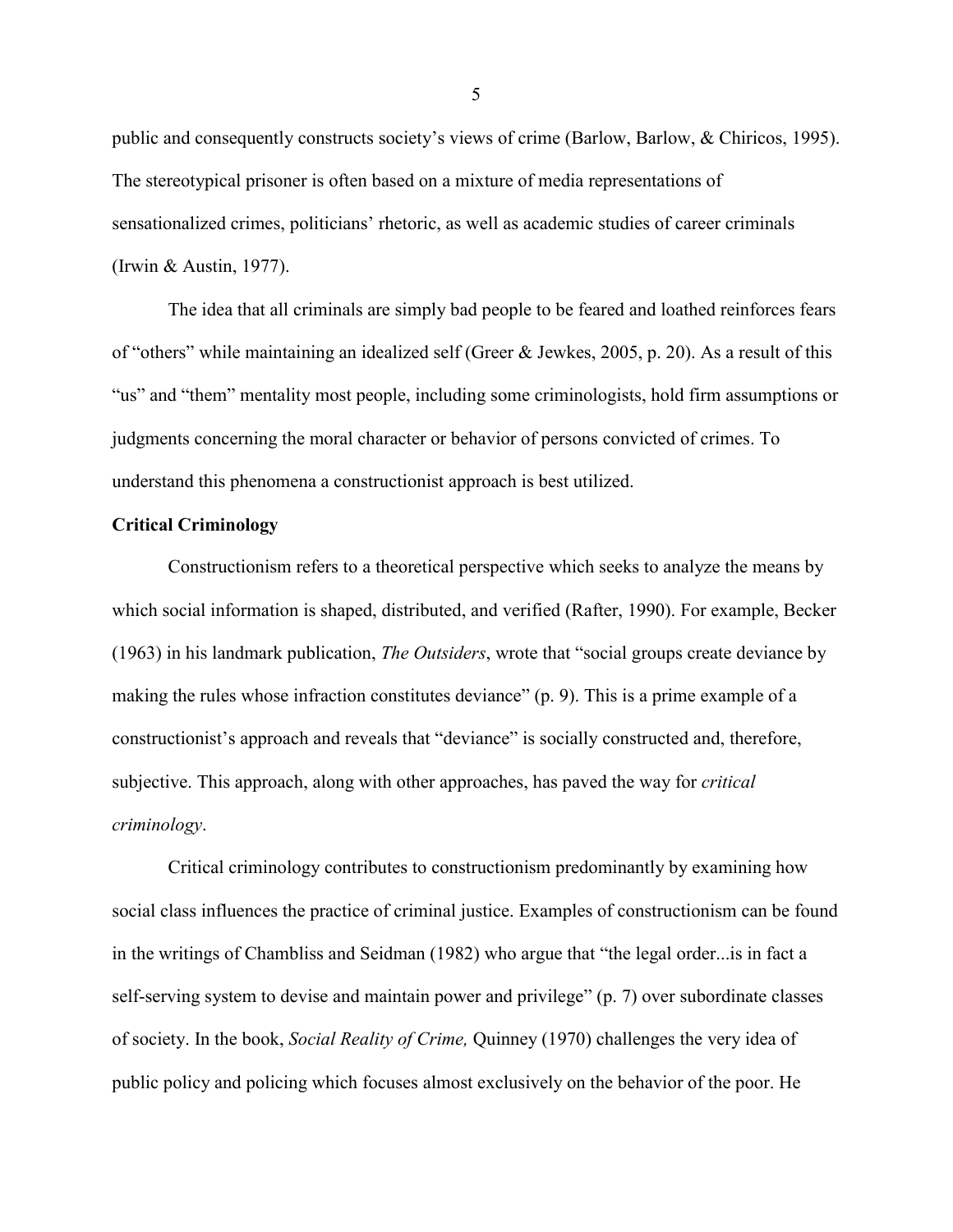argued that the causes of crime were not grounded in individual choice but rather a social construction of the powerful in society to support the status quo. Quinney (1974) observed that those persons who make the laws are a ruling class who create criminal justice policy for the perpetuation of "domestic order." In *Critique of Legal Order* Quinney observed that "we begin to recognize that the legal order (that which supposedly makes for civilization) is actually a construction of the capitalist ruling class and the state that serves it" (Quinney, 1974).

Critical criminologists, utilizing a constructionist approach, have observed that as incarceration rates began to soar in the 1980s other criminologists either supported or remained silent concerning the incarceration binge within the nation (Irwin  $&$  Austin, 1997). As many researchers, who were reliant upon federal grants for conducting research, soon discovered that there was an abundance of resources available through the government for studying career criminals thereby justifying increased sentence lengths and the abolition of parole in many states (Irwin & Austin, 1997). As many academics hold negative opinions concerning criminals and prisoners, it has been argued that the scientific research which they conduct is biased (Jones, et al., 2009).

When applied to criminal justice, the critical perspective often involves "questioning, challenging and examining all sides of various problems and issues" (Welch, 1996, p.7). As opposed to simply accepting the criminal justice system as a necessary function within society, the critical approach attempts to shed light on the multitude of "myths and misconceptions...it demystifies the objectives, processes and outcomes of correctional intervention and offers alternative interpretations and solutions" (Welch, 1996, p. 7). Dispelling the myths of crime and criminals is a vital component of critical criminology.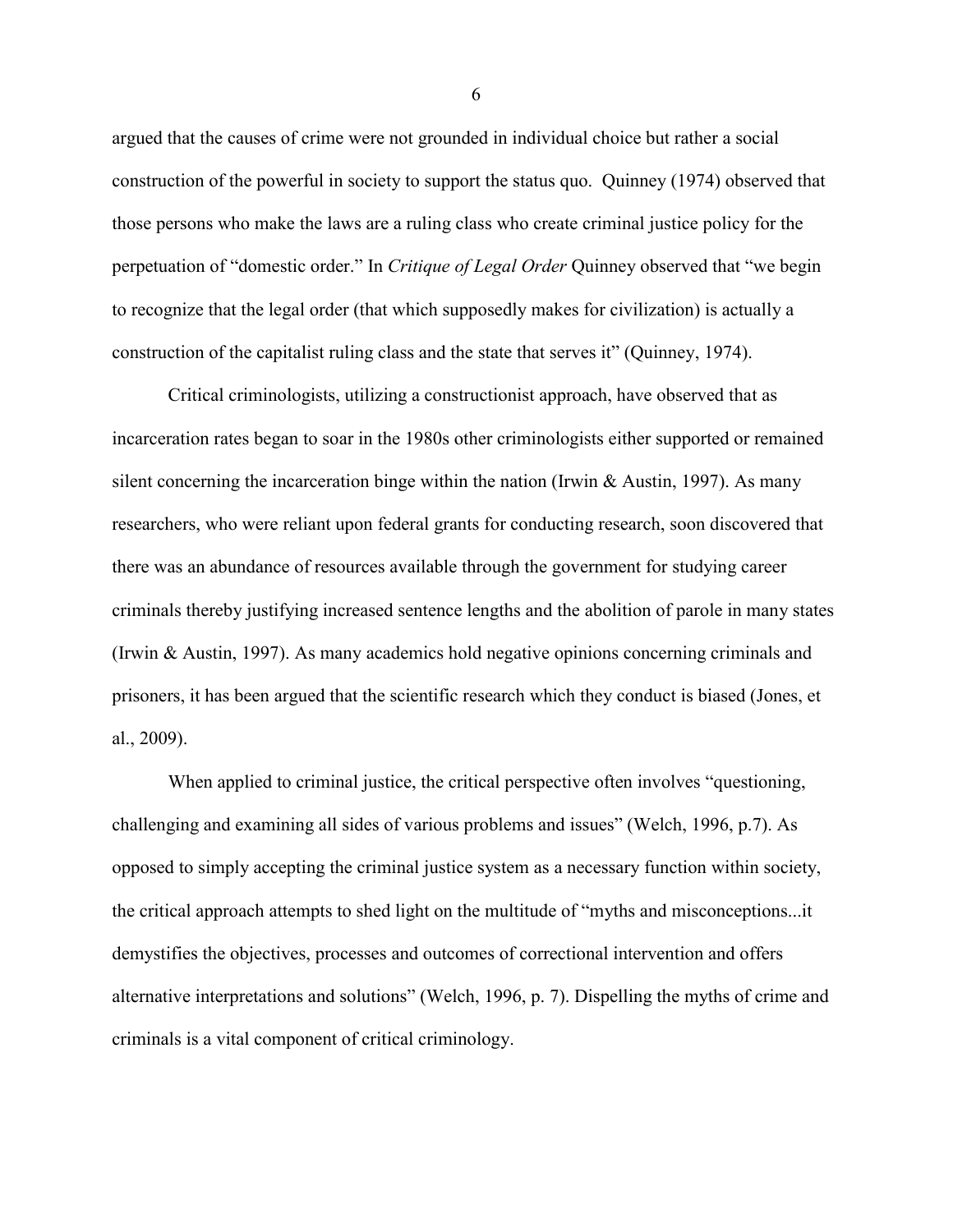# CHAPTER 2

# **LITERATURE REVIEW**

#### <span id="page-14-1"></span><span id="page-14-0"></span>**Myths about Crime & Prisoners**

There are an abundance of myths surrounding crime, prisons and prisoners. As most citizens have never been in a correctional facility or been the victim of a crime, they tend to rely on secondhand accounts of issues related to crime and prisoners. These secondhand accounts may not be outright false, but they often are exaggerated or oversimplified explanations of more complex issues.

The criminal justice system has its fair share of myths (Pepinsky & Jesilow, 1992: Freeman, 2000; Kappeler, Blumberg, & Potter, 2000; Barkan & Btyjak, 2008; Robinson & Williams, 2009; Reiman & Leighton, 2010). Kappeler, et al. (2000) observe that crime myths can have overwhelming effects upon public perceptions, which they may not even be aware of as more often than not myths "shape our thoughts about and reactions to almost any issue related to criminal justice" (Kappeler, et al., 2000, p.2).

According to Pepinsky and Jesilow (1992) virtually all of our current criminal justice policy and practices are built on faulty ideology and myths which are seldom questioned. They maintain that there are 10 dominant myths within the Criminal Justice (CJ) system:

1) Crime is increasing.

2) Most crime is committed by the poor.

3) Some groups are more law-abiding than others.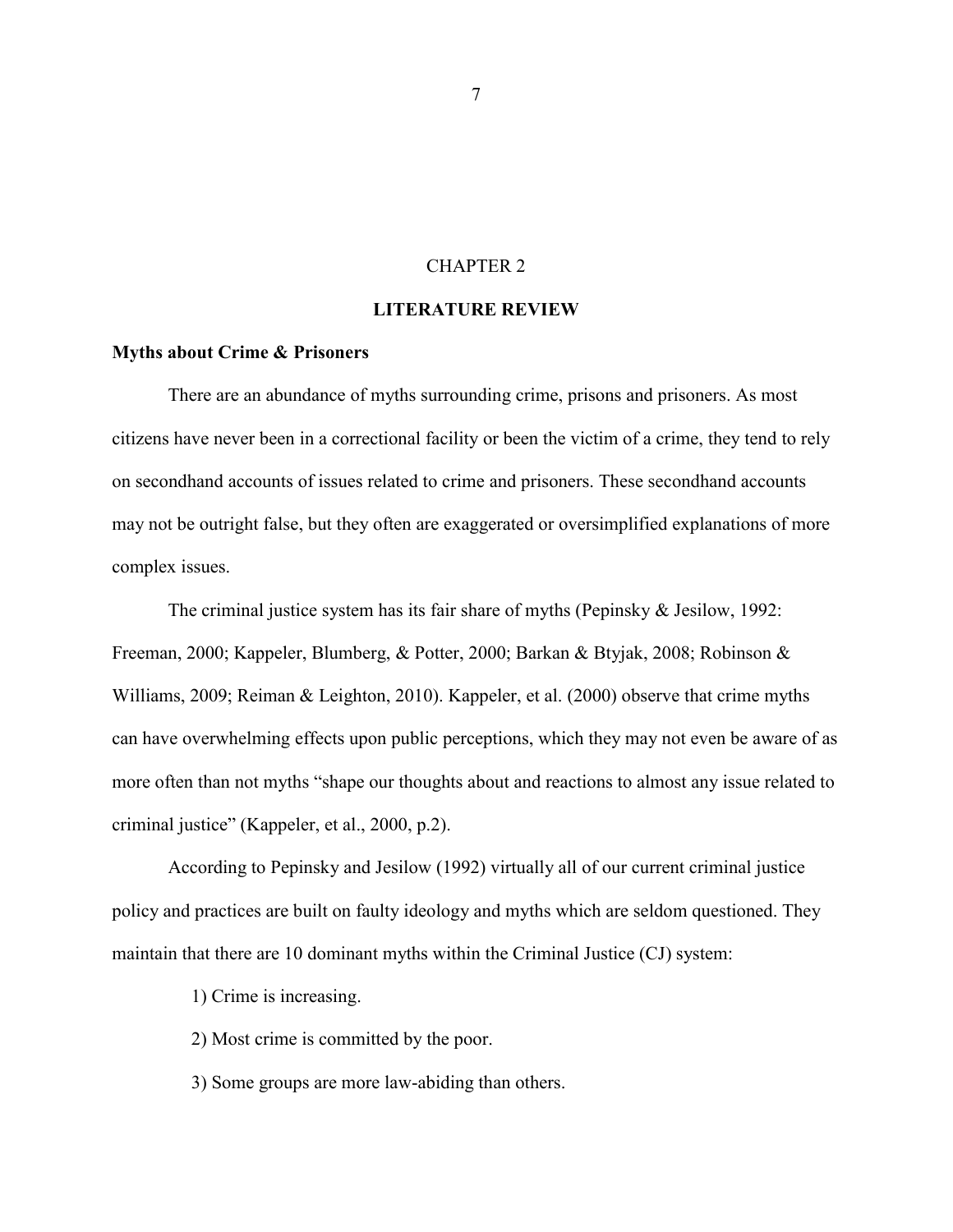4) White collar crime is non-violent.

5) Regulatory agencies prevent white-collar crime.

- 6) Rich and poor are all equal before the law.
- 7) Drug use can be ended by the police.
- 8) Community corrections is a viable alternative.
- 9) The punishment can fit the crime.
- 10) Laws make people behave (p. 8-11).

These crime related myths, according to Kappeler, et al. (2000), serve 6 main functions. First, myths tend to "organize our views of crime, criminals" (Kappeler, et al., 2000, p. 3). Second, they "support and maintain prevailing views of crime, criminals" thereby supporting "the established conceptions of crime" (Kappeler, et al., 2000, p. 3). Third, these misleading portrayals "reinforce the current designation of conduct as criminal, support existing practices of crime control" (Kappeler, et al., 2000, p. 3). Fourth, crime myths are often used to "fill gaps in knowledge and to provide answers to questions social science either cannot answer or has failed to address" (Kappeler, et al., 2000, p. 3). Fifth, stereotypes of crime and criminals "provides for an outlet for emotionalism and channel emotion into action" (Kappeler, et al., 2000, p. 4). In most cases, myths "seem to follow a series of recurrent patterns. These patterns allow a disproportionate amount of social attention to be focused on a few isolated criminal events or issues" (Kappeler, et al., 2000, p. 4). Finally, myths about the criminal justice system often prevent a rational dialogue from emerging (Kappeler, et al., 2000, p. 3).

For example, one common misconception concerning crime is that crime is increasing. As noted previously incarceration rates are increasing, but, is this phenomenon an applicable indicator that crime is increasing? Joel Dyer (2000) explains that there is no direct correlation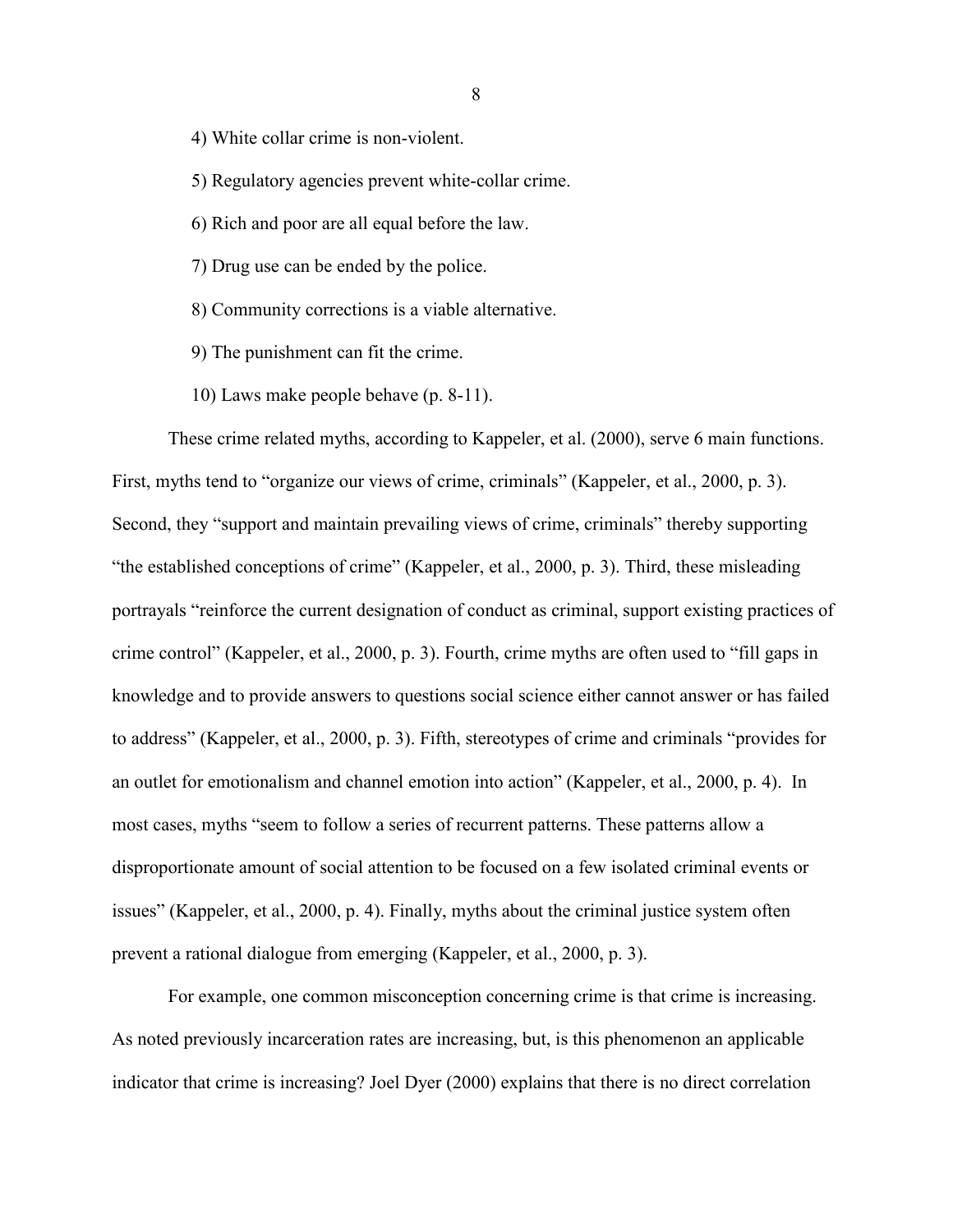between the two. It has been observed that the increase in incarceration rates is not the result of an increase in crime, but rather an increase in the criminalization of behaviors which previously were not criminal or would have resulted in probation and not imprisonment (Dyer, 2000; Chambliss, 1999) as well as increased punitive sentencing practices (i.e. three strikes laws, elimination of parole in some jurisdictions etc.). In fact when comparing current crime rates with crime rates from the late 1960s, Reiman and Leighton (2010) observe that crime rates today are comparable to those in the late 1960s whereas the imprisonment rates today are 700% higher than the 1960s. In other words, overall crime rates are the same as they were over 40 years ago; it is just that society has become more punitive in its responses to crime compared to what it was 40 years ago.

Perhaps the most pervasive myth states that the majority of crime is committed by the poor. When we consider that the vast majority of American citizens have committed acts which could have resulted in incarceration (Bohm, 1986; Pepinsky, 1980; Pepinsky & Jesilow, 1992) this seems to be an erroneous belief. This myth however does maintain some truth. While the poor do not commit more crime, it has been observed that:

*For the same crimes,* the poor are more likely than the well-off to get arrested and, if arrested, more likely to be charged and, if charged, more likely to be convicted and, if convicted, more likely to be sentenced to prison and, if sent to prison, more likely to receive a longer sentence (Reiman & Leighton, 2010, p. xi, emphasis in the original).

In other words, the poor are not more crime prone but rather are more prone to being incarcerated thereby supporting the myth that the greatest danger to society is the work of the poor (Reiman & Leighton, 2010; Irwin, 2005). As Barak (1994) claims, when people are exposed to select media reports or definitions concerning specific types of crime, street crime,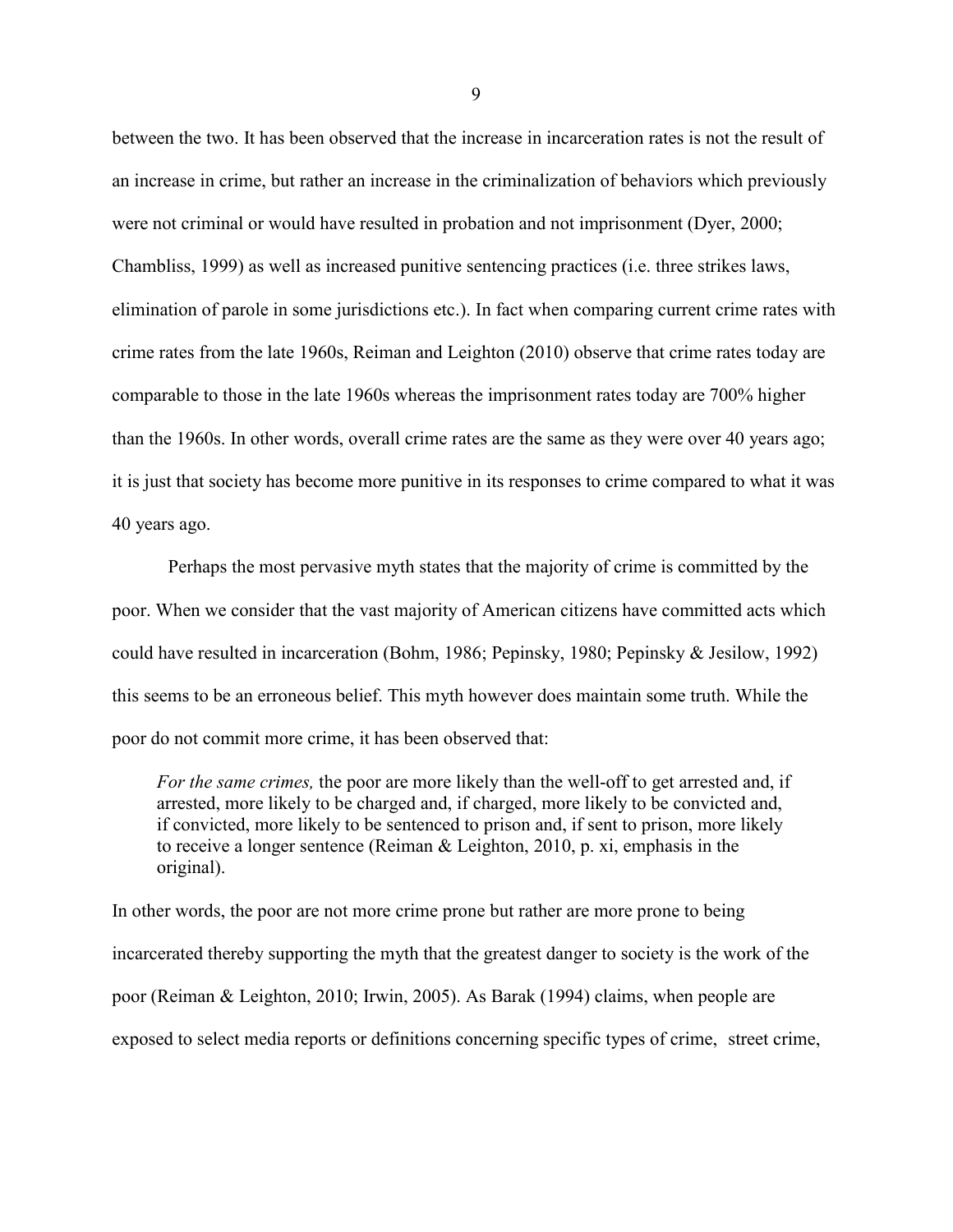and not others, white collar crime, they are effectively coerced into worrying exclusively about street crime thereby perpetuating this myth.

Extensive research suggests that the myths associated with crime repeatedly portray the typical crime as violent in nature (as opposed to property crime) and that the typical criminal is an urban, minority street male (rather than a wealthy, corporate white male) (Kappeler, et al., 2000; Barkan & Btyjak, 2008; Reiman & Leighton, 2010; Surette, 2007). To a large degree, these myths serve to maintain our punitive criminal justice apparatus. These beliefs are often maintained and perpetuated through media portrayals. Research shows that media portrayals of crime tend to promote more punitiveness in criminal justice practice (Beale, 2006) as the media confirms to society that crime is disproportionately committed by people unlike "us" (the poor, and/or minorities), this helps maintain punitive and unjust criminal justice practice directed towards "them" (Chiricos, Welsh & Gertz 2004; Robinson 2004).

#### <span id="page-17-0"></span>**Media as a Means of Social Construction**

As mentioned earlier, public understanding of crime and criminals is obtained primarily through the media (Barak, 1994; Kappeler, et al., 2000; Robinson & Williams, 2009; Surette, 2007). A great deal of what mainstream society believes and holds true about this topic is often disingenuous. In general, what the media presents as real portraits of criminals and crimes is disconcerting in that it places an inaccurate emphasis on violent predatory crime. Therefore, the fallacies of crime and prisoners offered by the media have a tendency to construct society's view of crime (Barlow, et al., 1995).

Official opinions regarding crime and prisoners presented in the media are regularly those of politicians, judges, police officers and business and not those of trained criminologists (Jewkes, 2004; Surette, 2007; Barak, 1995). As the debates concerning crime are framed within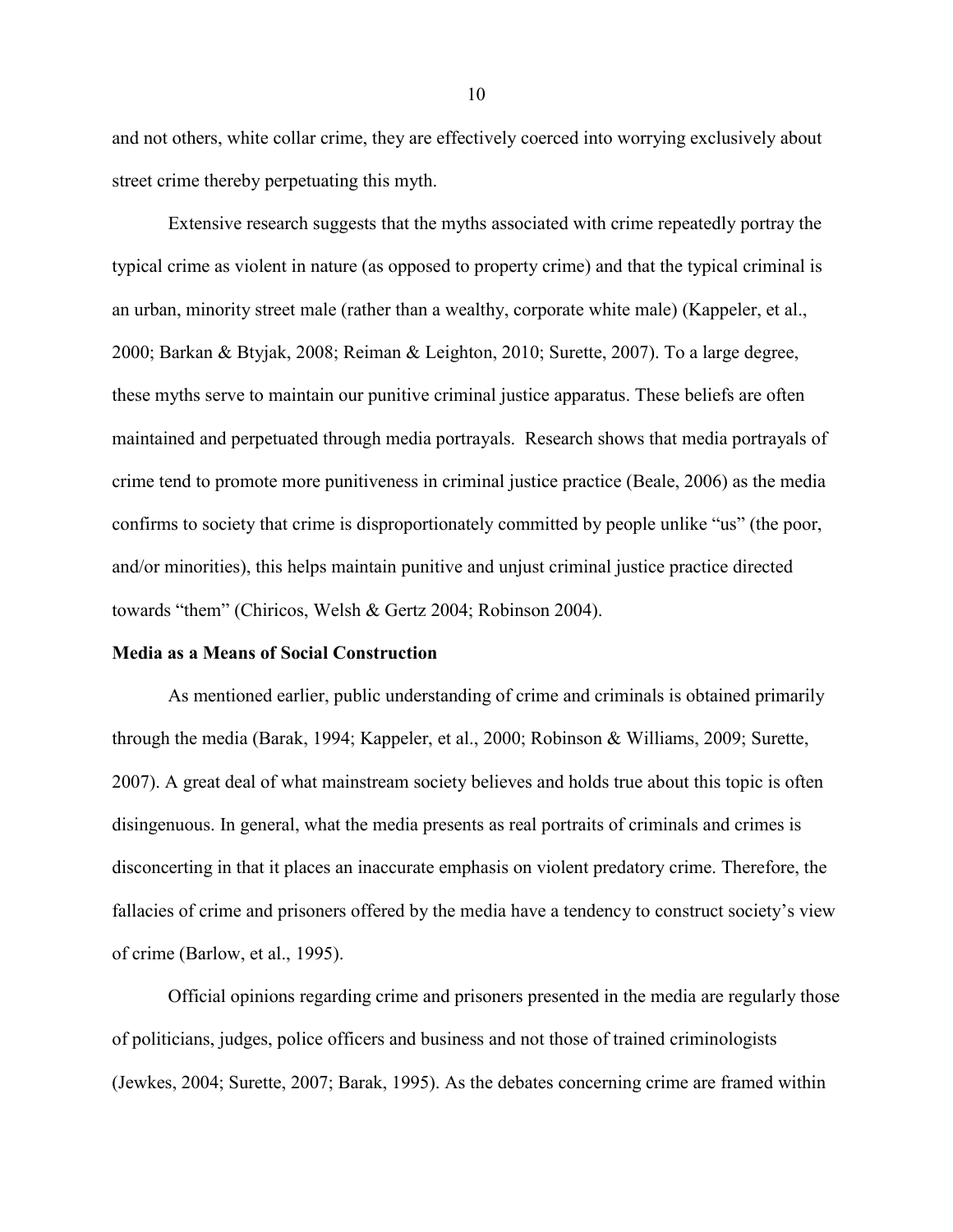the context most favorable to those in power, the consumer is "prevented by lack of comparative material from engaging in critical or comparative thinking" (Jewkes, 2004, p.18). As a result the viewer/reader is reduced to a "passive receiver", whereby their opinions, concerns and beliefs are overshadowed (Jewkes, 2004). Jewkes (2004) argues that as a result of the select discussion concerning crime presented in the media, more often than not, the "social origins" of crime are dismissed and "individual motivation" is the implicit cause of all crime (Surette, 2007; Irwin & Austin, 1997).

The stereotypical prisoner is often based on a mixture of media representations of sensationalized crimes, politicians' rhetoric, as well as criminological studies of career criminals (Irwin & Austin, 1997). Over the last thirty years in the face of numerous studies which have repeatedly shown that most prisoners are not career or even dangerous criminals, a disproportionate amount of academic attention has focused on "presisters," "super predators," and the "truly dangerous" (Austin, 2003). In regards to criminals, it has observed that, "one of the best ways of defining what we are is by pointing to what we are not" (Erckson, Baranekand, & Chan, 1987, cited in Greer & Jewkes, 2005, p.29), this then creates a sense of otherness or that "they" commit crime because they are not like "us" (Greer & Jewkes, 2005). In other words, on the topic of criminals, society constructs a clear distinction between those who are good and those who are bad. Criminals serve as the common enemy, without "them" (bad people) there can be no "us" (good people).

The separation between "us" and "them" is extremely problematic when in fact virtually all of us are lawbreakers. Pepinsky and Jesilow (1992) maintain that when reviewing over 40 years of self-report surveys the results suggest that most people within American society regularly break the law in some manner. Additionally, Bohm (1986) suggests that, "for many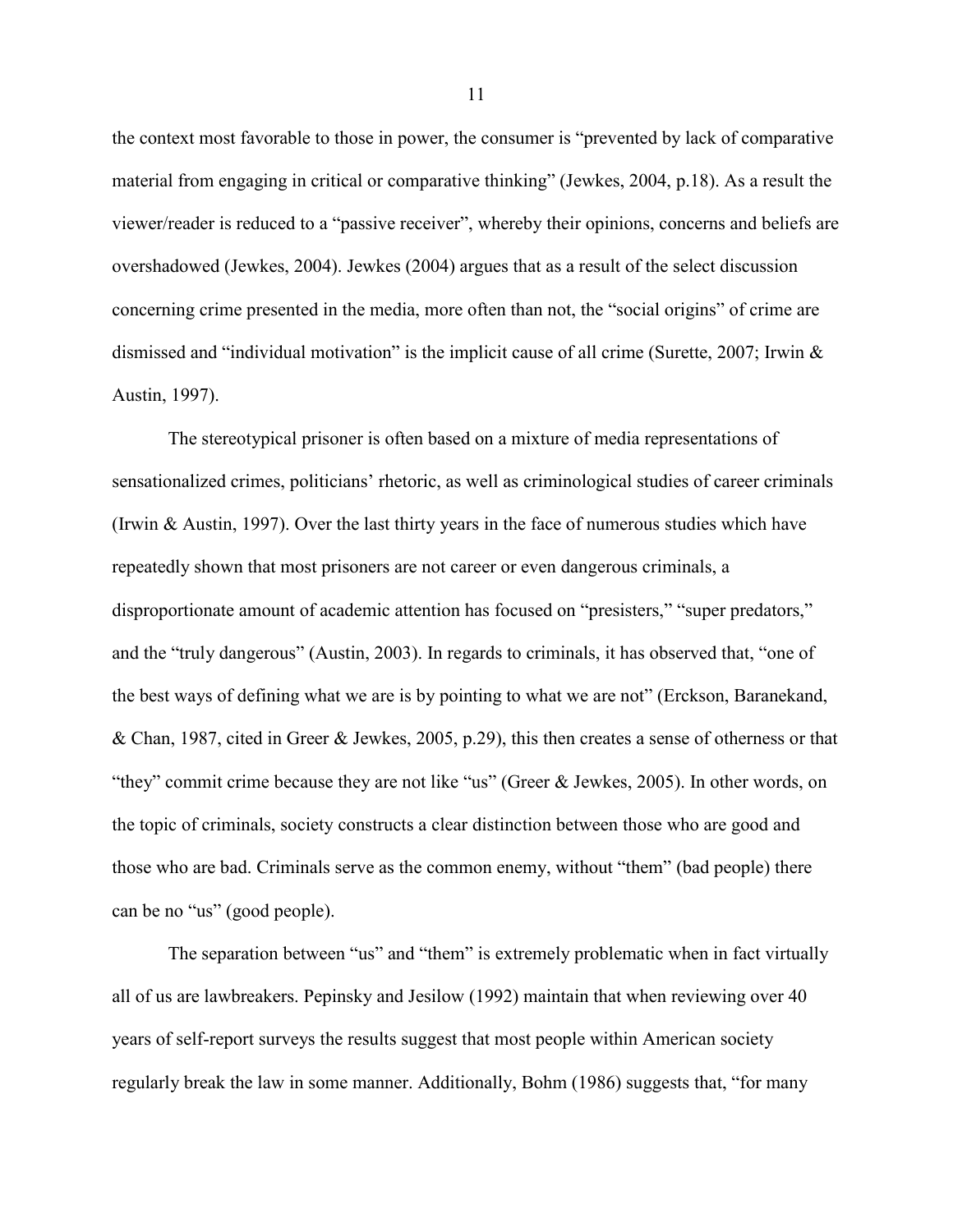people, it is comforting to conceive of themselves as law abiding citizens....[meanwhile] evidence suggests that over 90% of all Americans have committed some crime for which they could be incarcerated" (p. 200-201). Austin (2003) observed that what is truly freighting for many people is to recognize that, in general, prisoners are regular people. There is no big difference between the person labeled criminal and the average citizen (Becker, 1963; Lemert, 1967). It has been recognized that the media, above all television, has a dominant effect on influencing perceptions of truth in this regard (Surette, 2007; Barak, 1995).

Barak (1995) notes that, the "cultural visions of crime" offered in the mass media are the "principal vehicle by which the average person comes to know crime and justice in America" (p.3). In particular, Zimmerman, Van Alstyne and Dunn (1988) have found that "the public systematically misunderstands many issues related to crime and justice, and that the level of public misunderstanding is particularly acute in the area of punishment policy" (p. 1220, cited in Lane 1997, p. 188). Likewise, Durham (1994) argued:

It is nothing short of astonishing that...citizens know so very little about crime and punishment...citizens lack systematic understanding of either the true dimensions of the crime problem or the severe limitations of the correctional system. Thus, an important step in addressing the crime problem is assuring that the public has access to an accurate body of current information about crime and punishment (p. 345-348, cited in Lane 1997, p. 188).

The influence which the media has upon popular culture as well as the socially constructed realities of criminal justice cannot be ignored. Surette (2007) notes that what is often presented in the media as real and of regularly occurring crime has virtually no correlation with official crime statistics. As crimes which are represented in the media as occurring daily and with regularity are crimes which are least likely to occur in reality. Within the medias' socially constructed reality of crime, property crimes (the most common form of criminal activity) are vastly under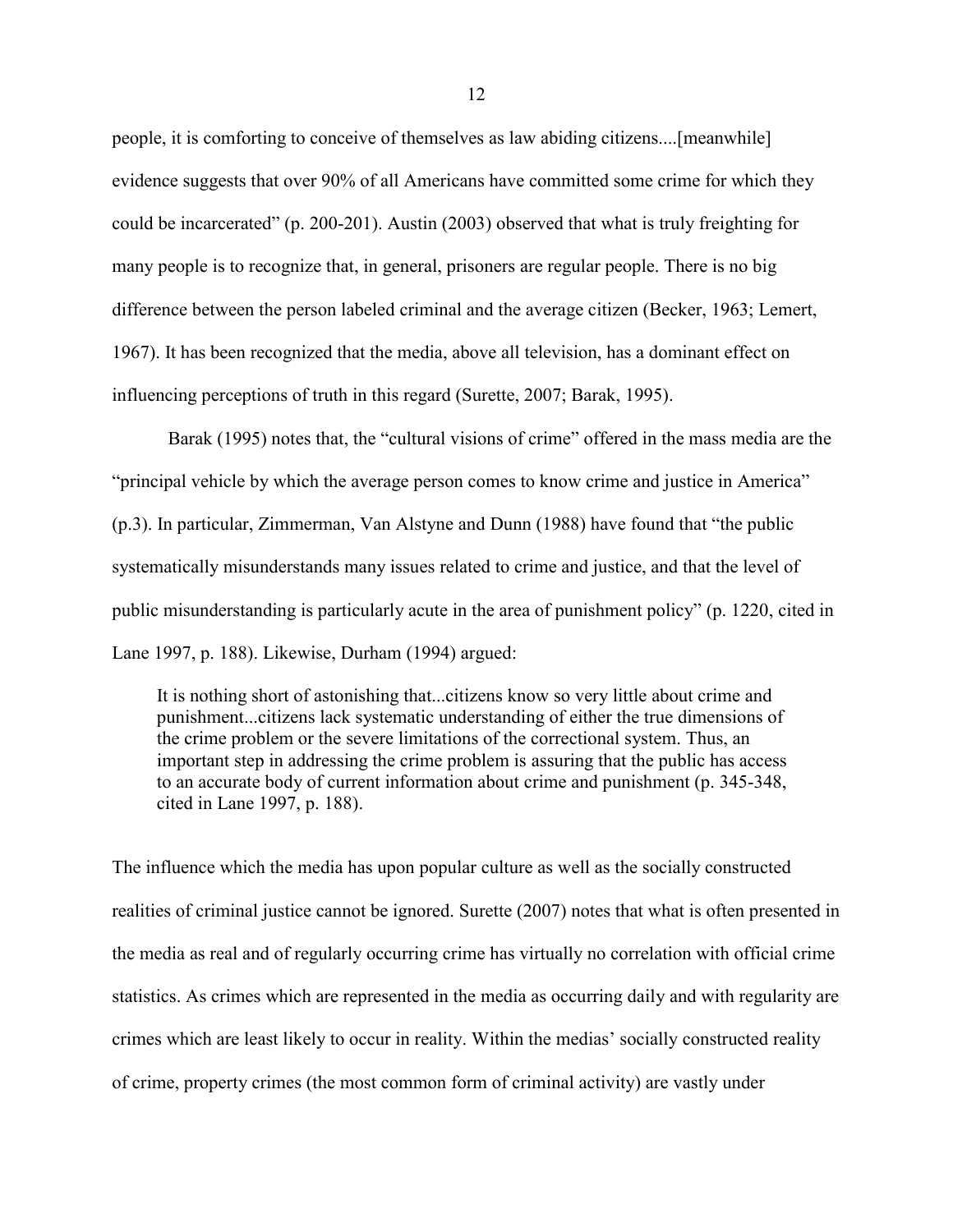acknowledged. While the rare predatory or violent street crime, which does not occur as often, is overrepresented (Surette, 2007). Television viewers regularly are exposed to depictions of murder, robbery, kidnapping and aggravated assault (Surette, 2007). As a result, the media has successfully promoted the fallacy concerning violent predatory crime, or criminal, from a rare occurrence to one which, supposedly, lurks around every corner. This phenomenon is clearly demonstrated when considering the representation of a serial killer. Serial killers have been portrayed within the media not as a rare occurrence but rather a risk to all persons within (Surette, 2007).

Fox and Levin (1985) observe that the serial killer has become a staple of the entertainment industry. People who indulge in viewing television and/or movies are often led to believe that serial killing is a common form of homicide. Philip Jenkins (1988) argues that the "serial killer panic of 1983 – 85…was statistically unsupportable and outrageous." Though during this time virtually all media outlets produced stories or shows which had as the central figure the serial killer. This is an example of how the media can construct a rare crime event and turn it into the perception of everyday criminal reality. Accordingly, serial killers are frequently considered symbolic examples of a serious problem within society which is inundated by mindless violence perpetrated by predatory criminals. Surette (2007) points out that "with the construction of serial killers, the prior generic portrait of predators as dangerous but still human was supplanted by the portrait of animalistic killing machines more akin to gothic monsters than human beings" (p. 62-63). Overall the media often ignore social issues related to age or poverty while encouraging a social construction of crime emphasizing uncaring unsympathetic violence. Consequently, an everyday occurrence of predatory violent street crime is what the general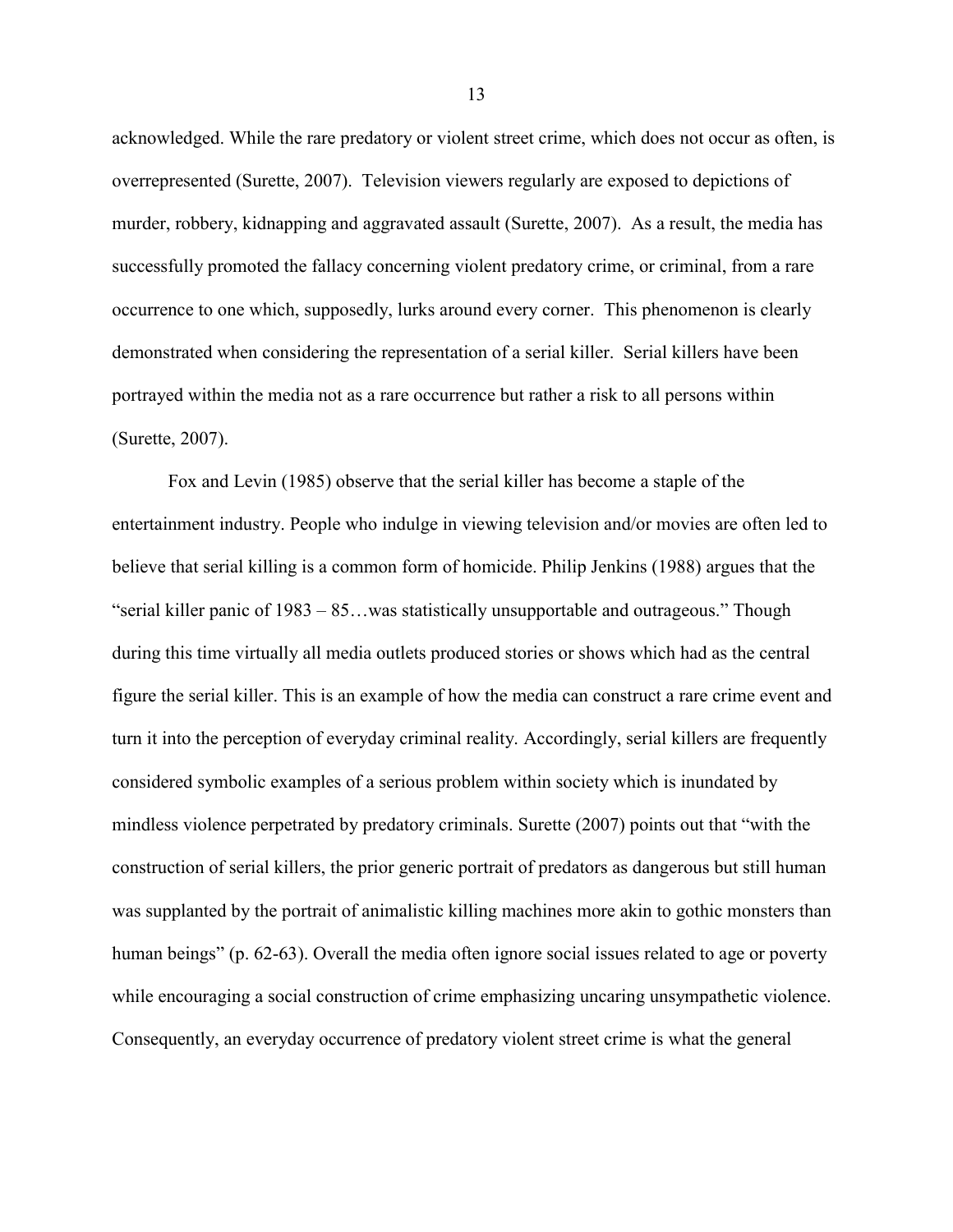public, as well as students, takes away from the media constructed image of crime (Surette, 2007). As previous research has shown, these socially constructed media images are what students regularly base their perceptions of crime and prisoners upon.

#### <span id="page-21-0"></span>**Prior Student Research**

Research conducted by Vandiver and Giacopassi (1997) sought to examine the perceptions of CJ students to ascertain their perceptions concerning crime within society. Their research centered on the awareness of students enrolled in introductory criminal justice courses, many of whom were non-CJ majors compared to seniors majoring in CJ, regarding several crime and justice issues, including the annual number of homicides in the U.S. Their research discovered that the typical student, CJ major or not, drastically overestimated the number of homicides in America.

This research utilized data from 1994 when there were 23,305 homicides nationwide. Close to half of their sample of entry level students believed that there were 250,000 or more homicides committed each year; roughly 15 % assumed that in excess of 1 million homicides were committed annually. Additionally, 42% of seniors majoring in CJ believed that there were over 100,000 homicides annually. These same students also revealed inaccurate knowledge regarding causes of death, as criminal causes were over-estimated while non-criminal causes were under-estimated. These students also assumed that homicide far outnumbered suicide as cause of death nationally, when in fact just the opposite is true. Additionally, students ranked car accidents as contributing to more deaths annually than tobacco use, when once again just the opposite is true. Furthermore, the student sample had an equally imprecise understanding of crime in general. The authors suggest that these distorted perceptions may be in part to media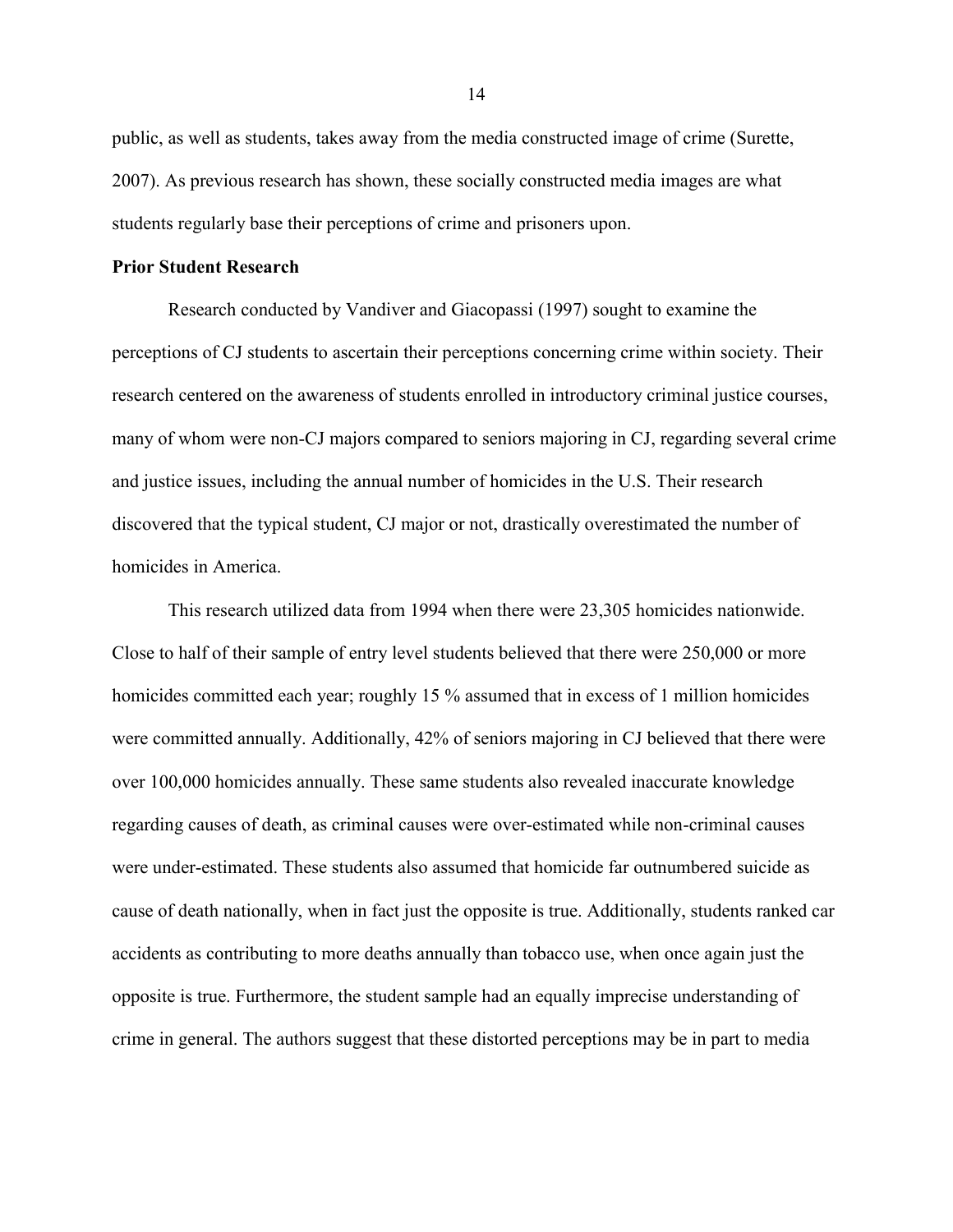influences and argue that educators may have a hard time dispelling many of the myths portrayed in the media.

Research conducted by Miller, Tewksbury and Hensley (2004) concluded that most university students, criminal justice or not, commonly do not have a true understanding of crime in America nor do they truly comprehend many of the problems within the correctional system. Their research with students in Kentucky, Tennessee and Florida reveal that students are seriously misinformed about crime and corrections issues corresponding with previous research. Within this study six dependent variables were utilized, (number of homicides in America, total number of prisoners in the system, number of prisoners killed by other prisoners, number of correctional officers murdered by prisoners, amount of consensual sex amongst prisoners, number of sexual assaults in prison). For all six of these variables, a majority of students appear to be misinformed as they regularly overestimated totals for all these categories. For example, when asked to estimate the total number of homicides in 2001, which was 13,752, 41% of the CJ student sample vastly overestimated this total, with some 16% of this sample believing that there were over 250,000 homicides that year (p. 318).

The findings also show that when compared to non-criminal justice/ criminology majors, CJ majors did not have a more reliable or accurate understanding of the issues. Furthermore, it does not appear that education clarifies these issues for this sample as upper level CJ students knowledge/understanding was no more accurate then the knowledge/understanding of freshman CJ students. The authors note that if educators do not address this misinformation created by myths within the classroom they "create a vacuum in which the students are never challenged to rethink the realities of crime compared to the myths" (p. 314) thereby allowing the perpetuation of myths about criminal justice and prisoners. They caution that if these myths are not addressed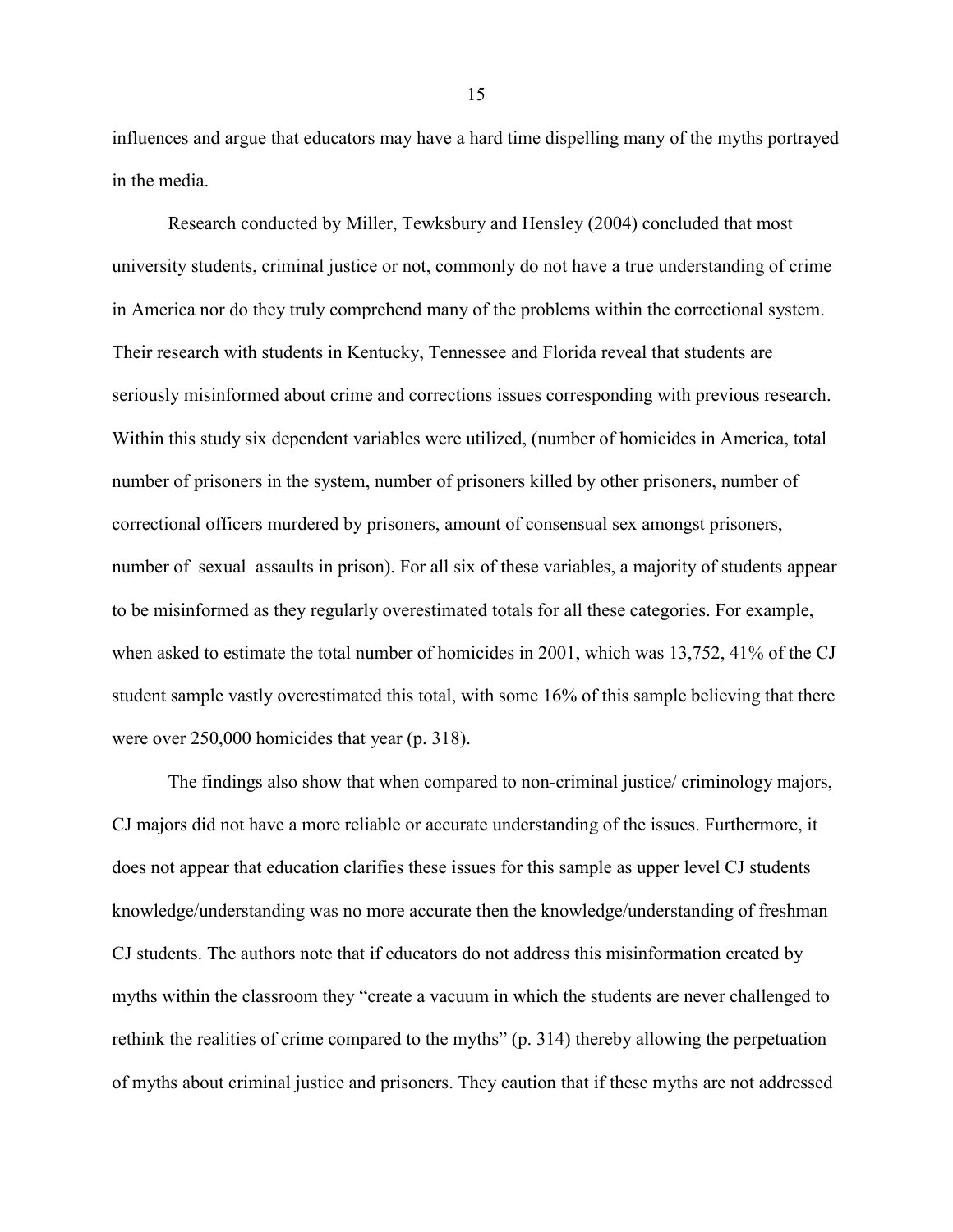by educators they could subsequently effect the decision making process once the student is working within the CJ system.

Mackey and Courtright (2000) wanted to evaluate the differences, if any, between criminal justice students with regard to their attitudes towards criminal punishment in five Northeastern colleges and universities. Their research hypothesized that CJ majors would be more punitive in their attitudes towards crime than non-majors. The research hypothesis for this project was formed after works by an ex-convict academic, John Irwin, was introduced to CJ classes. Irwin's work, in particular his book *The Jail* (1985), which the authors describe as being used as a tool to

Illustrate the view that criminal justice interventions may not always provide a better correctional solution for the individual offender, and may also lead to the continuation and escalation of criminality by further isolating the offender from society, weakening his or her bonds to family, friends, and work (p.424).

The researchers had previously observed that when Irwin's work was introduced to several CJ Classes many students "were not only unreceptive to the ideas put forward by Irwin, but a small number of [students] displayed open hostility to [Irwins'] ideas" (p.424).

For this research, researchers define punitiveness as "an attitude toward sanctioning and punishment that includes retribution, incapacitation, and a lack of concern for offender rehabilitation" (p.430). A control group of non CJ majors was used to determine if there were any differences between majors. The data from this research suggest a liberalizing effect from education as seniors from both the control group and CJ majors were found to be less punitive than were freshman. Due to a lack of longitudinal methodology this liberalizing effect was not a conclusive finding. CJ majors held more punitive attitudes at all levels of education when compared to the control group.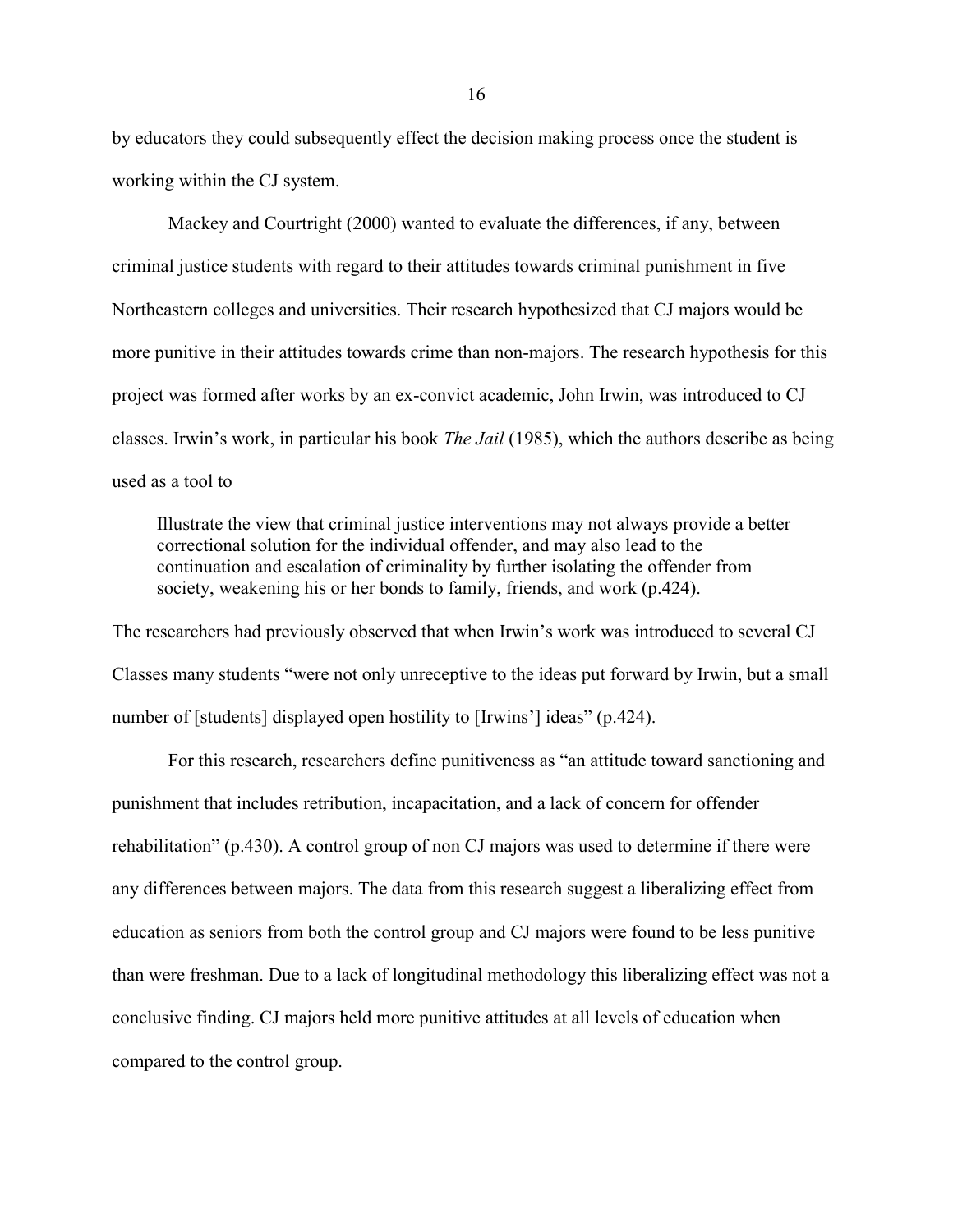Based upon the aforementioned resentment displayed by numerous students when exposed to the works of John Irwin, Courtright, Mackey and Packard (2005) hypothesized that these students were unable to empathize with disadvantaged populations especially prisoners. This research measured "emotional empathy" of CJ majors with a control group of non-CJ majors. The finding of this research does show statistical significance between the 2 groups with the CJ majors showing lower empathy levels. As their sample contained students from both private Catholic schools as well as public institutions it was revealed that students enrolled in Catholic Universities displayed significantly higher levels of empathy than their public university peers. Similarly the findings show gender has a major effect upon empathy as male CJ students displayed the lowest levels of empathy followed by males from other majors and that females from both control groups posses higher empathy levels than their male counterparts.

Another significant finding in this research is a finding of a negative relationship between law enforcement and empathy. In other words, those students who sought to pursue employment in law enforcement were most likely to possess low levels of empathy. In regards to students who plan to pursue employment as a correctional counselor, the findings reveal that these students had the highest empathy levels.

Similar research conducted by Mackey, Courtright and Packard (2006) set out to test the rehabilitative ideal among students. This research sought to test for differences, if any, amongst CJ majors in regard to the ideology of rehabilitation. This research put forth the hypothesis that there would be a difference in whether or not students would accept the ideology of rehabilitation when the independent variable of gender was introduced. The findings did support their hypothesis as there was a significant statistical difference present between females and males within their sample. In contrast, the second hypothesis that CJ majors would be less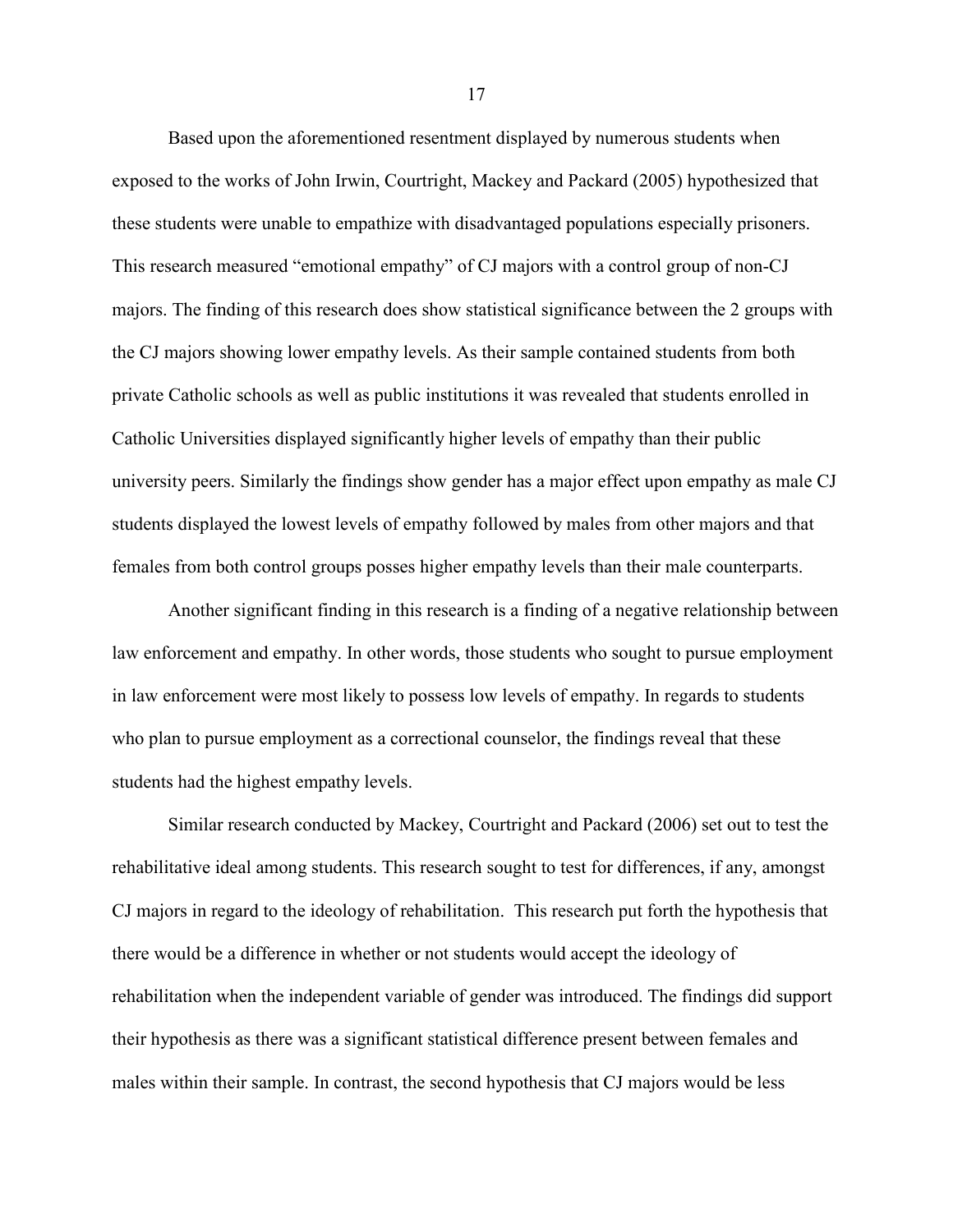supportive than non-CJ majors was supported but the difference was not statically significant. Hypothesis number 3 for this research sought to determine if any difference existed between students of various class standing (i.e. freshman, sophomore, junior, senior). Again the findings show that lower classmen were less supportive of the rehabilitation ideal than were upper classmen but this finding was not statistically significant.

Research conducted by Farnworth, Longmire, and West (1998) examined students' attitudes in relation to the death penalty, alternatives to incarceration (i.e. probation) as well as attitudes towards the war on drugs. They hypothesized that (1) senior classmen would hold less punitive views than their freshman counterparts thereby supporting a "liberalizing effect" from education. (2) In-service students (those who currently are or have been employed in some capacity within the CJ system) would be more punitive in their views than traditional students with no in-service experience. A secondary goal of their research was to compare the attitudes of CJ majors with students of non-CJ majors theorizing that CJ majors would be more punitive in their views than non-CJ majors at all levels.

By comparing attitudes of freshman CJ majors with attitudes of senior CJ majors their findings reveal that for all variables (support for the death penalty, support for alternative sanctions and attitudes towards the war on drugs) non-CJ seniors were less likely than freshmen to hold punitive views, thereby supporting the hypothesis of a liberalizing effect of the college experience; this effect was not evident for CJ majors. At the same time just the opposite was found for non-CJ majors with seniors having *more punitive* views than non-CJ freshmen. The hypothesis that in-service CJ students would hold more punitive views than traditional students was not supported by this research.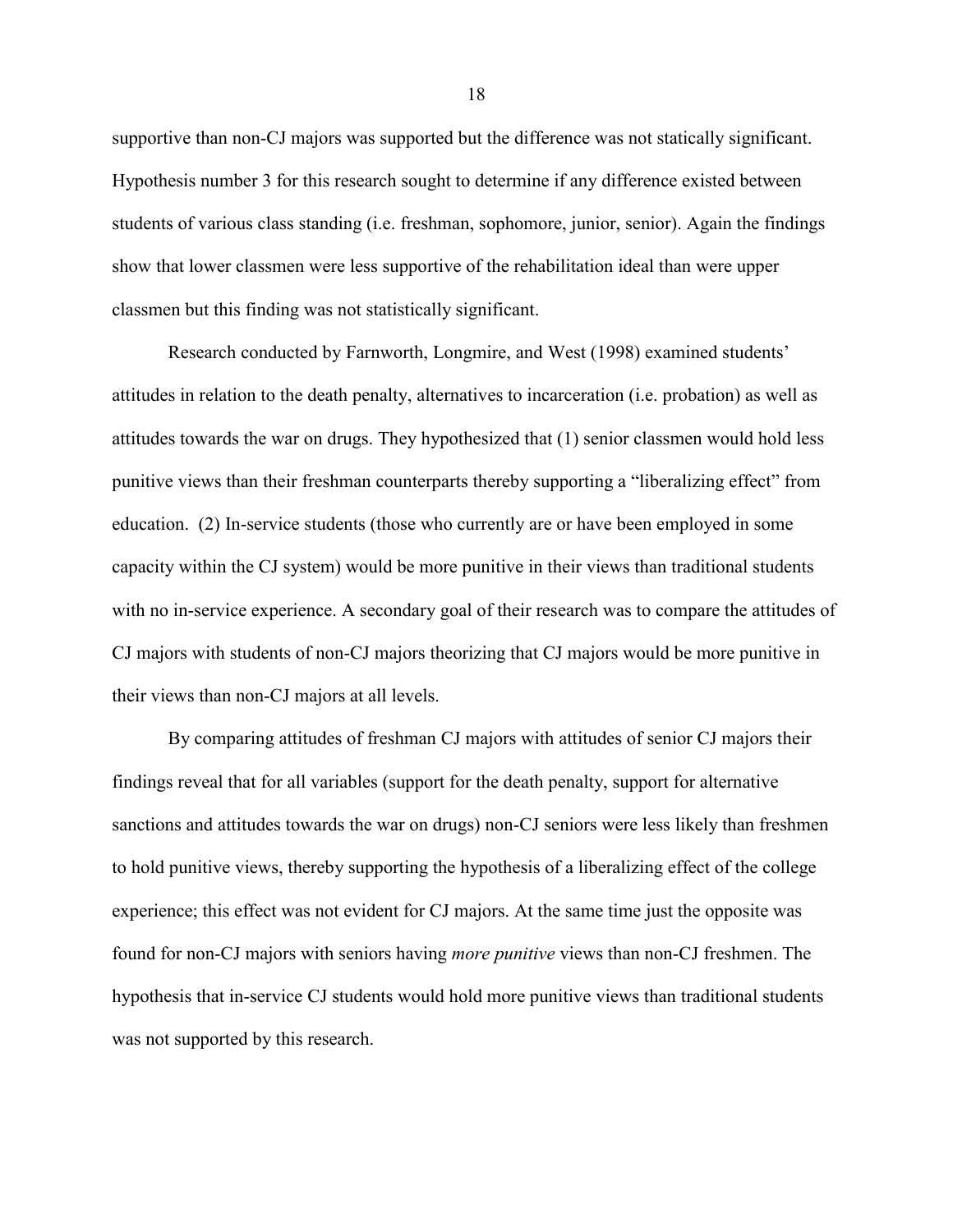The basic premise of this research is the idea of a "liberalizing effect" of the college experience. The findings of this research do support such an ideology, although, there does appear to some methodological shortcomings. Eskridge (1999) notes that there can be no support for the conclusions drawn from this research, as researchers compared two samples of students at the same time. In order to support such findings a pretest – posttest method, or longitudinal study, would be more appropriate to determine if attitudes changed for individual students over the course of their education.

Utilizing a pretest-posttest design Lane (1997) hypothesized that students enrolled in a corrections course at a California University, emphasizing intermediate punishments or alternatives to incarceration (i.e. house arrest, ISP and boot camp) would increase the likelihood that the sample of CJ students would accept the less punitive punishments.

Findings from this research show that after exposure to a college course emphasizing intermediate sanctions students were more likely to support alternatives to incarceration for nonviolent crimes than they were when they completed the pretest. These findings did not extend to violent crimes as both before and after the corrections classes students still preferred incarceration for persons committing violent crimes. This does seem to point towards a liberalizing effect of education to some degree.

However, the author did note that during the interval between pretest and posttest media influence may have affected these results for support of incarceration for violent crimes. Inbetween the pretest and posttest periods of this research the State of California was in the midst of a heated debate over Three Strikes legislation, with the media giving much attention to the murder of Polly Klaas which was a current event at that time.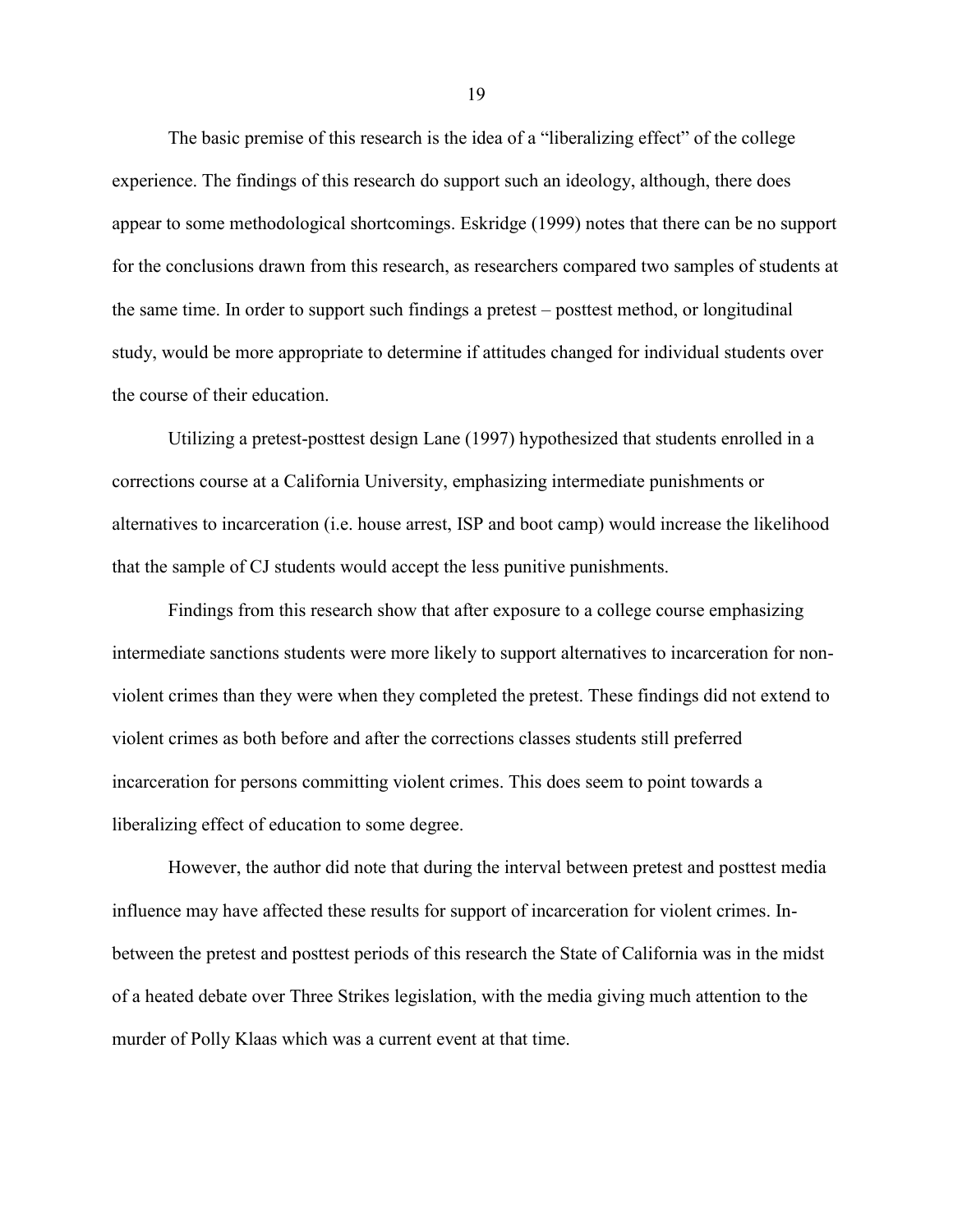The prior student research literature review contained above makes clear several notions. First, media does have a profound influence upon CJ students understanding of the CJ system and crime in general which is not limited to the public at large. Second, CJ majors tend to be more punitive and less empathetic in relation to criminal conduct than students of other majors with female students showing signs of increased levels of empathy. And lastly, educating students to the realities of punishment and possible sources of criminal activity may significantly change their preconceived notions on these issues.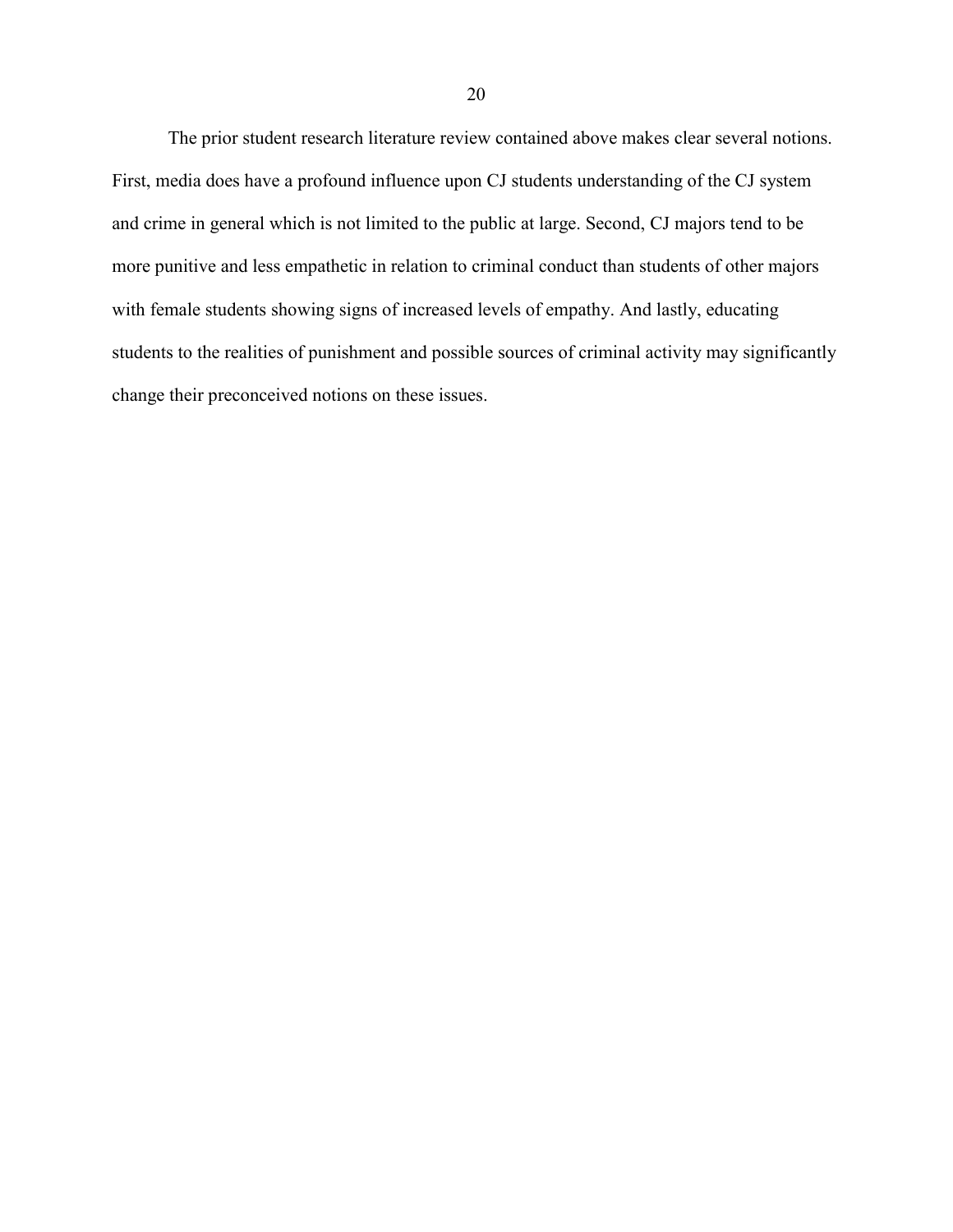## CHAPTER 3

#### **METHODS**

<span id="page-28-0"></span>The research instrument utilized for this research was a six page paper and pencil survey (the complete survey questionnaire is presented in Appendix A). As several of the measures utilized for this research have previously been used by Hamm (1990) suggests validity at the construct level.

Section one of the survey instrument consists of closed ended questions seeking background information consisting of basic demographics as well as social class (age, gender, ethnicity, socio-economic status). Additionally, data were collected in regard to student status (grade level, full or part time enrollment). Respondents were also asked about the severity of crime where they reside when not at university: what type of environment they were raised in (rural, urban, suburban), and do they feel safe when walking alone at night in their home neighborhood, and is crime an issue there? The final part of section one seeks to measure the students contact, if any, with the criminal justice system (i.e. has the student ever been employed by any agency within the criminal justice system? Have they ever visited a correctional facility?).

In section two of the survey instrument subjects were asked if within the past year have they or any member of their family been the victim of a crime? If so what type of victimization: property (theft or vandalism) or any form of violent victimization? Students where then asked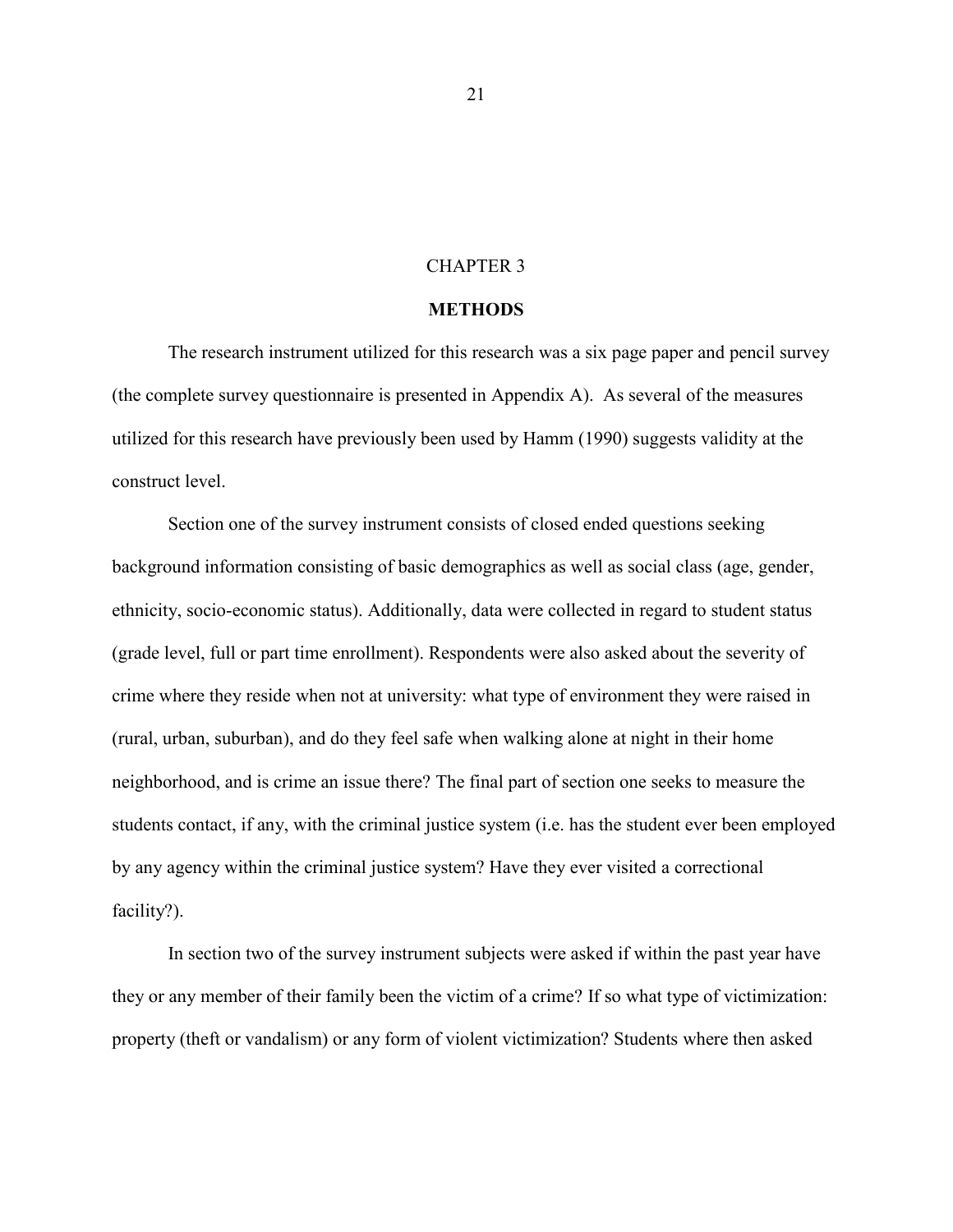what, in their opinion, *should* the main goal of the criminal justice system be (retribution, incapacitation, rehabilitation or deterrence).

For the third section of the survey instrument an Attribution Complexity Scale (ACS) constructed by Hamm (1990) was used consisting of 8 possible responses ranging from "very strongly disagree" to "very strongly agree." This was intended to evaluate student views as to causation of crime. At the same time this scale will assist in determining if project participants tend to support either the classical paradigm of crime causation (criminal behavior is the result of free will) or the positivist paradigm (criminal behavior is the result of social, biological or psychological factors) (Cole & Smith, 2010, p. 59-60).

The final part of the survey instrument consists of four open ended questions intended to obtain a quantitative/qualitative sense of students' perceptions of the subject. The respondents were asked: What they think conditions inside of prison are like? Why they have chosen to pursue a degree in criminology and criminal justice? How would they feel if an ex-con was teaching a course they were enrolled in and, if they would knowingly enroll in a class which was being taught by an ex-convict? Irwin (1987) argues that "any approach not based firmly on qualitative or phenomenological ground is not only a distortion of the phenomenon but also is very likely a corruption" (p. 42). For this reason, a random selection of 15 surveys was drawn and their responses qualitatively analyzed.

## **Hypothesis**

Based upon prior research, the following hypotheses were tested.

*Hn* #1, the sample of criminology and criminal justices students will not support the positivist paradigm of crime causation; criminal behavior is the result of social, biological or psychological factors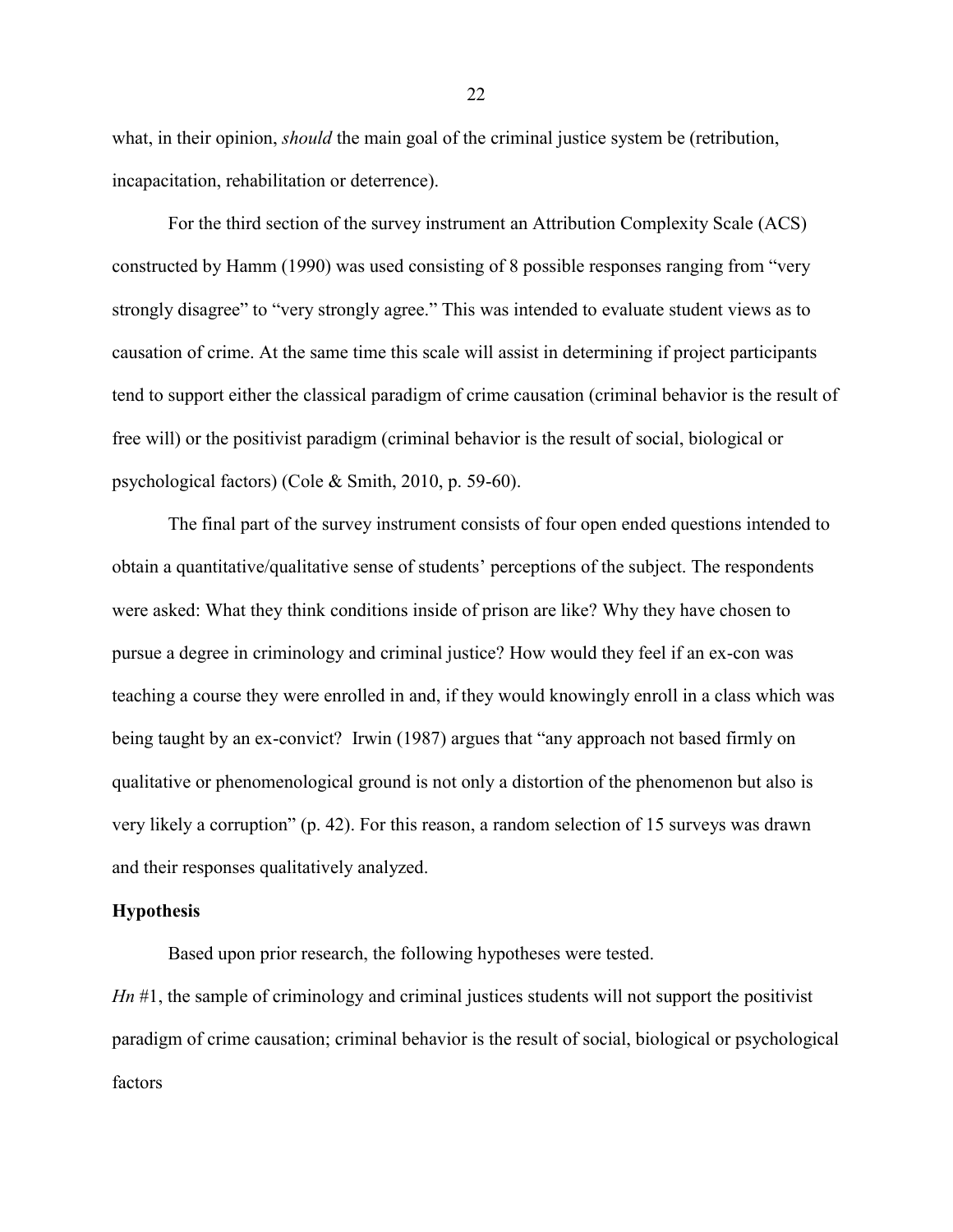*Hn* #2, students would not support the idea of an ex-convict teaching within the university setting.

# <span id="page-30-0"></span>**Research Design**

Frank Hagen (2005) comments that "[T]he ultimate purpose of all scientific investigation is to isolate, define, and explain the relationship between key variables in order to predict and understand the underlying nature of reality" (p.72). In an attempt to test the above mentioned hypothesis the aforementioned survey instrument was be distributed to a stratified random sample of students majoring in criminology and criminal justice. A stratified random sample (Hagen, 2005, p. 135) was utilized as lower level classes (100's & 200's) were not asked to participate in order to avoid participants who may be taking the course as an elective while majoring in a different field. By concentrating on only upper level courses (300's & above) the sample will better represent criminology and criminal justice majors.

An early draft of the research instrument was presented to a graduate level criminological theory class in the fall of 2008 for the purpose of conducting a pretest of the survey instrument. Pretesting of the survey instrument is essential and allows others to critique the instrument seeking clarity and cohesion of the instrument (Hagen, 2005, p. 151). Students who participated in the pretest were asked not to participate in the future survey as their knowledge of the questions might bring about biases in their responses.

Application was then made seeking Institutional Review Board (IRB) approval. Upon IRB review it was determined that the research did not impose any risk nor violate any codes of research of human subjects and did not require IRB oversight. Upon approval of The School of Graduate Studies, all faculty members of the Department of Criminology and Criminal Justice were solicited seeking to allow the research instrument to be administered to their classes. As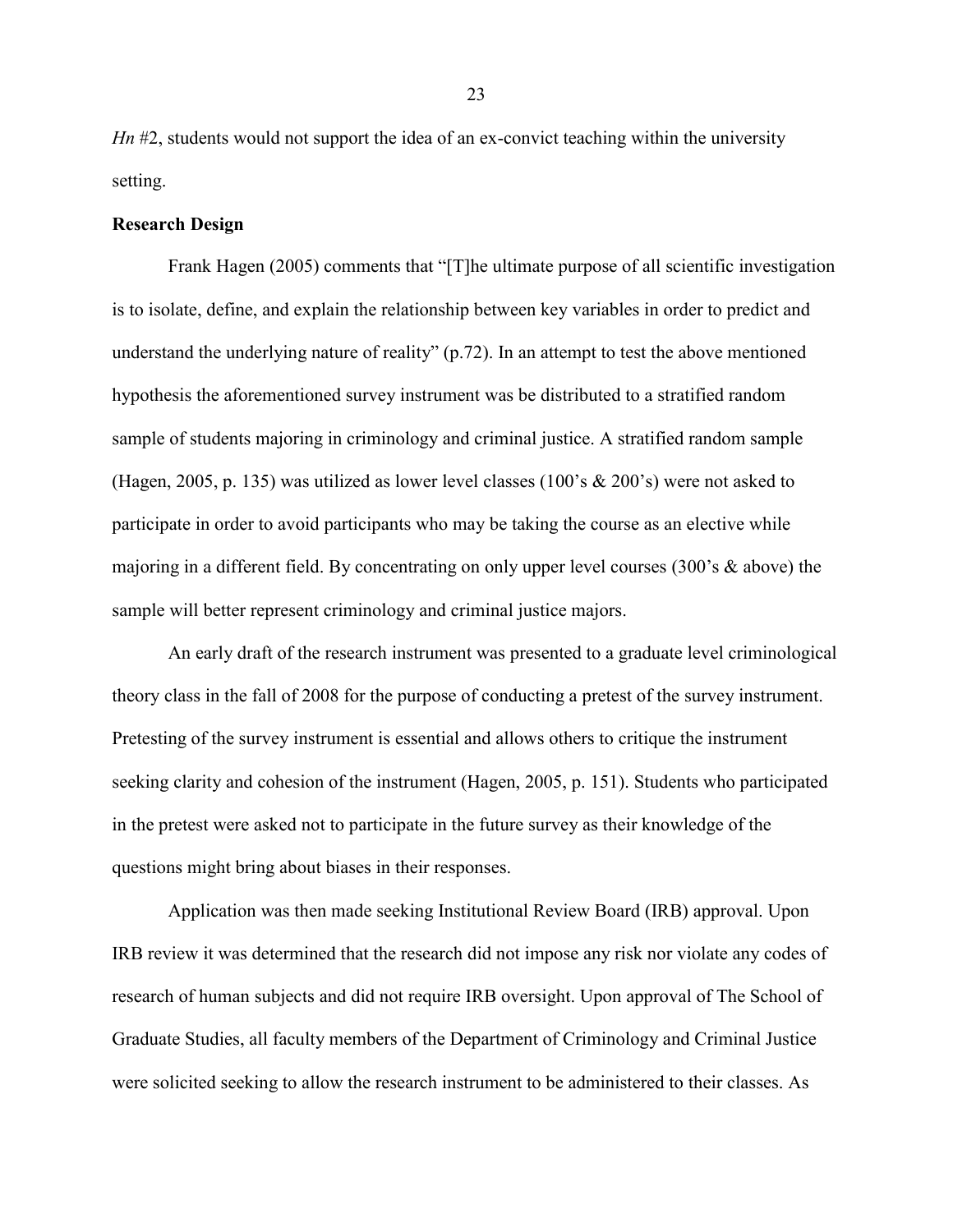noted above lower level classes were excluded from participation as were any student who does not participate in on-campus courses. This latter issue is due in part to confidentially concerns raised by the IRB, therefore distant education students were not asked to participate.

Data collection began in the spring of 2009 following approval of all departments. The survey instrument was administered to 197 students either at the beginning or end of class. Students were advised that they were being asked to participate in a voluntary research project and that they were not obligated to participate. Furthermore, students were advised that they may choose, at any time, to terminate their participation in the project and that they would not receive any extra credit or consideration for their participation.

Procedures of protecting the anonymity of research participants began with the survey instrument. No questions were asked which solicited any form of identifiers such as students' name, date of birth, or school ID number. Upon completion of the survey instrument the returned questionnaires were numbered sequentially, starting at one (001) and all subsequent references to participants in this thesis are in the form of the study ID number assigned at that time.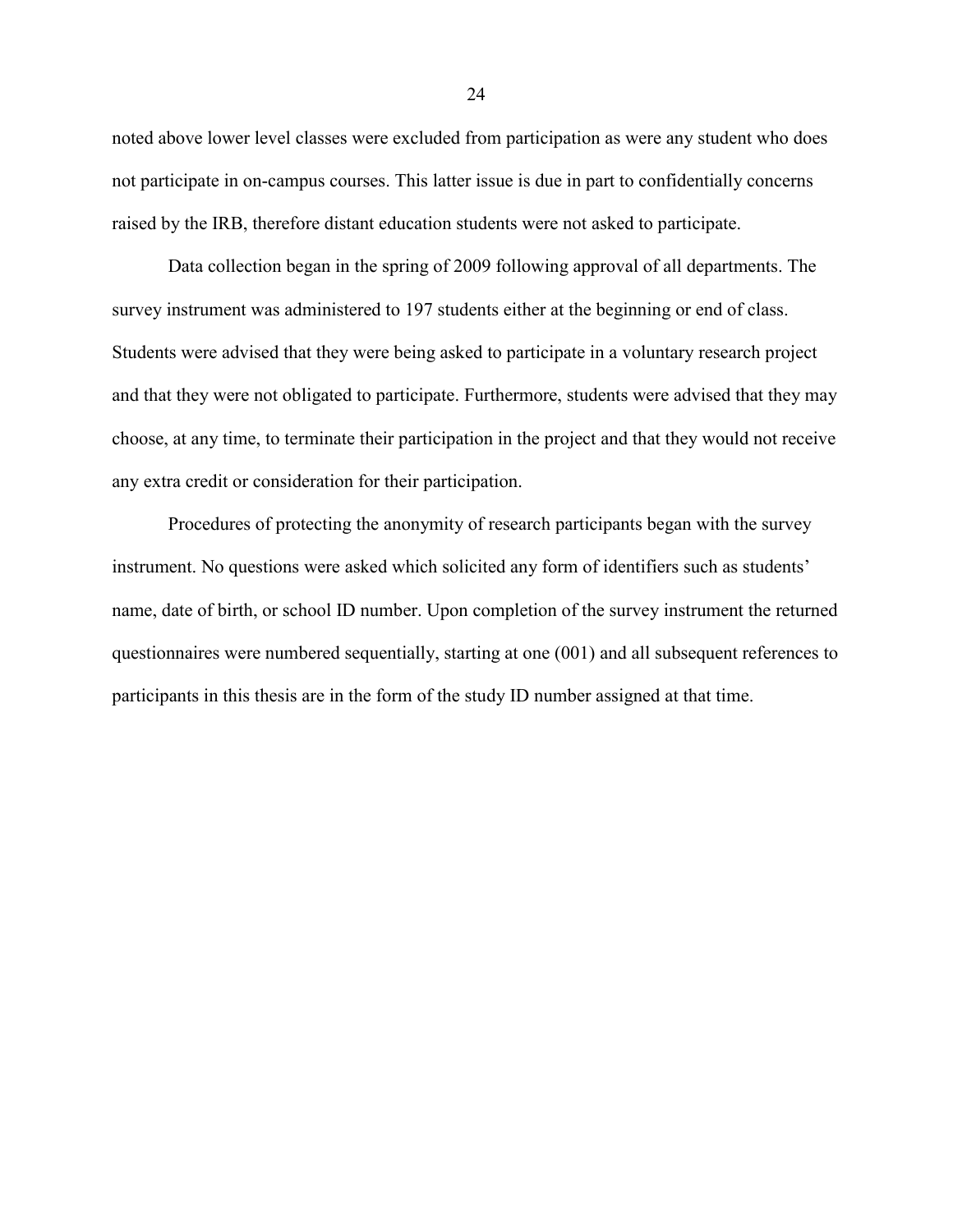# CHAPTER 4

#### **RESULTS**

#### <span id="page-32-1"></span><span id="page-32-0"></span>**The Sample**

A total of 197 student surveys were completed. During the coding process it was discovered that four respondents were not Criminology & Criminal Justice majors. An additional seven respondents had not completed the open-ended questions pertaining to the dependent variable to be tested and were therefore deemed unusable. Hence, a total of 186 completed surveys were used for this study  $(n=186)$ . Table #1 provides a summary of the characteristics of the sample. Basic demographic characteristics are as follows: The vast majority of the respondents, 70%, were between age 18 and 21, another 20% were between the age of 22 and 25, with the remaining 10% being over the age of 25. Male respondents comprised 58% of the sample while the remaining respondents were female. Of the respondents, 76% were Caucasian, 18% African - American, 4% Hispanic/Latino, with the remaining 3% identifying themselves as "other"

The participants were also asked about the socio-economic status of their families. Participants were asked: (a) "How would you best describe your families' social status? And (b) "What would you estimate your parents' income to be? Only 4% of respondents considered themselves as "poor"; 36% felt their family was "working class"; 41% identified themselves as "middle class", 17% consider their family to be "upper middle class"; and an additional 2% considered their family "wealthy". As for family income, 26% thought that their parents earned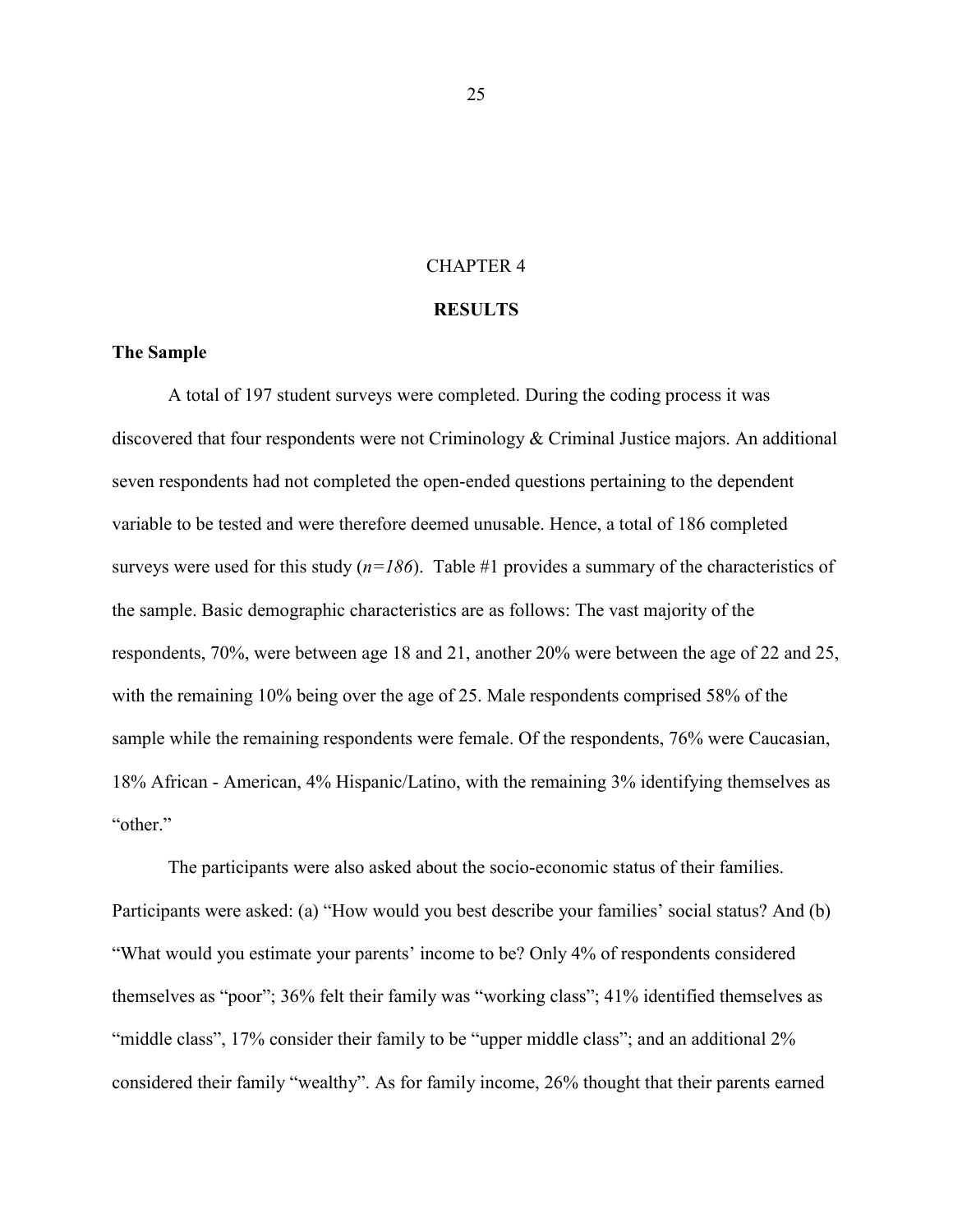\$50,000 or less annually, 28% estimated their family income to be between \$50,000 and \$100,000 yearly, 12% of respondents projected their family income to be between \$100,000 and \$150,000 and 12% estimated their parents' income to exceed \$150,000 annually.

As mentioned earlier, this study utilized a stratified random sample of criminology and criminal justice students. The intent of utilizing this methodology was to avoid administration of the survey instrument to students who may be taking the course as an elective while majoring in a different field. By concentrating on mid to upper level courses, it was deemed that the sample would better represent criminology and criminal justice majors. As a result, less than 10% (9.7) of those surveyed were freshmen; 36% of respondents were sophomores; 34% were juniors, and another 16% were seniors with 4% of respondents being graduate students. The amount of credit hours the subjects were enrolled in during the fall 2008 semester varied from a minimum of three, to a maximum of 19 credit hours with a mean enrollment of 14.55 hours.

The next section of the survey solicited information in relation to where the students are from, in particular their home environment, whether it is rural, suburban or urban. How safe they feel walking alone at night, and in their opinion how serious, if at all, is crime an issue in the environment where they grew up. Of the subjects in this study 37% were raised in an area which they considered rural, another 42% reside in a suburban area, while 20% consider their home environment to be urban. 86% of the research subjects felt that they were either very safe or reasonably safe walking alone at night in the neighborhood where they grew up, 10% believed that they would feel somewhat unsafe walking alone at night where they grew up, while only 4% (eight respondents) felt it was very unsafe to walk alone at night in the neighborhood where they were raised. Similarly, 80% of respondents felt that crime was either not a problem at all (15%)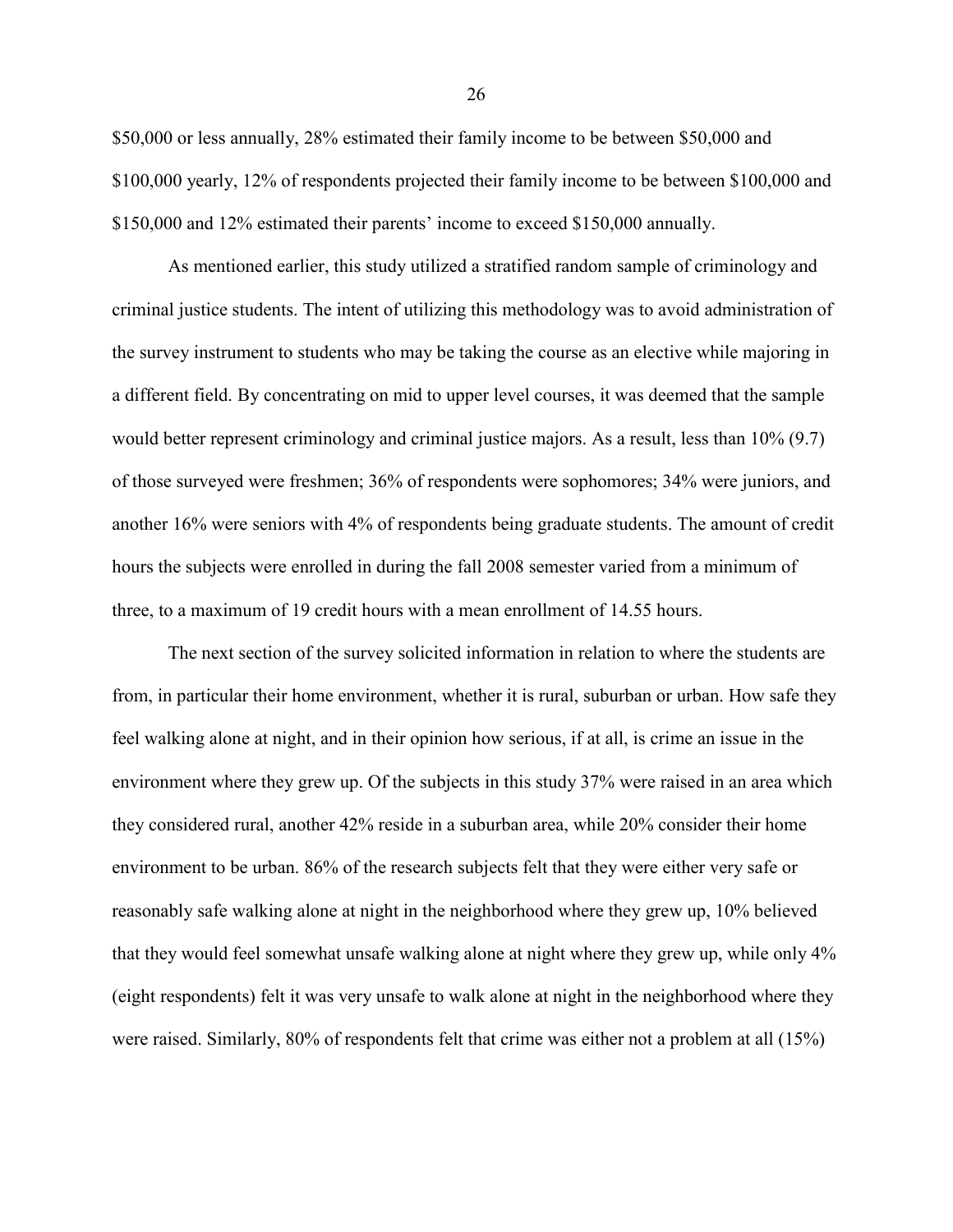or not a very serious problem (65%) where they grew up, 15% did feel that crime was a serious problem, while 5% felt that crime was a very serious problem where they grew up.

Among the respondents, 25 were either currently employed by or have previously been employed in some capacity within the criminal justice system. 25% of participants had never visited a correctional institution while 27% had visited a correctional institution once. Many of those visits were attributed to tours arranged through university functions. The remaining 48% had either visited a correctional institution "a few times" (33%) or many times (15%). In total, 75% of the sample had visited a correctional facility at least once. These results are similar to those discovered by Hamm (1990) who found that of a sample of Indiana legislators (those who write criminal law) only 81% had visited a prison in the past (Hamm, 1990). It is a disturbing notion to consider that the current sample of CJ students may have a better understanding of prisons than state legislators.

Students were also asked to report if within the last year they or any member of their immediate family had been the victim of any form of criminal activity. 54% of respondents report no criminal victimization within the past year. The survey reveals that 30% of respondents, or members of their family, were the victims of a property crime (theft, vandalism, or burglary). Whereas 16% assert that they or a member of their family had been the victims of a violent crime (verbal threats, physical assault, or threatened with a weapon).

In an attempt to measure students' views in regards to what the principal purpose of the criminal justice system should be: retribution, incapacitation, rehabilitation or deterrence? Students were asked to rank these 4 objectives in order of importance. 40% of the sample felt that "incapacitation" is the primary objective of the CJ system. 23% felt that "rehabilitation should be the main goal followed by "deterrence", 20%, and "retribution" 14%.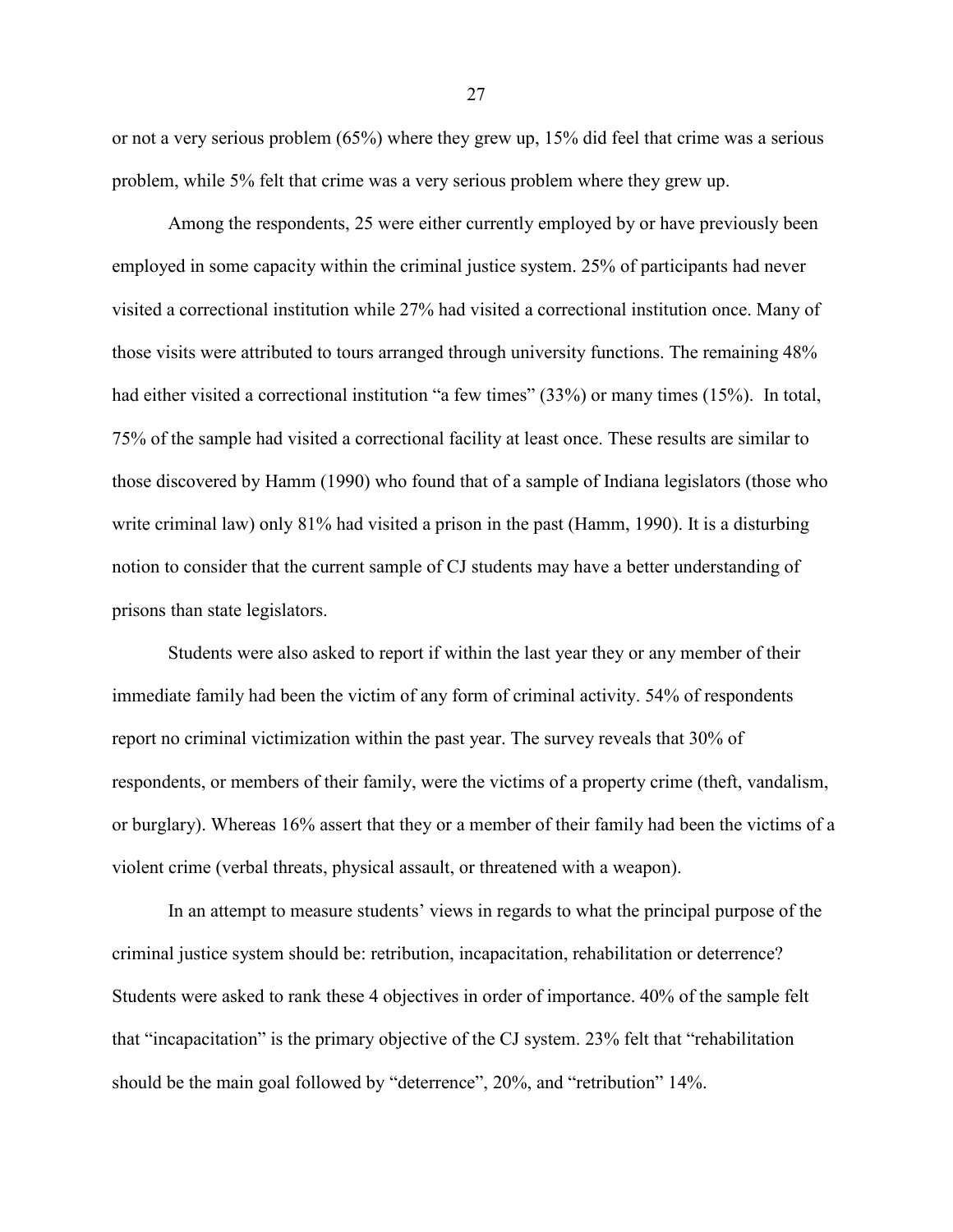These findings are very similar to those discovered by Tewksbury & Mustaine (2008) who found that the majority of persons employed in the prison environment thought that incapacitation was the primary goal of the prison, followed by rehabilitation, retribution and deterrence respectively. Whereas Hamm (1990) found that a sample of state legislators, 42% felt that deterrence was the primary goal of the corrections system. Tewksbury & Mustaine (2008) also note that, of their sample of prison staff members, those members who were college educated saw rehabilitation as more important than those without college education (p. 227). Additionally, of those who had been on the job longer also were less likely to endorse the ideology of retribution.

## <span id="page-35-0"></span>**Student Opinions**

#### <span id="page-35-1"></span>**Crime causation.**

In an attempt to measure students' perception of crime causation an attribution complexity scale designed by Hamm (1990) was implemented utilizing eight questions on the subject of crime causation. Students were asked to use an 8 point scale ranging from "Very strongly disagree" to "Very strongly agree".

Summing the total of the responses and reversing scores of four of the questions the result revealed whether students subscribed to the classical paradigm of crime causation (criminal behavior is the result of free will) or the positivist paradigm (criminal behavior is the result of social, biological or psychological factors). A minimum score of eight yet below 36 is viewed as supporting the positivist paradigm (the lower the score the firmer the belief) whereas a score higher than 36 identifies students as supporting the classical school of thought. The results of this exercise revealed scores ranging from a low of 14 to a high of 59 with a mean score of 33.81.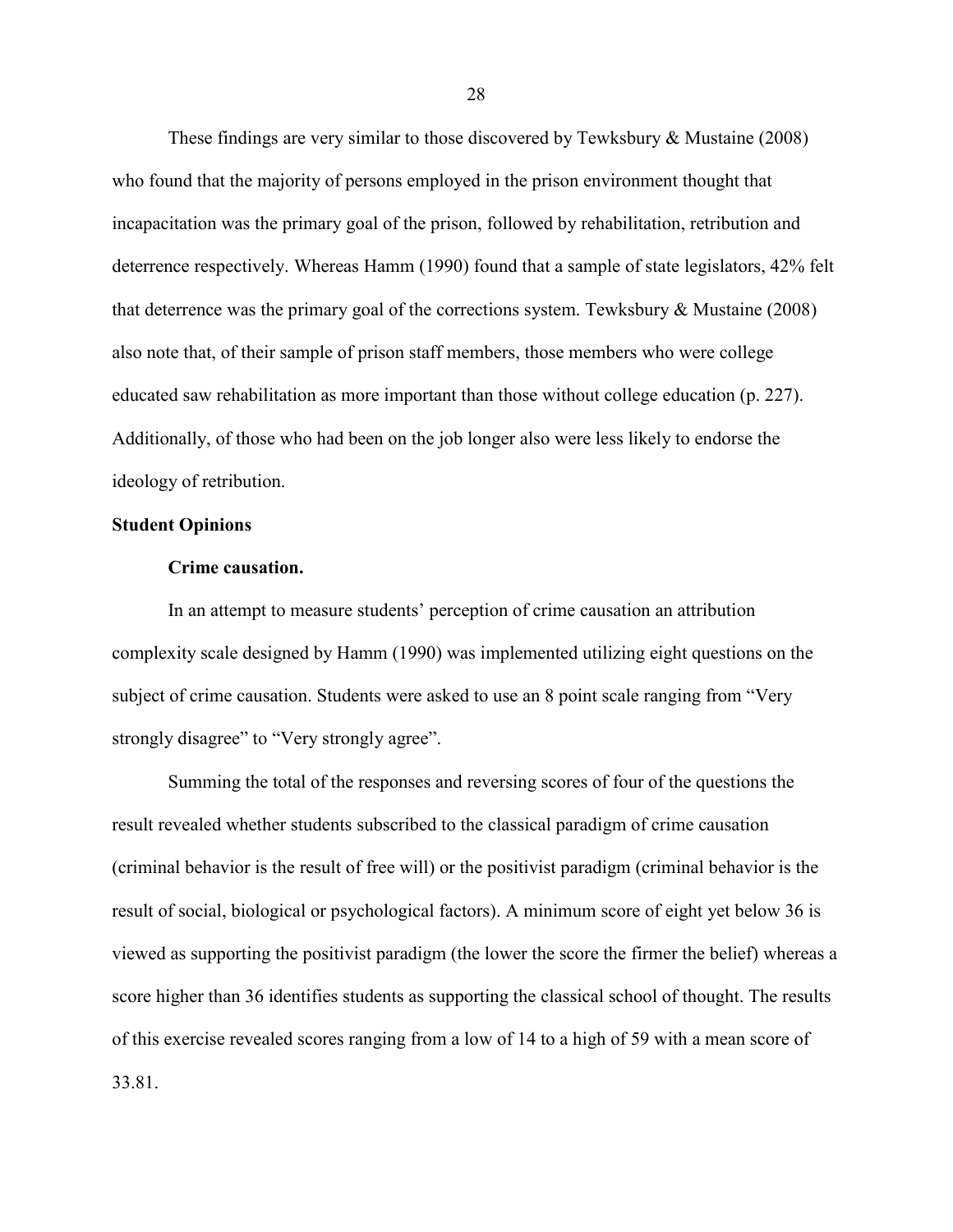This scale is a replica of that used by Hamm (1990) which allows responses ranging from eight to 64. Since a score of 36 would equally divide the distribution, a mean score of 33.81 reveals that the distribution is negatively skewed, indicating that the majority of the sample tends to subscribe to the positivist school of thought. A review of the attribution complexity scale results (see table #2) shows that, for this sample of students, most do not support the classical school of thought in regards to crime causation. These findings reject the first null hypothesis.

These findings would suggest that in possible future employment capacities this sample of CJ students would support rehabilitative programming within prisons as opposed to the more punitive based policies currently in place.

# <span id="page-36-0"></span>**Prison conditions.**

Forty five percent of those surveyed considered conditions within prison to be "harsh" and/or "violent". Several of these respondents noted that more humane improvements in the form of rehabilitative programming are needed. Another 30% thought that prisons were "comfortable" or "accommodating" while offering a hospitable and welcoming environment to convicts. Many of these students felt that more punitive measures were needed within the prison, whereas 22% of respondents' offered a "mixed" response noting that conditions may vary depending on the level of security or culture within a given facility.

### <span id="page-36-1"></span>**Basis of criminal justice knowledge.**

When respondents were asked what their knowledge of the criminal justice (CJ) system is based, on responses varied to a great extent as 23% base their knowledge of the CJ system upon information obtained in class work, 9% of students base their knowledge upon the fact that they personally had been arrested themselves (3 students) or have a friend/family member who has served time in prison (14 students). The media also had a large response rate in this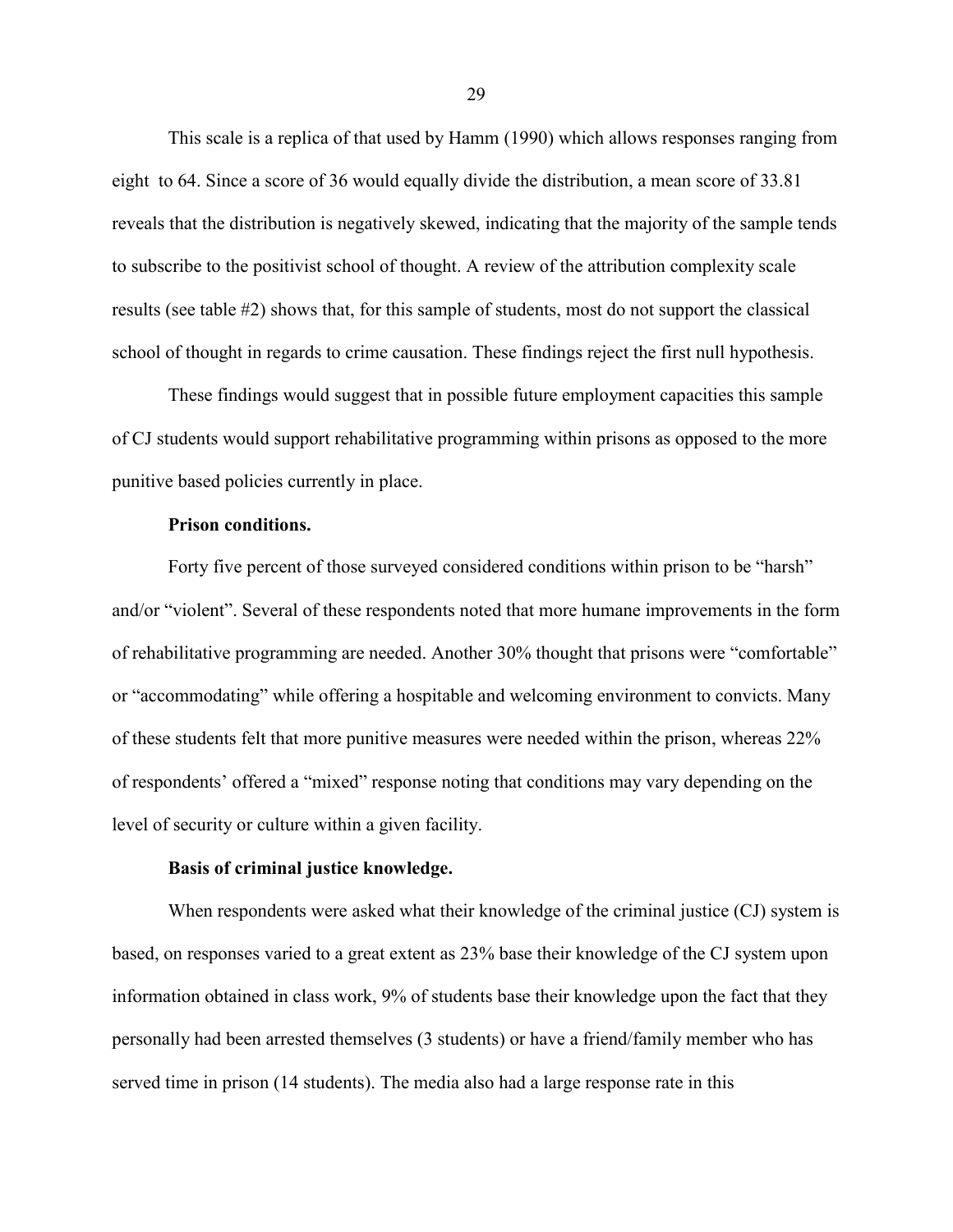measurement. Of respondents' 12% acknowledged that they base their knowledge of the system solely upon media representations. Another 19% attribute their knowledge of the CJ system on a combination of class work and media portrayals. In total, close to 39% of survey respondents identify the media as having an influence upon their knowledge of the CJ system. While another 22% of respondents attributed their knowledge of the CJ system to a friend/family member who is employed within the system.

#### <span id="page-37-0"></span>**Why criminology & criminal justice.**

In response to why students were seeking a degree in Criminology & Criminal Justice, a staggering 51% plan to seek employment within law enforcement and/or corrections. When combined with other responses, nearly 80% of respondents plan to seek employment within some area of the CJ system (i.e. working with juveniles, victims' rights, assisting criminals, seeking law degree). The remaining students note they are only majoring in CJ because they enjoy the subject (11%). Others simply note that they do not know why they are majoring in CJ (2%) and another 3% assert that they are planning to pursue more advanced education.

#### <span id="page-37-1"></span>**Ex-convicts teaching class.**

When asked how they would feel to discover that an ex-convict was teaching a class which they were enrolled in,  $68\%$  of respondents' did not feel that this was a cause for concern. As a result of these findings we must reject the second hypothesis.

However, 10 students, representing 5.4% of the sample, stated that they would drop the course immediately, and 27% did have some form of reservations as to having a former criminal teaching class. These concerns include the ex-con possibly having a bias towards the CJ system. Additionally, several students expressed concern noting that the nature of the criminal act for which the individual was convicted would have a bearing upon the student feeling comfortable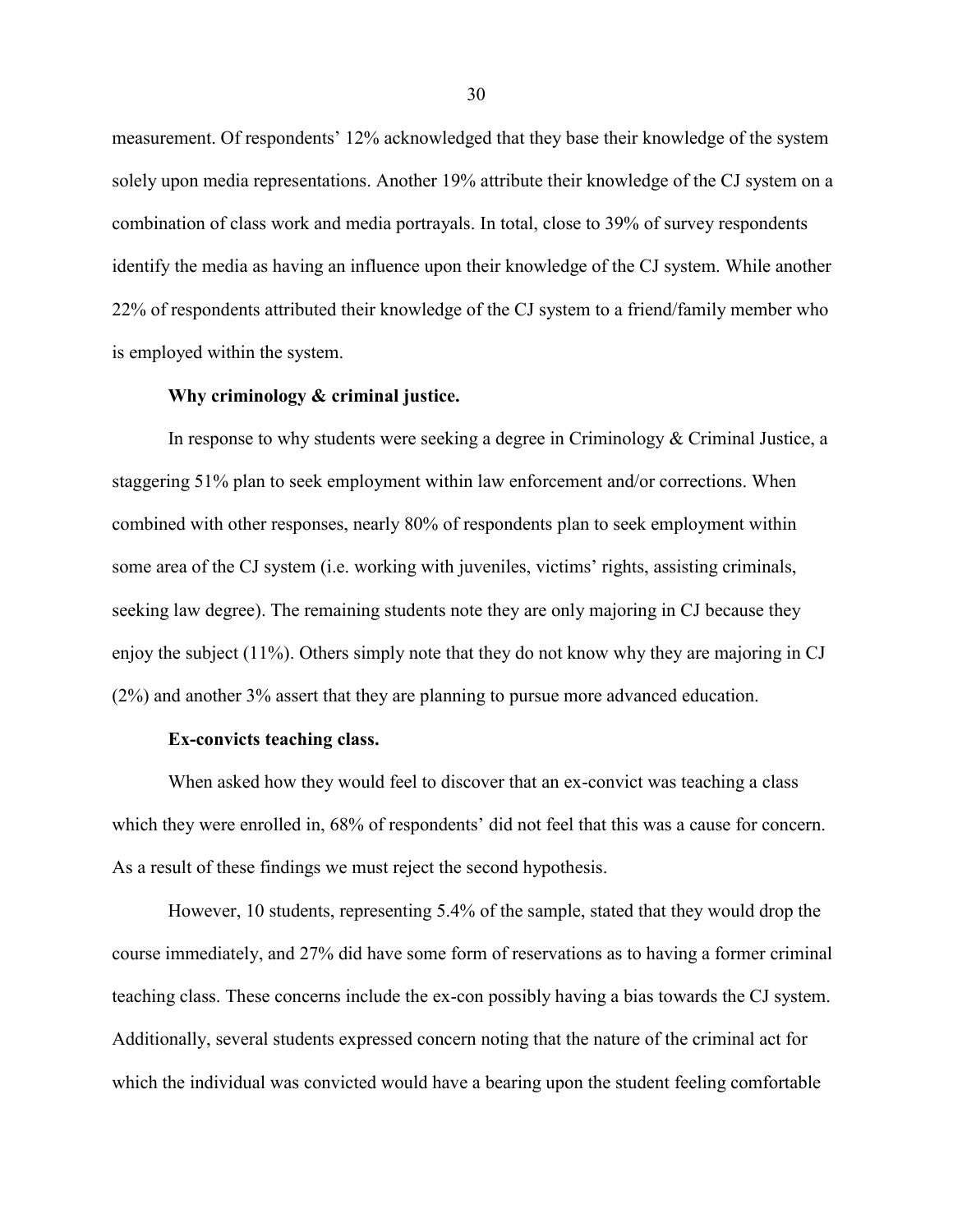with having an ex-con teaching CJ courses. For example, several students noted that if an instructor was previously convicted of rape or murder they would not be comfortable having that individual teaching class.

# <span id="page-38-0"></span>**Enrolling in a course taught by an ex-con.**

Not surprisingly when asked if they would "knowingly" enroll in a course taught by an ex-convict, responses were very similar to those observed above. Of the respondents 17 students (9% of the sample) said they would "never" knowingly enroll in a course taught by an ex-con, 68% of respondents would have no hesitations enrolling in a class taught by an ex-convict and 23% did express hesitation due to concerns related to possible biases or due to the nature of the previous convictions.

#### <span id="page-38-1"></span>**Qualitative Analysis.**

A random sample of 15 students was drawn for the purpose of qualitative analysis. A list of 15 random numbers was produced by "stattrek.com" using the following criteria; 15 random numbers from within the range of one to 186. Duplicate numbers were not permitted.

Upon review, when considering the dependant variables (how they would feel to discover that an ex-convict was teaching a class they were enrolled in, as well as, would they enroll in a class which they were aware that an ex-con was teaching), two very distinct themes emerge: change and experience on the former prisoners' behalf. Although the entire sample was not receptive to the idea, opinions did vary, as did responses in regards to conditions within prison. The overwhelming response, from this sample, does support the idea of having ex-convicts as teachers and reflects those responses from the quantitative section.

In regards to conditions within prison, responses range from being "the worst place to live" to "it seems like some people want to go to prison because it is nicer than their homes."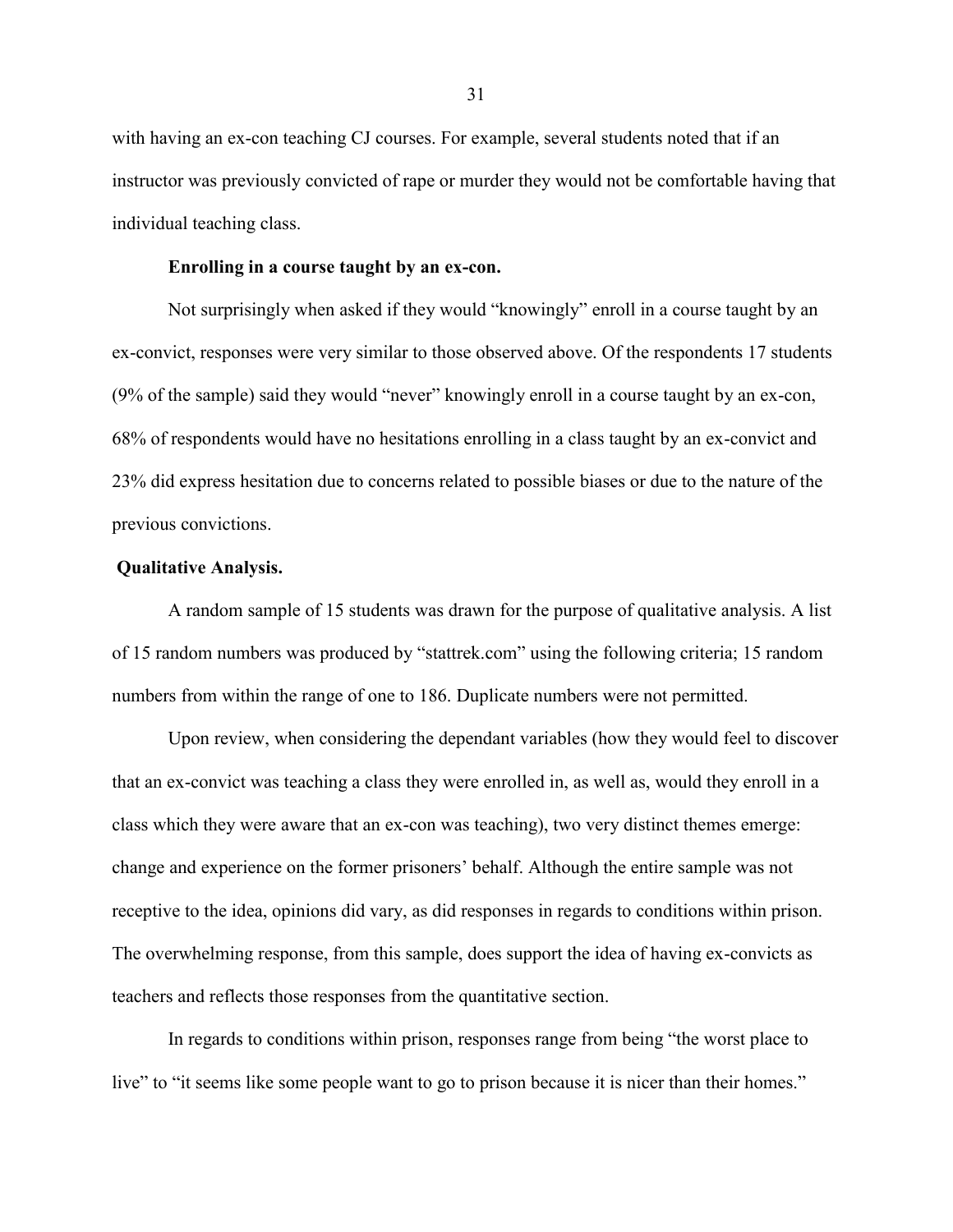This later response was echoed by several other students who believed that the conditions inside prison were "accommodating," "relaxed" or basically "too nice. They have T.V.'s and other things that make jail too comfortable." Whereas, another student felt that "the conditions are both accommodating and rough. Prisoners get meals and recreation time at tax payers' expense. Life in prison is a fine alternative to being homeless or living on the streets."

The idea of prisons as country clubs was the dominant view on this topic. As one student remarked "prison is not fun at all it's their own little world in there so it is rough." This seems to reflect what most of this sample consider being conditions within prisons. Most felt that they were "harsh" and/or "violent" environments'. As one student stated "a prison could be rough, but you have to do what needs to be done to maintain order." Whereas, one respondent stated "I believe that they treat them people too much like animals."

When students were asked "How would you feel if an ex-convict was teaching a criminal justice course you were enrolled in?" and "Would you enroll in a class being taught by an exconvict?" These responses were perhaps, the most diverse. One skeptical student stated that he "would reserve judgment until [after he had] come to class a few times" even though he would knowingly enroll in a course taught by an ex-con. Whereas another young man said he would not enroll in such a course and that he would not feel comfortable in a class where the instructor was an ex-con "unless another form of authority was in the room." While a third student who is studying CJ in an attempt to understand "why people become criminals" would be hesitant of an ex-con in the classroom with this concern being based on "what they did."

Within these responses two very distinct themes did come to light; the idea that the former prisoner would have had to have changed their life in order to achieve a PhD, as well as this person having a wealth of experience from which the student would benefit. One young man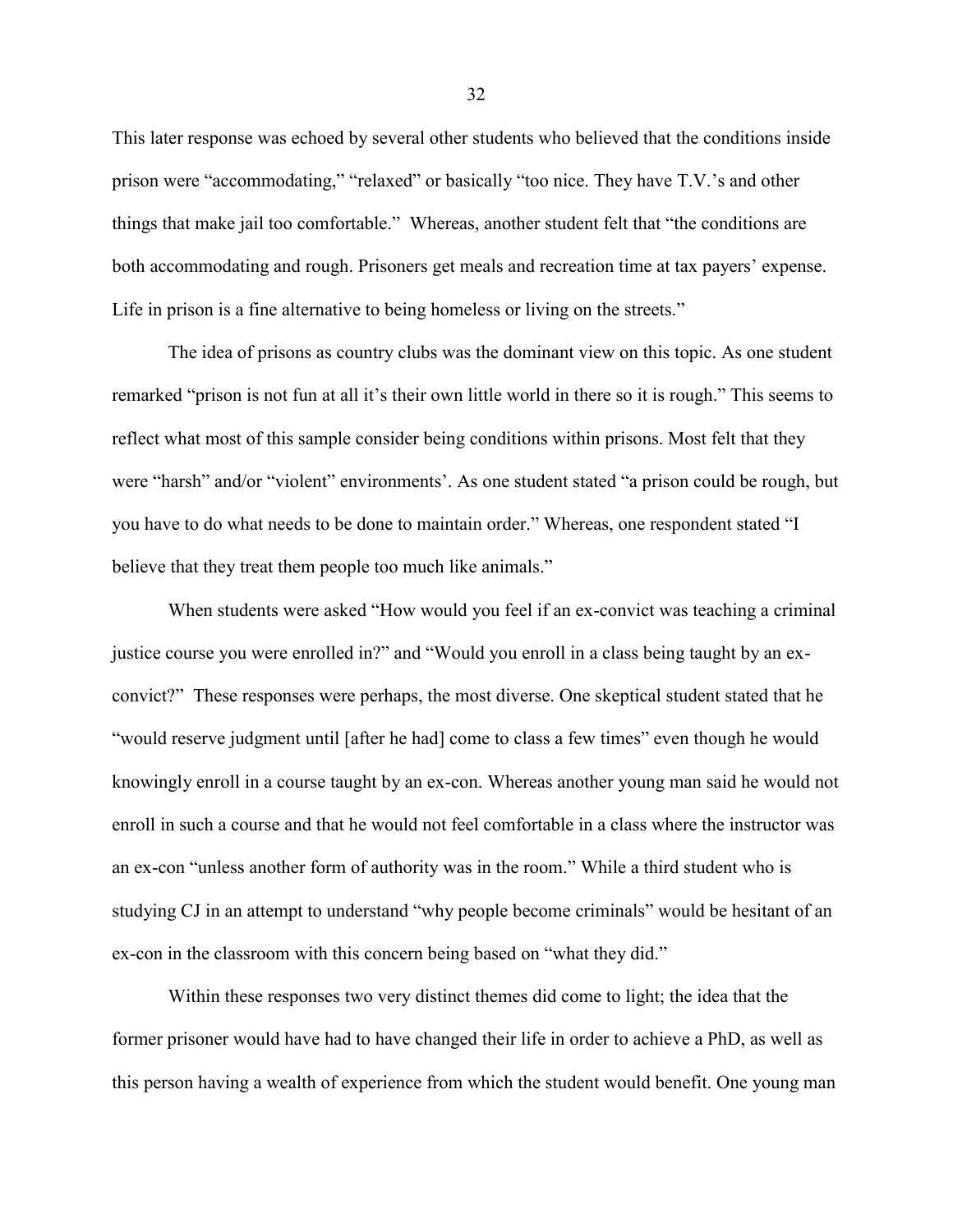whose father is a police officer felt that it would be "interesting to hear [the former convicts] side and point of view." This student was hesitant to commit to knowingly enrolling in such a course as he stated "I am not sure if I knew before hand...maybe...maybe not." The experience within the CJ system, which an ex-convict would bring to the classroom, was seen as beneficial by several students. Responses within this theme came in the form of "it would come from firsthand experience and I think it would be very helpful." As well as, "I would be happy to learn from someone who has been through it" or as another student felt, he "would probably listen to [the ex-convict] more." Another student who is seeking a career in law enforcement stated that "who else would know the criminal mind better than a criminal." It appears from these responses that these students acknowledge the wealth of knowledge and experience which an ex-convict would be able to bring to the classroom.

A second recurring theme which emerged in these responses is that of change. One female student who supports incapacitation as the primary goal of the CJ system felt that "it would be different but interesting" to be enrolled in a class taught by an ex-convict and that "it would be inspiring to see an ex-con reformed enough to actually teach a class." Other respondents also acknowledged the rehabilitation aspects necessary for a former prisoner to be teaching college courses, as one stated "he had to change and work for what he is doing so it would be pretty cool...I would feel like it was just another day in class." Another student stated "it wouldn't bother me because I would trust that he/she has their life on track."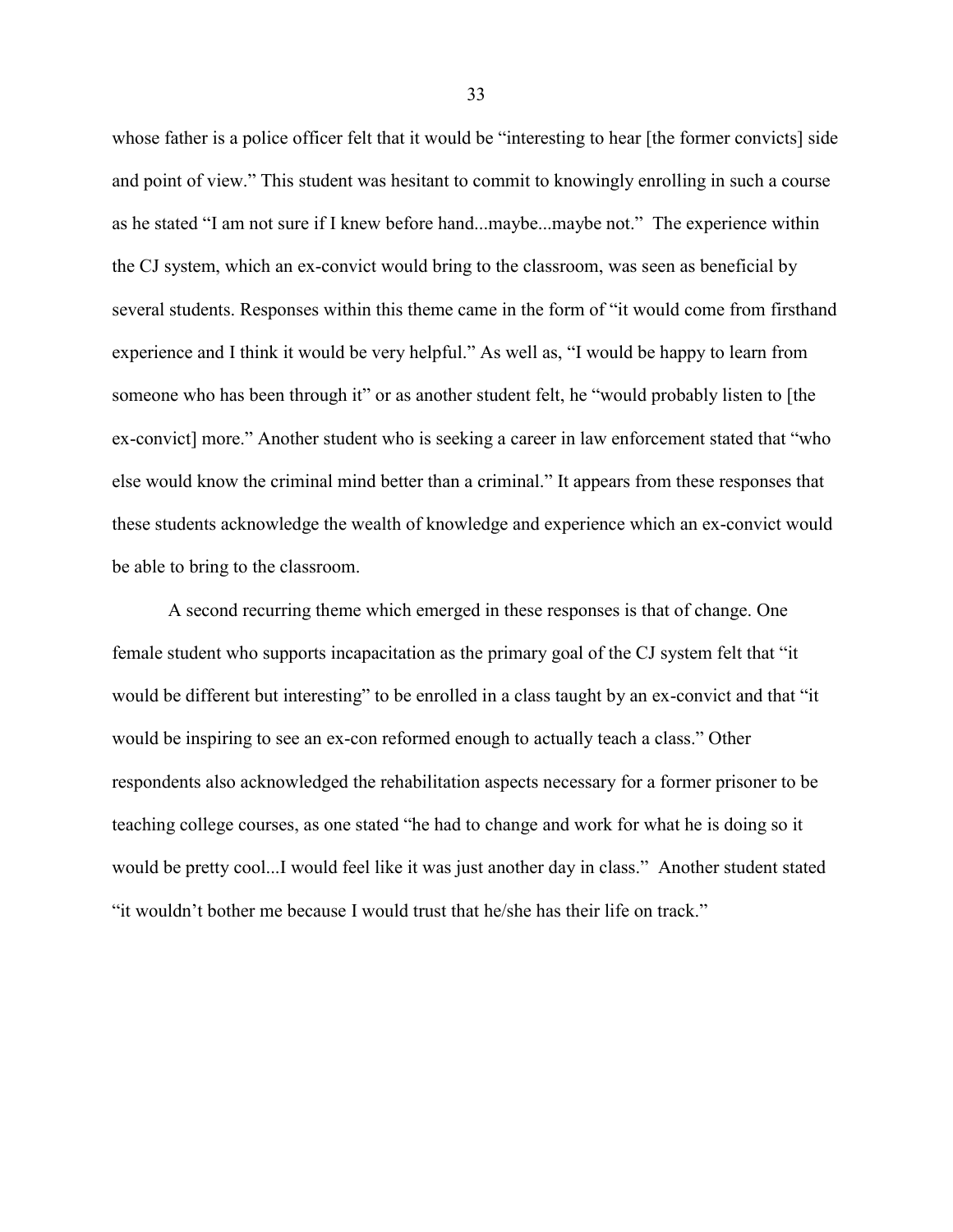# CHAPTER 5

#### **DISCUSSION & CONCLUSION**

<span id="page-41-0"></span>The findings contained within this research clearly shows that Criminology  $\&$  Criminal Justice students have no better understanding of the criminal justice system, particularly prison conditions, than does the general public. The responses noted in the qualitative analysis shows student think prison conditions are either too soft or too harsh. The stark reality is that prison conditions actually lay somewhere in-between the two extremes; prisons are neither overtly violent nor country club vacations.

Prisons as discussed in university classrooms, as well as movies, are often a distortion of reality (Ross, 2003). In particular, prison movies tend to misrepresent reality as they do not portray the "boredom and drudgery" of prison reality, the truth about prison life is less frightening than stereotypes would suggest (Ross & Richards 2002; Ross, 2003). As prisoner Simon "Sam" Gutierrez of Statesville Prison in Illinois writes "Prison life is nothing like what the press, television and movies suggest" (cited in Morris, 1995, p. 203). He goes on to write that there is no way to express or "capture the constant unhappiness of prison life and the constant sense of danger" (cited in Morris, 1995, p. 211) and that it is the "idleness and boredom [which] grinds me down" (cited in Morris, 1995, p. 203).

Similarly Eugene V. Debbs (1927/2000) observed that no one can comprehend the pain and suffering experienced by the prisoner. Debbs, who in 1920 ran for President of The United States while incarcerated in the Federal Penitentiary at Atlanta, stated that: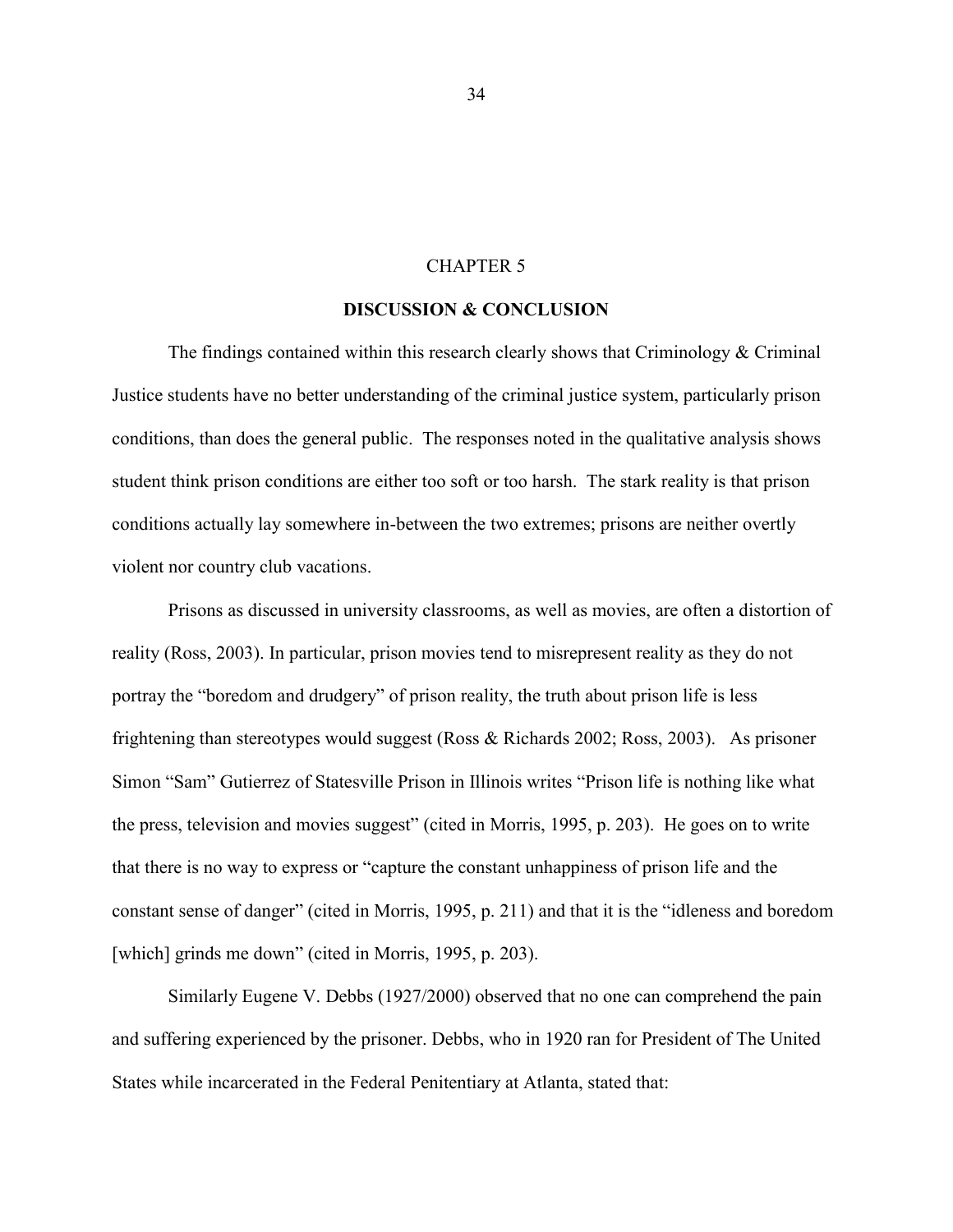Only the inmate, the imprisoned convict, actually knows the prison and what it means to him and his kind. Even the officials in charge and on the grounds, and in close personal contact with the inmates, do not know the prison. Indeed they cannot know it, for they have never felt its blighting influence, nor been oppressed by its rigorous discipline; nor have they suffered the mental and physical hunger, the isolation, the deprivation and the cruel and relentless punishment it imposes (Debbs 1927/2000 p. 95-96).

Additionally, Morris (1995) notes "unless you have been a prisoner, you don't know the deadening sameness" (p. 202 – 203). This idea of deadening sameness has been echoed by many authors who have served time in prison (see Irwin, 2005; Irwin & Austin, 1997; Ross & Richards, 2002; Ross & Richards, 2003). It is boredom which inflicts the most pain upon the prisoner; secondary to boredom is violence.

Within this sample of Criminology  $&$  CJ students, 45% of respondents thought that prison is a violent place. The reality is that violence in prison seems to have peaked in the mid 1980s. While violence may erupt at any time violence is not an everyday occurrence. As one prisoner housed in a medium security prison in California reported in 2001, "I can't remember when there was a stabbing here. The most you get is a couple guys slapping at each other and cops break it right up" (Irwin, 2005, p. 92). The reduction in prison violence during a period of unprecedented growth has been attributed to a modern prisoner classification system as well as updated prison operations.

Perhaps the classification system has more to do with stemming the frequencies of violence than any other single program (see Irwin, 2005). For example, in Indiana, of the 28,389 prisoners held in the Department of Corrections at the start of 2010, 21.2% or 6,018 are held in Maximum security (IDOC, 2010b). These maximum security units segregate those prisoners who may have a propensity for violence. This sends a message to the other 78% of the IDOC population, held in medium or minimum security housing, that if they cause problems or engage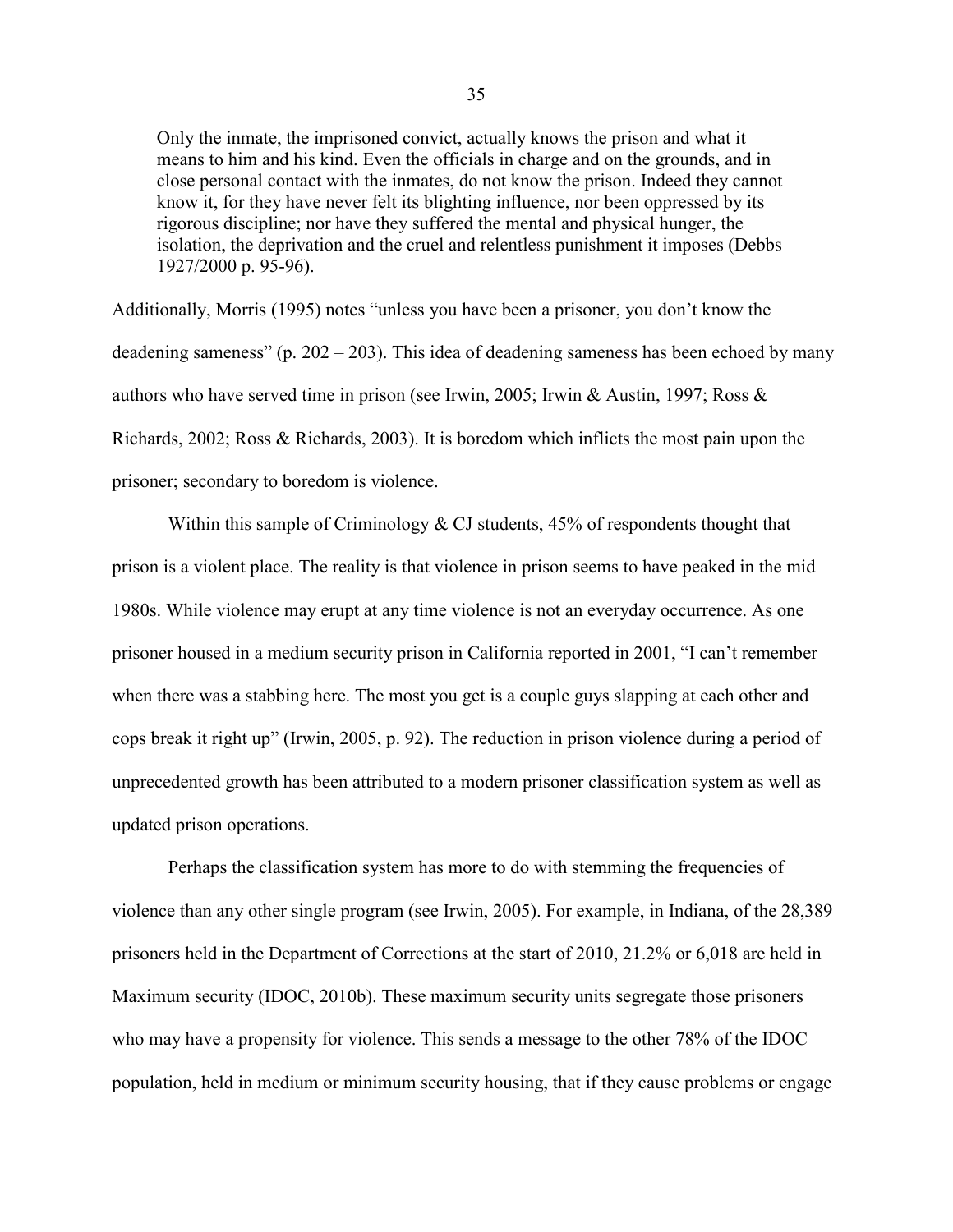in violent behavior they will be re-classified and transferred to maximum or a secured housing unit. While prison operations have contributed to reducing prison violence the overcrowding and inhumane living conditions do not seem to have changed over the years.

When a prisoner first enters prison the conditions are most likely "cramped living conditions, poor ventilation, poor plumbing, substandard heating and cooling, unsanitary conditions …constant noise, and a complete lack of privacy" (Kappeler, et al., 2000, p. 293). For example Richards (2003) recalls that in Leavenworth, Federal penitentiary, there is no air conditioning in the cell blocks and the heating was so bad that the "cell houses were also freezing cold in winter, with ice on the floor and walls" (Richards, 2003, p. 137) This of course is contrary to what the public and some students perceive prison conditions to be. As Robert Freeman (2001) observed that the general public believes that conditions in prison are too lax and that prisoners are "being pampered through access to a wide range of recreational activities, steak and lobster meals, [and] cable television" (Freeman, 2001, p. 108, cited in Kappeler, et al., 2000, p. 295). These perceptions of a life of luxury or an accommodating world inside prisons are in stark contrast to the realities of prison life.

The findings within this research that CJ majors' possess misleading perceptions of prison life are similar to findings of previous research cited above. The finding that students would welcome former convicts as instructors is unanticipated. While most students had stated that the goal of the CJ system should be incapacitation they do, however, understand that rehabilitation is possible. As the majority of this research sample supports, the idea of former prisoners in the classroom, these findings seem to be a rejection of the dominant stereotype of a prisoner as one committed to crime and unresponsive to rehabilitation (Irwin, 2005) for many of these students. Cannon (2005) notes that at some time in their career all professors will have to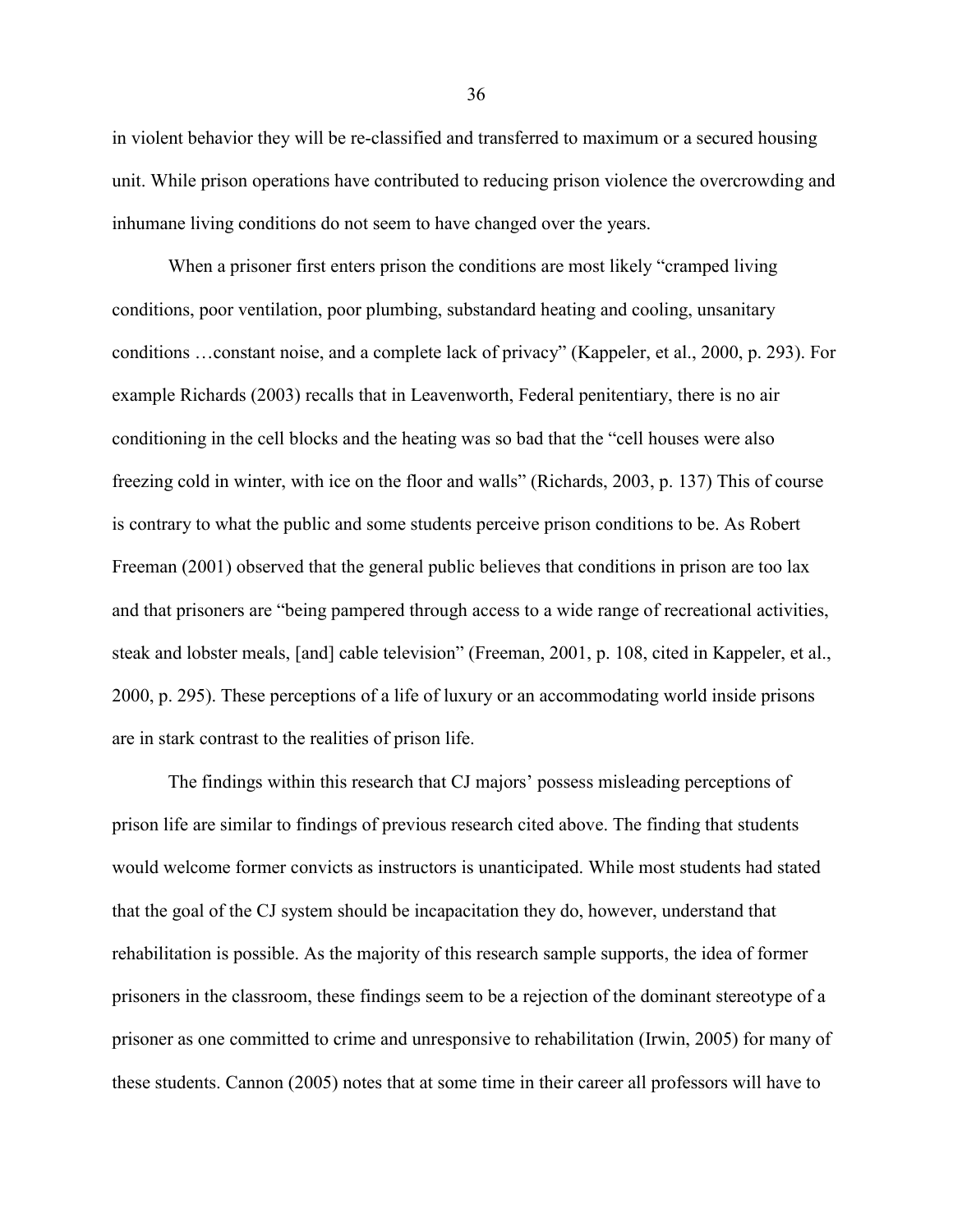deal with a student's biases. These are indeed teaching opportunities. By introducing ex-convicts into the classroom this would force the students to face their fear of others and thereby possibly reconsider the preconceived stereotype. A university classroom is the ideal place to expose and dismiss many of the media generated myths and having ex-cons in the classroom would help in this area.

Faculties within most CJ programs tend to be a combination of practitioners, many of whom have law enforcement backgrounds, as well as academically trained professors. As many universities claim to value diversity, incorporating formerly incarcerated persons on staff will bring an added dimension of diversity which will benefit students.

This research adds to the previous literature concerning CJ students. This is the first research on the topic of CJ students' perceptions of having ex-cons as professors. This research is not without its flaws. The sample here did not include distant education students; future research should incorporate these students as many distant education students may be "inservice" or currently employed as CJ practitioners which may have a bearing upon the results. Also, utilizing a longitudinal design in future research may also display different results. As this research attempted to exclude freshman students, future research should use a pretest/posttest experiment where students are asked about their perception as incoming freshmen and asked the same questions as seniors prior to graduation.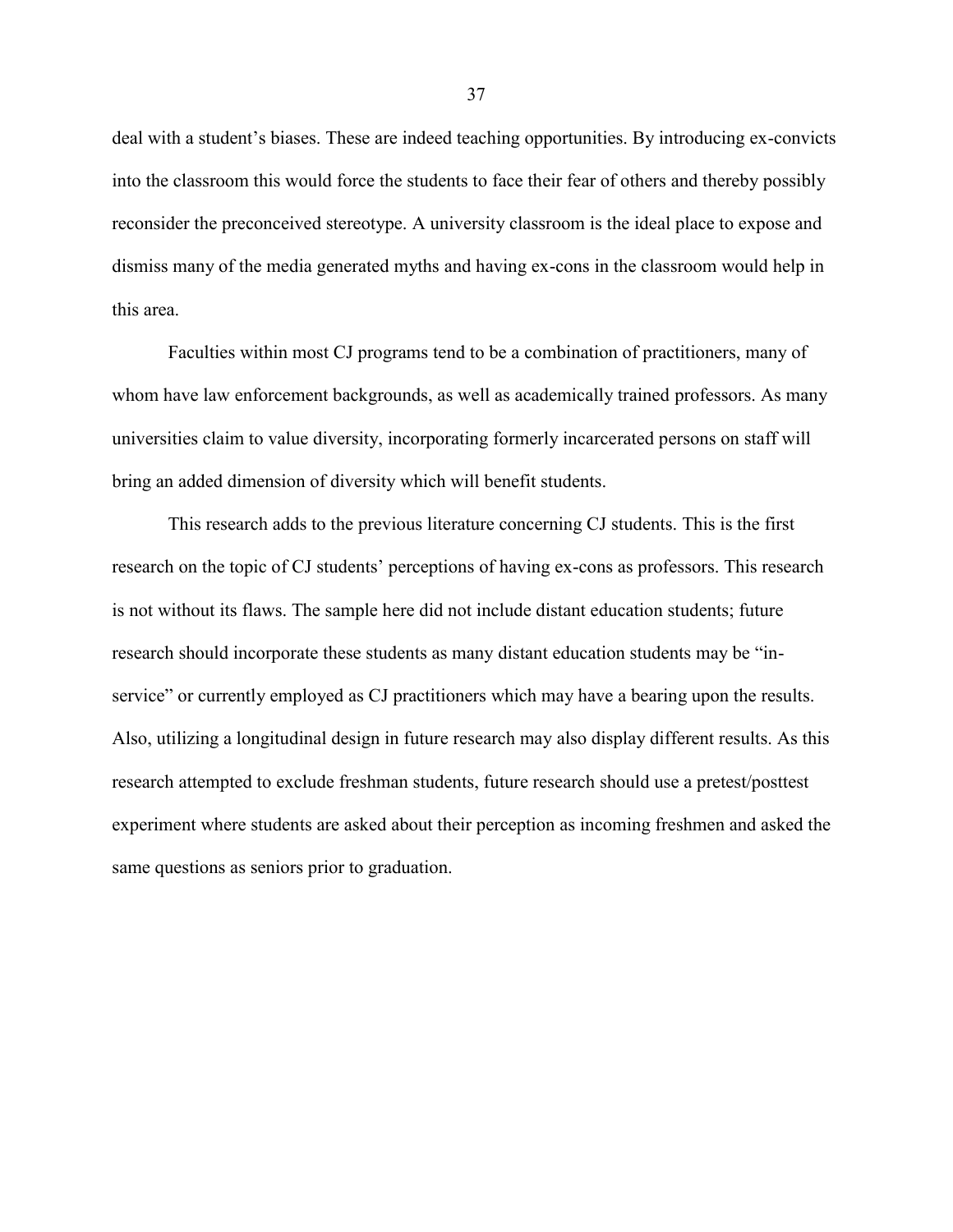### **REFERENCES**

- <span id="page-45-0"></span>Austin, J. (2003). The use of science to justify the imprisonment binge. In J. I. Ross and S. C. Richards, (Eds.) *Convict Criminology*. pp. 17-36. Belmont, Ca: Thompson/Wadsworth.
- Barak, G. (1994). *Media, process, and the social construction of crime: Studies in Newsmaking Criminology*. New York: Garland.
- Barkan, S. & Bryjak, G. (2008). *Myths and realities of crime and justice: What every American should know.* Boston, Ma: Jones and Bartlett.
- Barlow, M. H., Barlow, D. E. & Chiricos, T. G. (1995). Mobilizing support for social control in a declining economy: Exploring ideologies of crime within crime news. *Crime and Delinquency. 41 (2),* 191-205.
- Beale, S. (2006). The News Media's Influence on Criminal Justice Policy: How Market Driven News Promotes Punitiveness. *William and Mary Law Review, 48* (2), 397- 481.
- Becker, H. S. (1963). *Outsiders: Studies in the Sociology of Deviance.* New York: Free Press.
- Berger, P. L. & Luckmann, T. (1966). *The social construction of reality: A treatise in the sociology of knowledge.* Garden City, NY: Doubleday.
- Blumer, H. (1969). *Symbolic Interactionism: Perspective and method.* Englewood Cliffs, N.J: Prentice-Hall.
- Bohm, R (1986). Crime, criminal and crime control policy myths. *Justice Quarterly, 3* (2), 193- 214.
- Cannon, K. D. (2005). Ain't no faggot gonna rob me! Anti-gay attitudes of criminal justice undergraduate majors. *Journal of Criminal Justice Education. 16* (2), 226- 231.
- Chambliss, W. J. (1999). *Power, Politics & Crime*. Boulder, Co: Westview Press.
- Chambliss, W. J., & Seidman, R. B. (1982). *Law, Order and Power.* Reading, Ma: Addison-Wesley.
- Chiricos, T., Welch, K., & Gertz, M. (2004). Racial typification of crime and support for punitive measures. *Criminology, 42*(2), 359-389.
- Clear, T. R. (2003). Foreword. In J. I. Ross & S. C. Richards, (Eds.) *Convict Criminology*. pp. xiv- xvi. Belmont, Ca: Thompson/Wadsworth.
- Cole, G. F., & Smith, C. E. (2010). *The American system of criminal justice.* Belmont Ca: Wadsworth.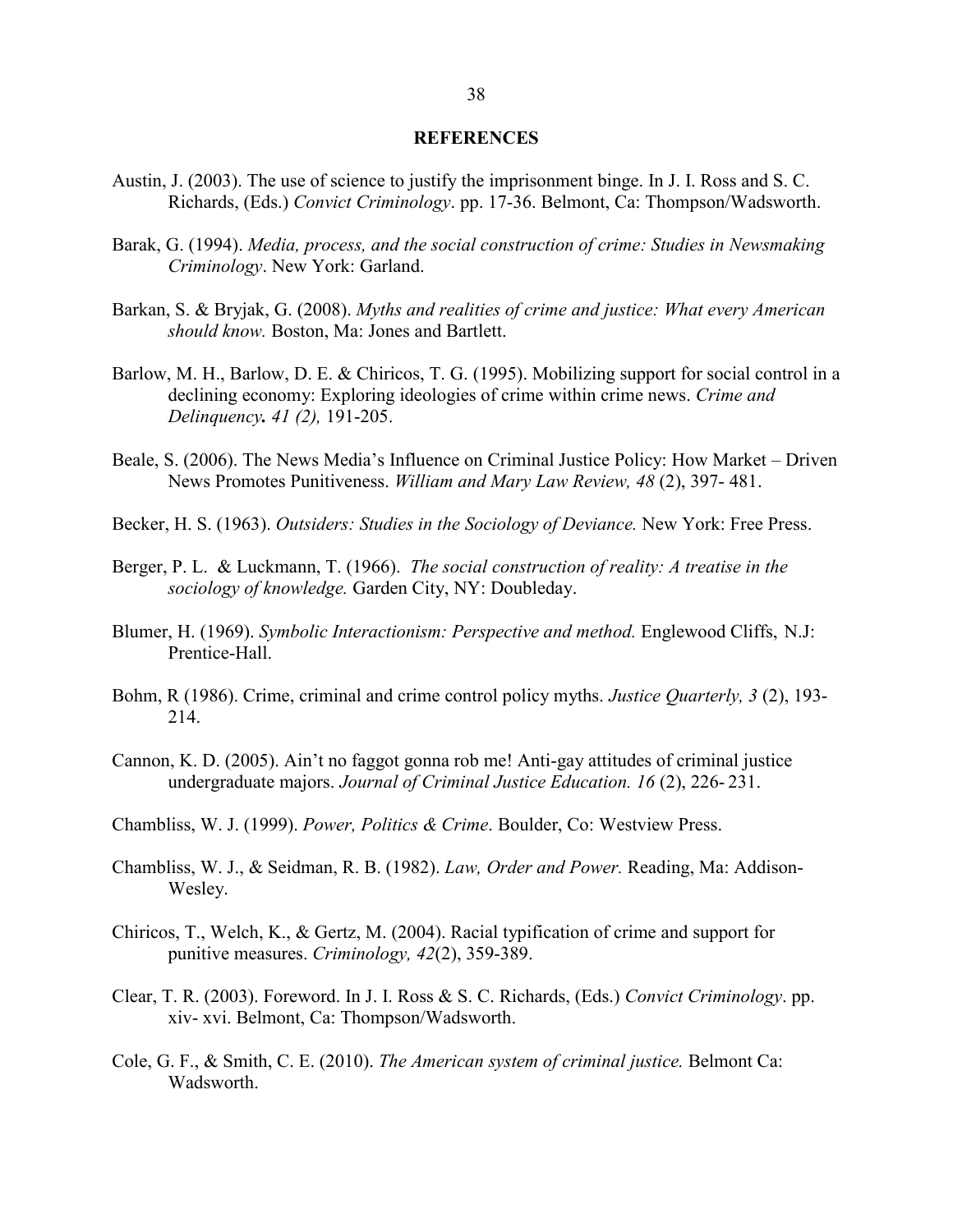- Courtright, K. E., Mackey, D. A., & Packard, S. H. (2005). "Empathy among college students and criminal justice majors: Identifying predisposition traits and the role of education." *Journal of Criminal Justice Education, 16,* (1), 125-144.
- Currie, E. (1998). *Crime and punishment in America*. New York: Henry Holt and Company.
- Debbs, E. V. (1927/2000) *Walls & bars: Prison & prison life in the "land of the free."* Chicago, Il: Charles H. Kerr Publishing Company.
- Durham, A. M. (1994). *Crisis and reform: Current issues in American Punishment*. Boston Ma: Little Brown Books.
- Dyer, J. (2000). *The perpetual prisoner machine: How America profits from crime.* Boulder, Co: Westview Press.
- Erckson, R., Baranekand, P., & Chan, J. (1987). *Visualizing deviance: A study of news organizations.* Buckingham: Open University Press.
- Eskridge, C. W. (1999). A brief response to "students' views on criminal justice," by Farnworth, Longmire, and West. *Journal of Criminal Justice Education, 19* (2), 291-295.
- Farnworth, M., Longmire, D. R. & West, V. M. (1998). College students' views on criminal justice. *Journal of Criminal Justice Education, 9* (1), 39-57.
- Fox, J., & Levin, J. (1985). Mass murder: Americas growing menace. New York: Plenum.
- Freeman, R. M. (2001). Here there be monsters: Public perceptions of corrections. *Corrections Today, 63* (3), 108 – 111.
- Greer, C., & Jewkes, Y. (2005). Extremes of otherness: Media images of social exclusion. *Social Justice, 32* (1), 20-31.
- Goffman, I. (1963). *Stigma: Notes on the management of spoiled identity.* New York: Touchstone
- Hagen, F. E. (2005). *Essentials of research methods in criminal justice and criminology.* Boston, Ma: Pearsons.
- Hamm, M. S. (1990). Bending granite: On the politics and administration of American jail reform. *Journal of contemporary criminal justice, 6* (3), 176-200.
- Holzer, H. (1996). *What employers want: Job prospects for less-educated workers.* New York: Russell Sage Foundation.
- Indiana Department of Correction (2010 a). *2009 Releases*. Retrieved on January 28, 2010 from www.http:in.gov/idoc/2376.htm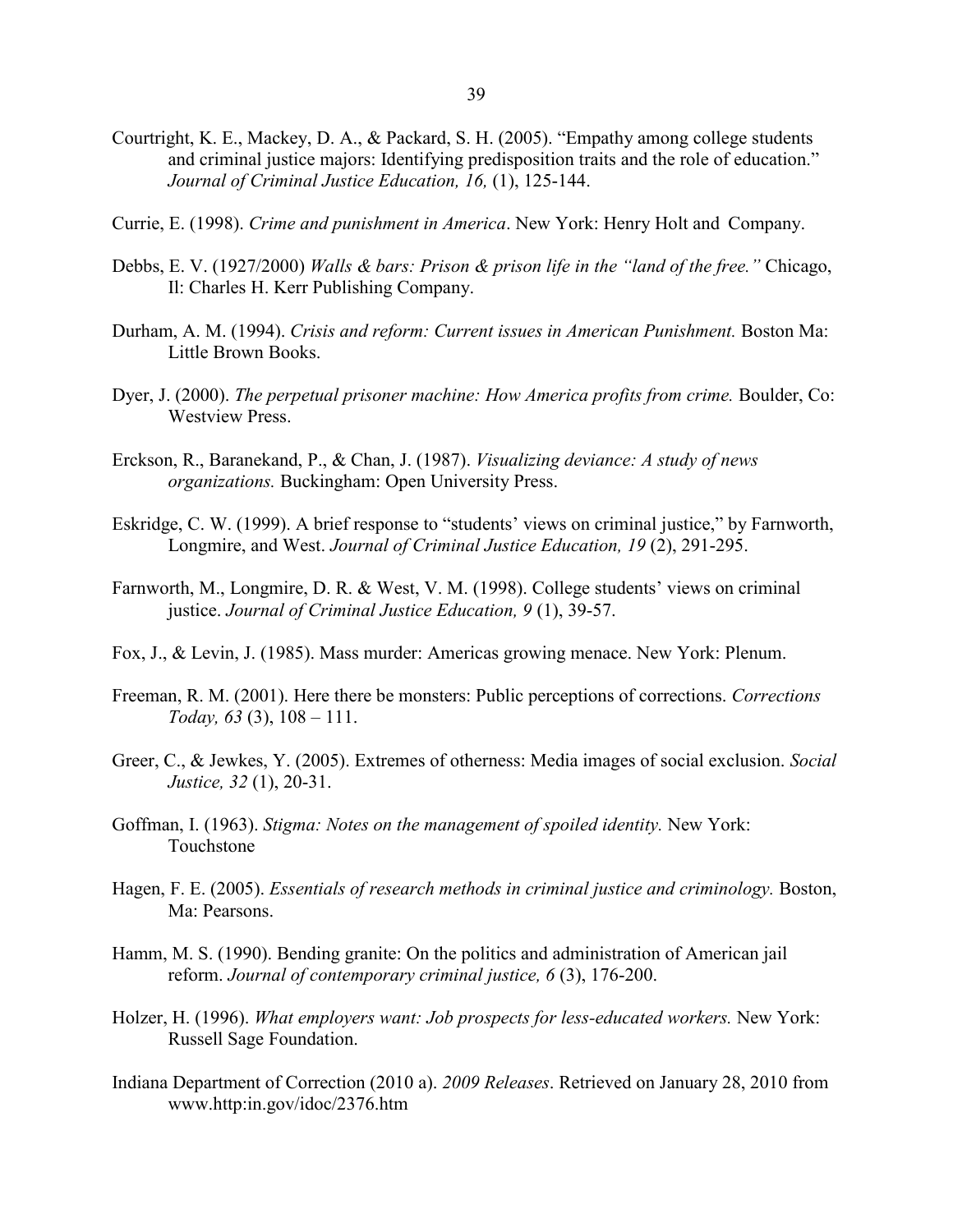- Indiana Department of Correction (2010 b). *Fact Card: January 1, 2010*. Retrieved on January, 28 2010 from www.in.gov/idoc/files/FACT\_CARD\_January\_2010.pdf
- Irwin, J. (1985). *The jail.* Berkley, Ca: University of California Press.
- Irwin, J. (1987). Reflections on ethnography. *Journal of Contemporary Ethnography, 16*, 41- 48.
- Irwin, J. (2005). *The warehouse prison: Disposal of the new dangerous class*. Los Angeles, Ca: Roxbury Publishing Co.
- Irwin, J. & Austin, J. (1997). *It's about time: Americas imprisonment binge* (2<sup>nd</sup> ed.) Belmont, Ca: Wadsworth Publishing.
- Jenkins, P. (1988). *Using murder: The social construction of serial homicide.* London: Aldine de Gruyter.
- Jewkes, Y. (2004). *Crime and media.* Thousand Oaks, Ca: Sage Publications.
- Jones, R. S., Ross, J. I., Richards, S. C., & Murphy, D. S. (2009). The first dime: A decade of convict criminology. *The Prison Journal, 89* (2), 151-171.
- Kappeler, V. E., Blumberg, M. & Potter, G. W. (2000). *The mythology of crime and criminal justice*  $(3<sup>rd</sup>$  ed.). Prospect Heights, IL: Waveland Press, Inc.
- Lane, J. S. (1997). Can you make a horse drink? The effects of a corrections course on attitudes towards criminal punishment. *Crime & Delinquency, 43* (2), 186-202.
- Lemert, E. M. (1967). *Human deviance, social problems and social control*. Englewood Cliffs, N.J: Prentice-Hall
- Mackey, D. A., & Courtright, K. E. (2000). Assessing punitiveness among college students: A comparison of criminal justice majors with other majors, *The Justice Professional, 12,* 423-441.
- Mackey, D.A., Courtright, K. E., & Packard, S. H. (2006). Testing the rehabilitative ideal among college students. *Criminal Justice Studies, 19* (2), 153-170.
- Miller, A. J., Tewksbury, R., & Hensley, C. (2004). College students' perceptions of crime, prison and prisoners, *Criminal Justice Studies, 17* (3), 311-328.
- Morris, N. (1995). The contemporary prison 1965 present. In N. Morris & D.J. Rothman (eds) The oxford history of the prison: The practice of punishment in western society. New York: Oxford University Press. 202-230.
- Pager, D. (2003). The mark of a criminal record. *American Journal of Sociology, 108* (5), 937- 975.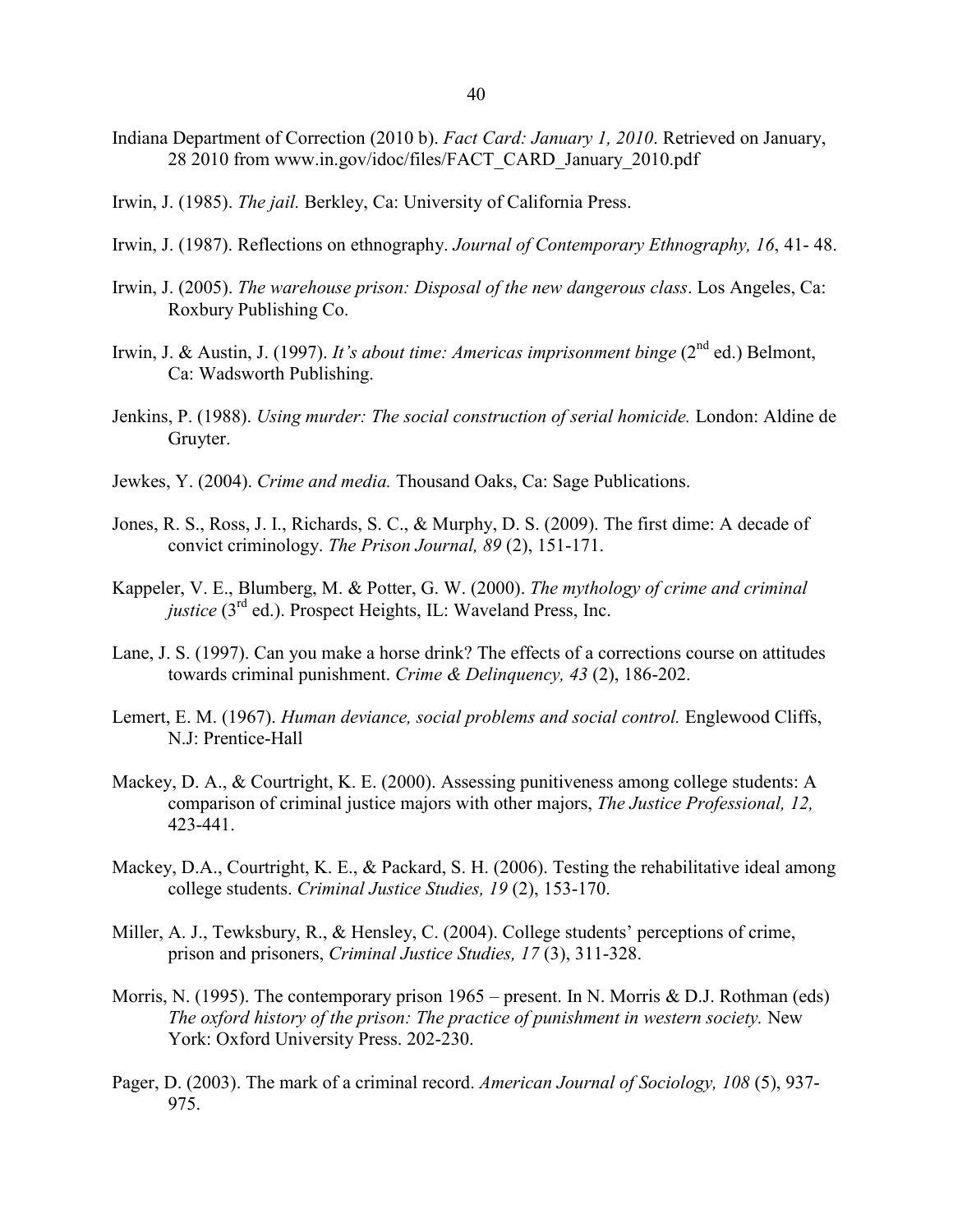- Petersilia, J. (2004). What works in prisoner reentry? Reviewing and questioning the evidence. *Federal Probation, 84,* 4-8
- Peterson, R. D., & Palumbo, D.J. (1997). The social construction of intermediate punishments. *The Prison Journal, 77* (1), 77-91.
- Pepinski, H.E. (1980). *Crime control strategies: An introduction to the study of crime.* New York: Oxford University Press.
- Pepinsky, H. E., & Jesilow, P. (1992). *Myths that cause crime.* Washington D.C: Seven Locks Press.
- Pew Center on the States, (2008). *One in 100: Behind bars in America.* Retrieved on March, 12 2010 from http://www.pewcenteronthestates.org/uploadedFiles/8015PCTS\_Prison08\_FINAL\_2-1-1\_FORWEB.pdf
- PEW Center on the States, (2009). *One in 31: The long reach of American corrections.* Retrieved on March, 12 2010 fromhttp://www.pewcenteronthestates.org/uploadedFiles/PSPP\_1in31\_report\_FINAL\_W EB\_pdf
- Potter, G.W., & Kappeler, V. E. (1998). *Constructing crime: Perspectives on making news and social problems.* Prospect Heights, Il: Waveland Press.
- Quinney, R. (1970). *The social reality of crime.* Boston, Ma: Little Brown Books.
- Quinney, R. (1974). *Critique of legal order: Crime control in capitalist society.* Boston, Ma: Little Brown Books.
- Rafter, N. H. (1990). The social construction of crime and crime control. *Journal of Research in Crime and Delinquency, 27* (4), 376-389.
- Reiman, J., & Leighton, P. (2010). *The rich get richer and the poor get prison; Ideology, class, and criminal justice (9th edit.)* Boston, Ma: Allyn & Bacon.
- Richards, S. C. (2003). My journey through the federal bureau of prisons. In J. I. Ross and S. C. Richards, (Eds.) *Convict Criminology*. pp. 17-36. Belmont, Ca: Thompson/Wadsworth.
- Richards, S. C. & Ross, J. I. (2001) Introducing the new school of convict criminology. *Social Justice, 28* (1), 177-190.
- Robinson, M. (2004). *Why crime? An integrated systems theory of antisocial behavior*. Upper Saddle River, NJ: Prentice Hall. (2004)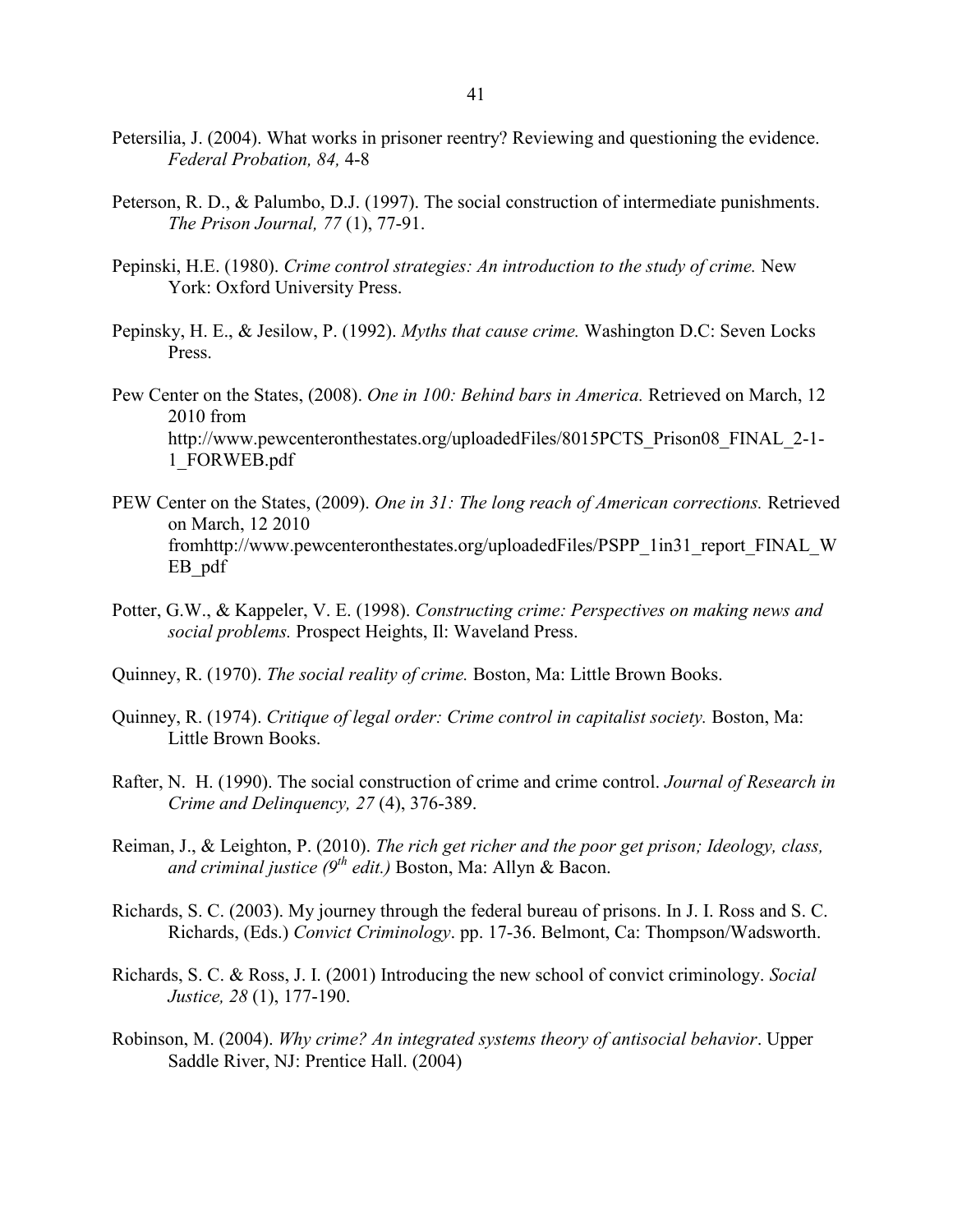- Robinson, M., & Williams, M. (2009). The myth of a fair criminal justice system." *Justice Policy Journal,* 6 (1), 1–52.
- Ross, J. I. (2003). (Mis) Representing prisons: The role of our cultural industries. In J. I. Ross and S. C. Richards, (Eds.) *Convict criminology*. pp. 37-58. Belmont, CA: Thompson/Wadsworth.
- Ross, J. I. & Richards, S. C. (2003). Introduction: What is the new school of convict criminology. In J. I. Ross and S. C. Richards, (Eds.) *Convict criminology*. pp. 1-14. Belmont, Ca: Thompson/Wadsworth.
- Ross, J. I. & Richards, S. C. (2002). *Behind bars: Surviving prison.* Indianapolis: Alpha.
- Schutz, A. (1953 [2004]). "Collected Papers, Volume #1." *Philosophy & Phenomenological Research XIV,* pp. 7-47. In Farganis, James (edit.) *Readings in Social Theory: The Classical Tradition to Post-Modernism (4th edit.).* McGraw-Hill: Boston, Ma.
- Surette, R. (2007). *Media, crime and criminal justice: Images, realities, and policies.* Belmont, Ca: Thompson/Wadsworth.
- Tewksbury, R. & Mustaine, E. E. (2008). Correctional orientations of prison staff. *The Prison Journal, 88* (2), 207 – 233.
- Welch, M. (1996). *Corrections: A critical approach.* New York: McGraw-Hill.
- Vandiver, M. & Giacopassi, D. (1997). One million and counting: Students' estimates of the annual number of homicides in the U.S. *Journal of Criminal Justice Education, 8* (2), 135-143.
- Zimmerman, S., Van Alstyne, D.J. & Dunn, C. S. (1988). The national punishment survey and public policy consequences. *Journal of Research in Crime and Delinquency, 25,* 120- 149.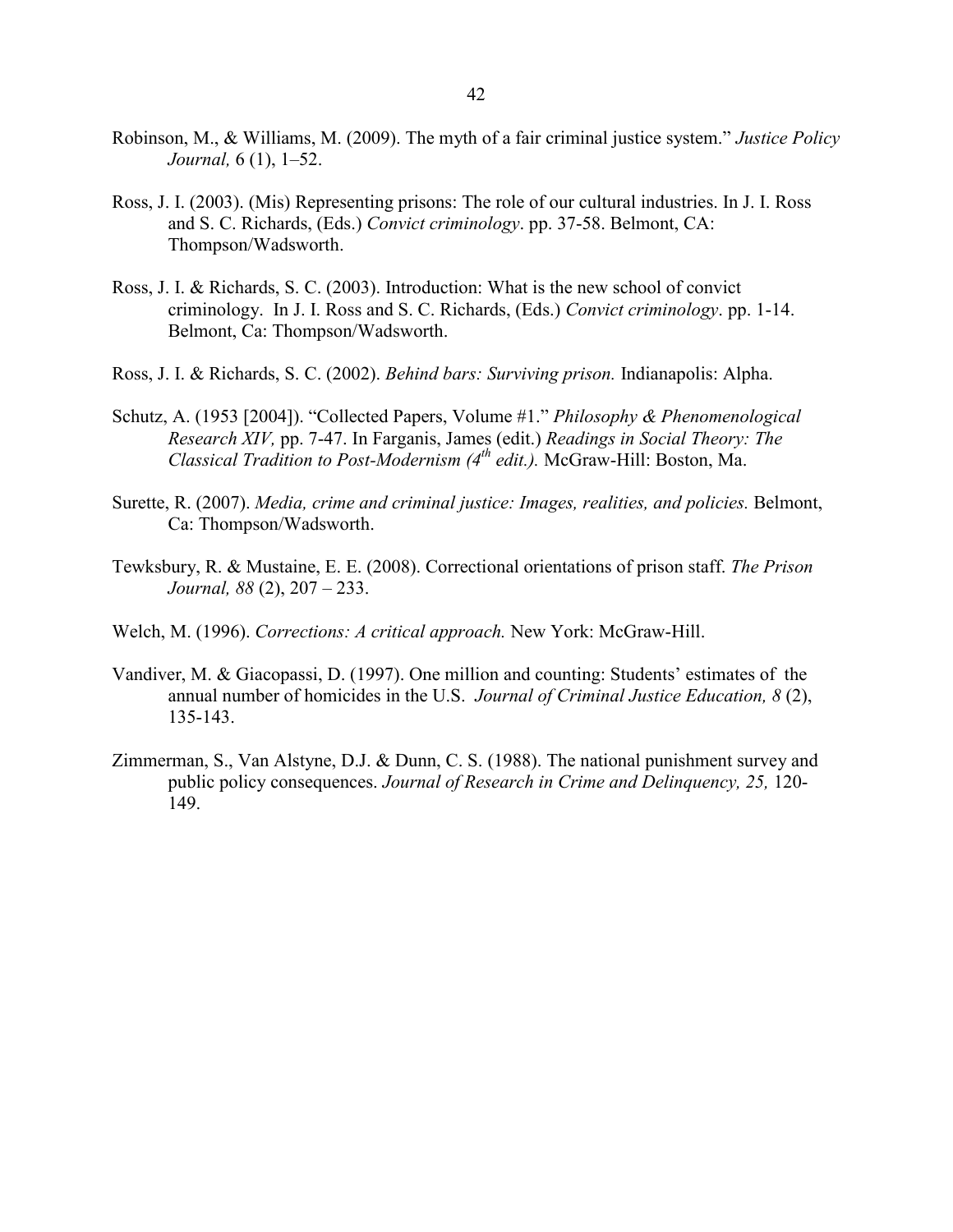# **APPENDIX A: SURVEY QUESTIONNAIRE**

<span id="page-50-0"></span>**I. I would like to begin by asking you a few questions about your personal and academic background. Please select or fill in the best response for each question.**

| How old are you?                                            |                                                  | $18 - 21$ 22 - 25                                                              |
|-------------------------------------------------------------|--------------------------------------------------|--------------------------------------------------------------------------------|
|                                                             |                                                  | $26 - 30$ 31 +                                                                 |
| What is your gender?                                        |                                                  | Female Male                                                                    |
| How do you describe yourself?                               |                                                  |                                                                                |
| 1. African American                                         |                                                  | 4. ___Hispanic/Latino                                                          |
| $2.$ White                                                  |                                                  | 5. _____ Asian                                                                 |
| 3. ____ American Indian                                     |                                                  |                                                                                |
| A) Poor<br><b>D</b> ) Upper middle class <b>E</b> ) Wealthy | <b>B</b> ) Working class <b>C</b> ) Middle class |                                                                                |
| What would you estimate your parents' income to be? \$      |                                                  |                                                                                |
|                                                             |                                                  | How many hours of secondary education (beyond high school) have you completed? |
|                                                             |                                                  | $61 - 90$ Over $90$ Graduate student _______                                   |
| How many class hours are you enrolled in for this semester? |                                                  |                                                                                |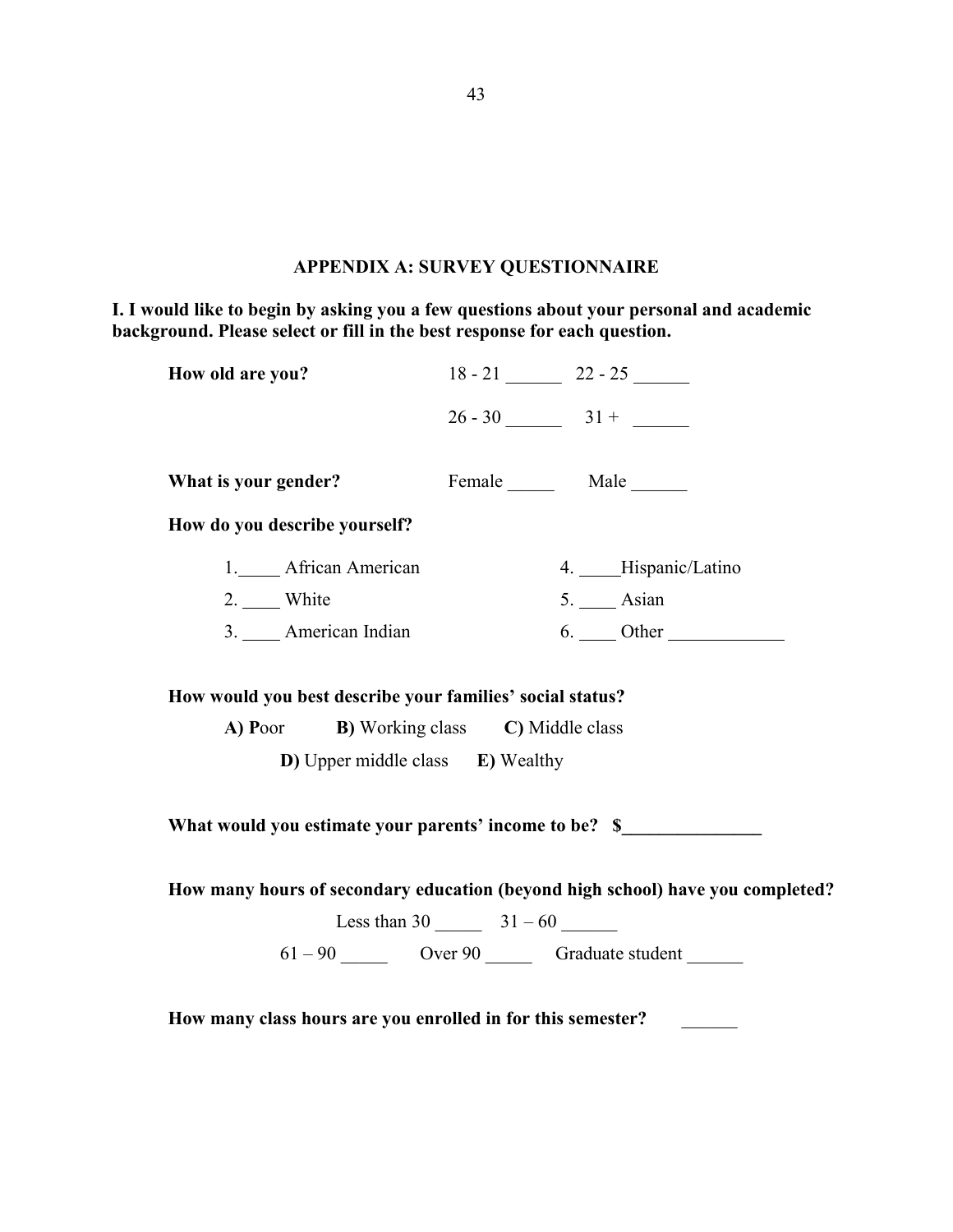# **How would you characterize the area in which you live?**

(If you live on campus refer to the neighborhood where you were raised)

**A)** Mostly rural **B)** Mostly suburban **C)** Mostly urban

#### **How safe do you feel being out alone at night in the neighborhood where you live?**

(If you live on campus refer to the neighborhood where you were raised)

| A) Very safe       | <b>B</b> ) Reasonably safe |
|--------------------|----------------------------|
| C) Somewhat unsafe | D) Very unsafe             |

# **To what extent is crime a problem in the community where you live?**

(If you live on campus refer to the neighborhood where you were raised)

| A) Very serious problem       | <b>B</b> ) A serious problem       |
|-------------------------------|------------------------------------|
| C) Not a very serious problem | <b>D</b> ) Is not a problem at all |

# **Have you ever been employed by an agency in the criminal justice system?**

**Yes \_\_\_\_\_ No \_\_\_\_\_\_\_\_ If yes please specify: \_\_\_\_\_\_\_\_\_\_\_\_\_\_\_\_\_**

**Have you ever visited any type of correctional facility (prison, jail etc.)?**

| A) Never | <b>B</b> ) Once |
|----------|-----------------|
|          |                 |

**C)** A few times **D)** Many times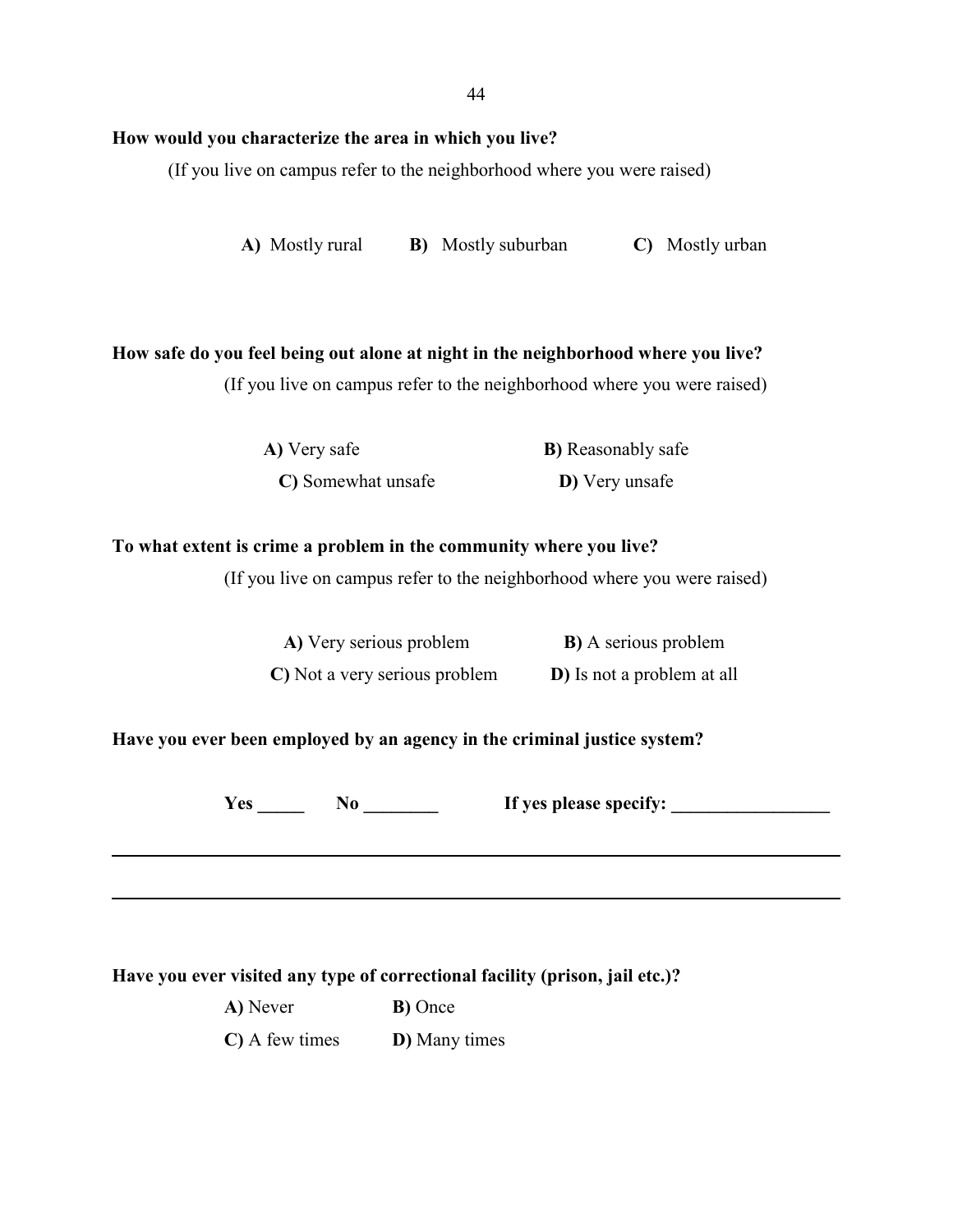45

II. Within the *past year*, have any of the following crimes been committed against you or a **member of your immediate family? (If they have, check the crime in the space provided)**

- A) **Someone broke into my house**
- **B**) **Had property stolen from house or yard**
- **C)** \_\_\_\_\_\_\_ Someone broke into my car
- **D)** Someone damaged my car (by vandalism, not by accident)
- **E)** Had property stolen from car
- **F)** Someone threatened to beat me up or threatened me with a weapon
- G) Someone held me up on the street and robbed me
- **H)** Someone actually beat me up (in a fight you did not start)

# **I would like to know what you think** *should be* **the goal of our criminal justice system.**

- A) Retribution to pay criminals back for the harm they have caused society.
- **B**) Incapacitation to protect society by putting criminals in jail so that they cannot victimize anyone.
- **C**) Rehabilitation to reform criminals so that they will return to society in a constructive rather than a destructive way.
- **D)** Deterrence to teach criminals as well as other people contemplating going into crime that in America crime does not pay.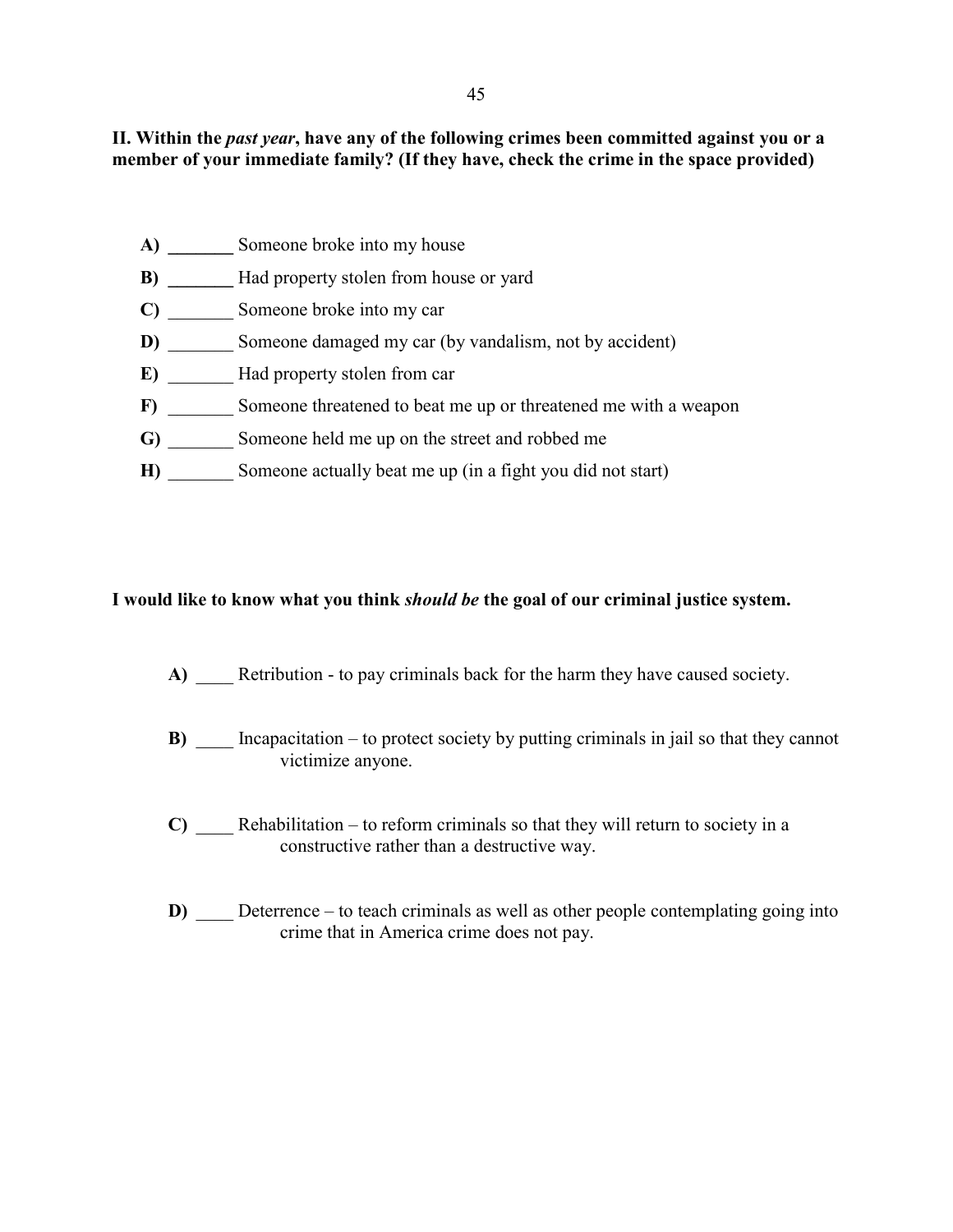**III. Using the scale provided below, please state the extent to which you either agree or disagree with each statement. In responding, place the number that best represents your views in the space provided next to each statement.**

**For instance, if you strongly agree with a statement you would respond with a 7, or if you strongly disagree your answer would be a 2.** 

**Please not that there are no right or wrong answers in this survey. The purpose of the statements is only to enable us to discern what you and your fellow students think about the central criminal justice issues of today.** 

**……1………….2…………3…………4………….....5…………..6……….7………...8………**

| Very     | Strongly | Disagree | Not sure     | Not sure     | Agree | Strongly | Verv     |
|----------|----------|----------|--------------|--------------|-------|----------|----------|
| strongly | disagree |          | but probably | but probably |       | agree    | strongly |
| disagree |          |          | disagree     | agree        |       |          | agree    |

- **1) \_\_\_\_** A main reason why we have so much crime these days is because young people are not taught to respect authority.
- **2) \_\_\_\_** A major reason why we have so much crime is because America still has too much poverty, racism, and social injustice.
- **3) \_\_\_\_** Many people are driven into crime by the frustration they feel when they fail at school or can't get a job no matter how hard they try.
- **4) \_\_\_\_** We should stop viewing criminals as victims of society who deserve our help.
- **5)** The best way to reduce crime in America is to reestablish the traditional values that made our country great: hard work, religion, respect for authority, and firm discipline.
- **6)** Crime has increased in recent times because society has become to permissive.
- **7) \_\_\_\_** Unless we do something about the root causes of crime such as poverty and unemployment, the crime rate will remain high.
- **8) \_\_\_\_** The best way to reduce crime in America is to expand social programs that will give disadvantaged people better education, job training, and equal opportunities.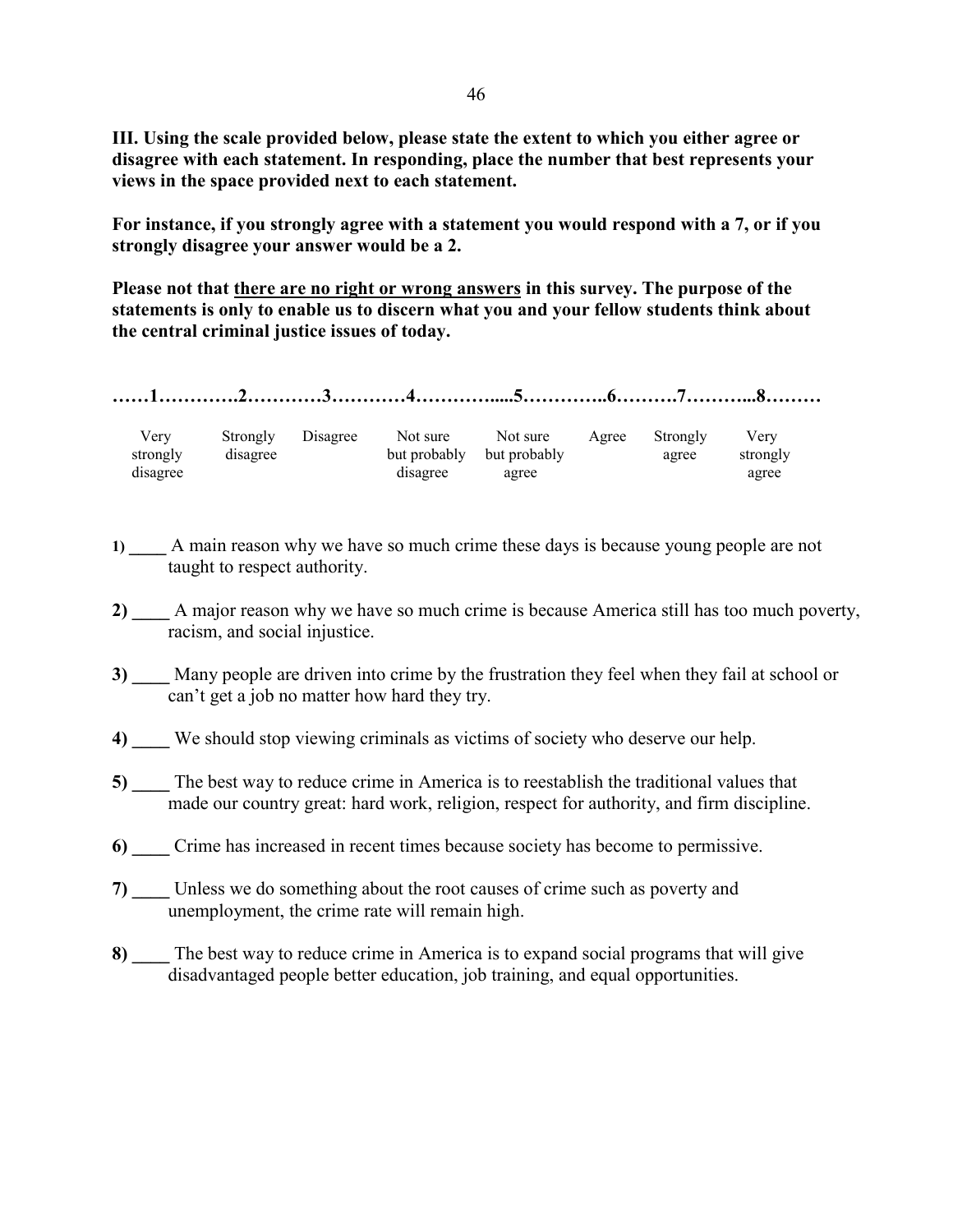# **IV. Briefly describe what you believe to be conditions inside a prison**

**(**i.e. harsh, accommodating, rough, violent, relaxed, comfy, easy etc.).

**Your knowledge of the Criminal Justice system (prisons, prisoners and crime) is based on what?**

**Why have you decided to pursue a degree in Criminology & Criminal Justice?**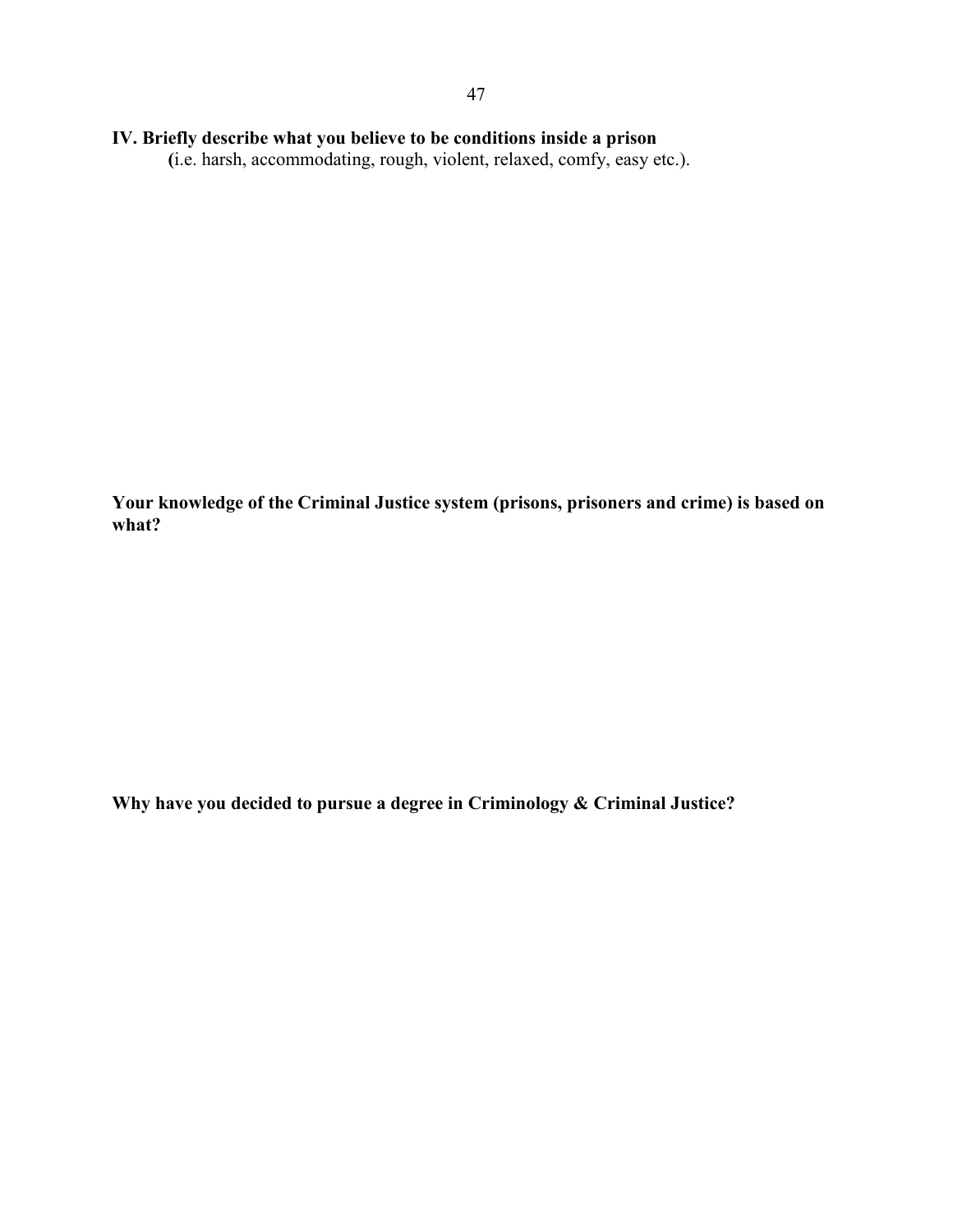**How would you feel if an ex-convict was teaching a criminal justice course you were enrolled in?**

**Would you enroll in a class being taught by an ex-convict?** 

**This concludes the survey. I would like to thank you for your time and participation.**

**THANK YOU!!**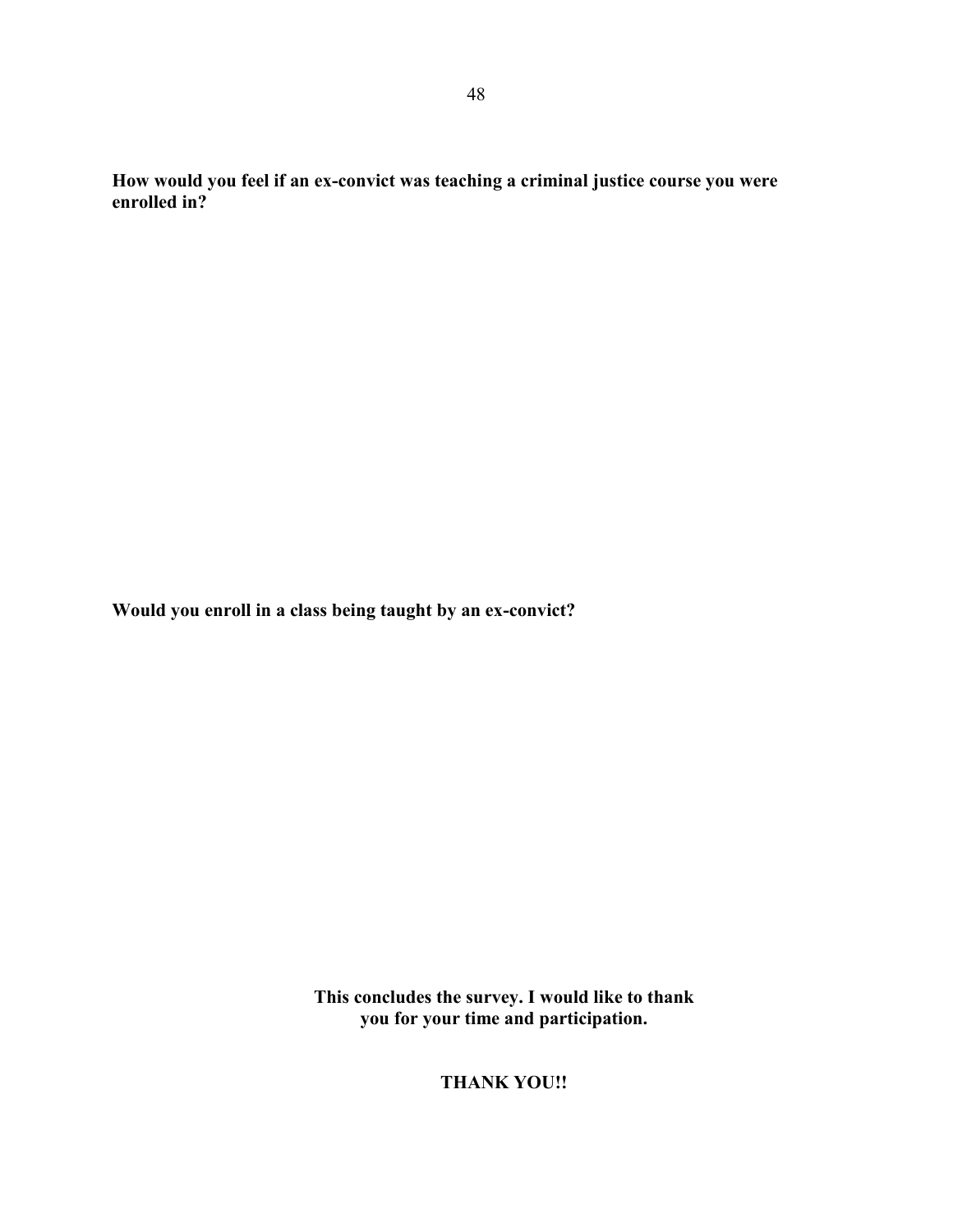|                               | N              | Percent | Min            | Max | Mean  | <b>SD</b> |
|-------------------------------|----------------|---------|----------------|-----|-------|-----------|
| Age                           |                |         |                |     |       |           |
| $18 - 21$                     | 130            | 69.9    |                |     |       |           |
| $22 - 25$                     | 37             | 19.9    |                |     |       |           |
| $26 - 30$                     | 8              | 4.3     |                |     |       |           |
| $31 +$                        | 11             | 5.9     |                |     |       |           |
| Gender                        |                |         |                |     |       |           |
| Male                          | 107            | 57.5    |                |     |       |           |
| Female                        | 73             | 39.2    |                |     |       |           |
| No Response                   | 6              | 3.2     |                |     |       |           |
| Ethnicity                     |                |         |                |     |       |           |
| African-American              | 33             | 17.7    |                |     |       |           |
| Caucasian                     | 141            | 75.8    |                |     |       |           |
| American Indian               | $\mathbf{1}$   | 0.5     |                |     |       |           |
| Hispanic/Latino               | $\overline{7}$ | 3.8     |                |     |       |           |
| Other                         | $\overline{4}$ | 2.2     |                |     |       |           |
| Soc. Economic Status          |                |         |                |     |       |           |
| Poor                          | 8              | 4.3     |                |     |       |           |
| <b>Working Class</b>          | 66             | 35.5    |                |     |       |           |
| Middle Class                  | 77             | 41.4    |                |     |       |           |
| <b>Upper-Middle Class</b>     | 31             | 16.7    |                |     |       |           |
| Wealthy                       | $\overline{4}$ | 2.2     |                |     |       |           |
| Annual Income                 |                |         |                |     |       |           |
| Under \$50k                   | 49             | 26.3    |                |     |       |           |
| \$50k - \$100k                | 52             | 28.0    |                |     |       |           |
| \$100k - \$150k               | 22             | 11.8    |                |     |       |           |
| \$150k - \$200k               | $\overline{7}$ | 3.8     |                |     |       |           |
| $$200k +$                     | 15             | 8.1     |                |     |       |           |
| No Response                   | 41             | 22.0    |                |     |       |           |
| Class Level                   |                |         |                |     |       |           |
| Freshman                      | 18             | 9.7     |                |     |       |           |
| Sophomore                     | 66             | 35.5    |                |     |       |           |
| Junior                        | 64             | 34.4    |                |     |       |           |
| Senior                        | 30             | 16.1    |                |     |       |           |
| Graduate                      | 7              | 3.8     |                |     |       |           |
| No Response                   |                | 0.5     |                |     |       |           |
| <b>Current Hours Enrolled</b> | 184            | 98.9    | $\overline{3}$ | 24  | 14.55 | 3.536     |
| No Response                   | 2              | 1.1     |                |     |       |           |

# <span id="page-56-0"></span>**Table 1. Sample Characteristics**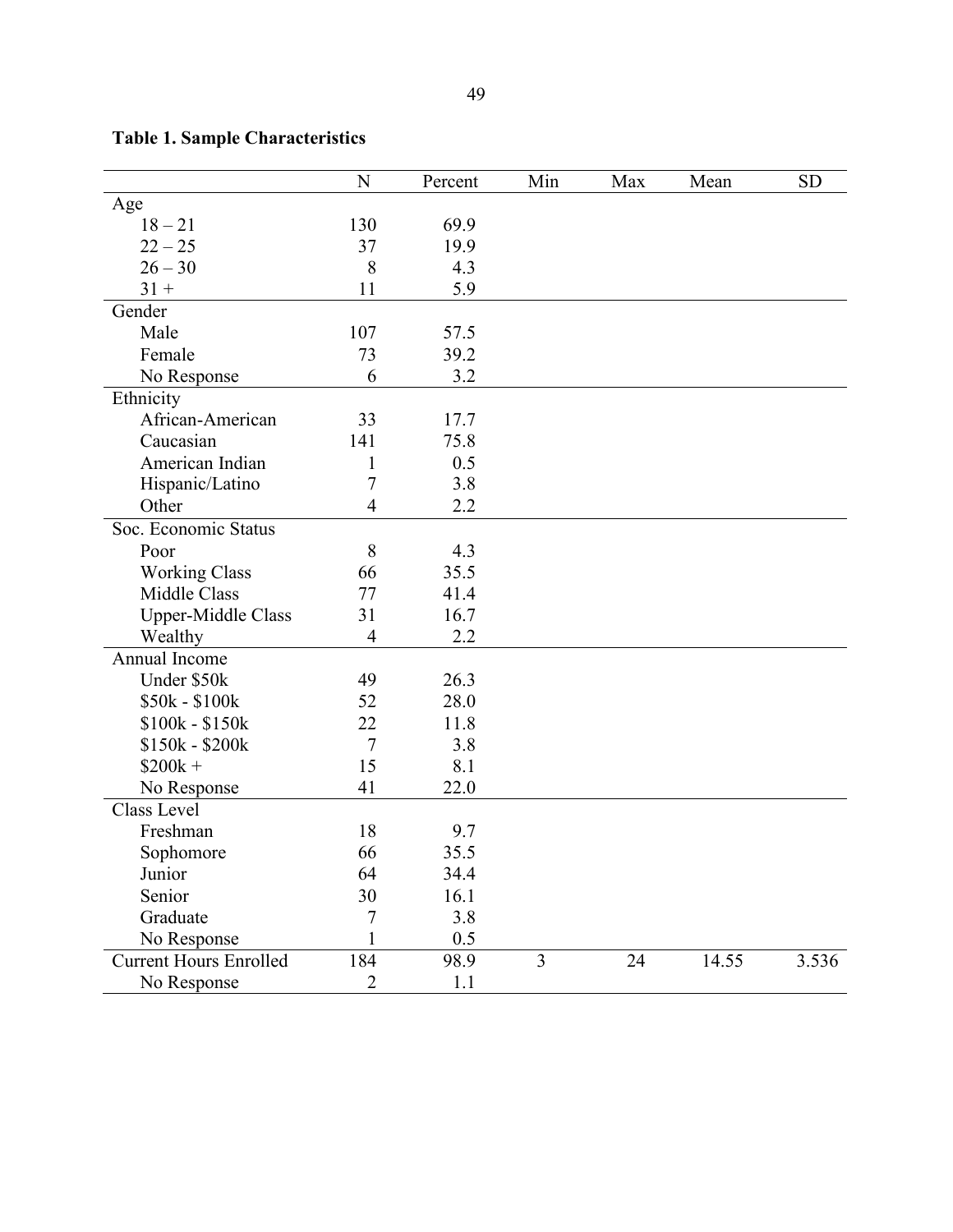|                            | N   | Percent | Min | Max | Mean | <b>SD</b> |
|----------------------------|-----|---------|-----|-----|------|-----------|
| Home Environment           |     |         |     |     |      |           |
| <b>Mostly Rural</b>        | 68  | 36.6    |     |     |      |           |
| Mostly Suburban            | 78  | 41.9    |     |     |      |           |
| Mostly Urban               | 37  | 19.9    |     |     |      |           |
| No Response                | 3   | 1.6     |     |     |      |           |
| Feel Safe at Night         |     | 39.8    |     |     |      |           |
| Very Safe                  | 74  | 45.7    |     |     |      |           |
| <b>Reasonably Safe</b>     | 85  | 10.2    |     |     |      |           |
| Somewhat Unsafe            | 19  | 4.3     |     |     |      |           |
| Very Unsafe                | 8   |         |     |     |      |           |
| Crime Problem at Home      |     |         |     |     |      |           |
| Very Serious               | 9   | 4.8     |     |     |      |           |
| Serious                    | 28  | 15.1    |     |     |      |           |
| Not Serious Problem        | 121 | 65.1    |     |     |      |           |
| Not a Problem at All       | 28  | 15.1    |     |     |      |           |
| CJ System Employee         |     |         |     |     |      |           |
| Yes                        | 25  | 13.4    |     |     |      |           |
| N <sub>o</sub>             | 161 | 86.6    |     |     |      |           |
| Visit a Correctional Inst. |     |         |     |     |      |           |
| Never                      | 46  | 24.7    |     |     |      |           |
| Once                       | 51  | 27.4    |     |     |      |           |
| A Few Time                 | 61  | 32.8    |     |     |      |           |
| <b>Many Times</b>          | 28  | 15.1    |     |     |      |           |
| Victimization in Last Year |     |         |     |     |      |           |
| N <sub>0</sub>             | 100 | 53.8    |     |     |      |           |
| Property Crime             | 56  | 30.1    |     |     |      |           |
| Violent Crime              | 10  | 5.4     |     |     |      |           |
| Property & Violent         | 20  | 10.8    |     |     |      |           |
| CJ System Goal             |     |         |     |     |      |           |
| Retribution                | 26  | 14      |     |     |      |           |
| Incapacitation             | 75  | 40.3    |     |     |      |           |
| Rehabilitation             | 43  | 23.1    |     |     |      |           |
| Deterrence                 | 37  | 19.9    |     |     |      |           |
| No Response                | 5   | 2.7     |     |     |      |           |
| <b>Prison Conditions</b>   |     |         |     |     |      |           |
| Intimidating/Harsh         | 83  | 44.6    |     |     |      |           |
| Accommodating              | 56  | 30.1    |     |     |      |           |
| <b>Mixed Response</b>      | 41  | 22.0    |     |     |      |           |
| No Response                | 6   | 3.2     |     |     |      |           |

# **Table 1. Sample Characteristics (continued)**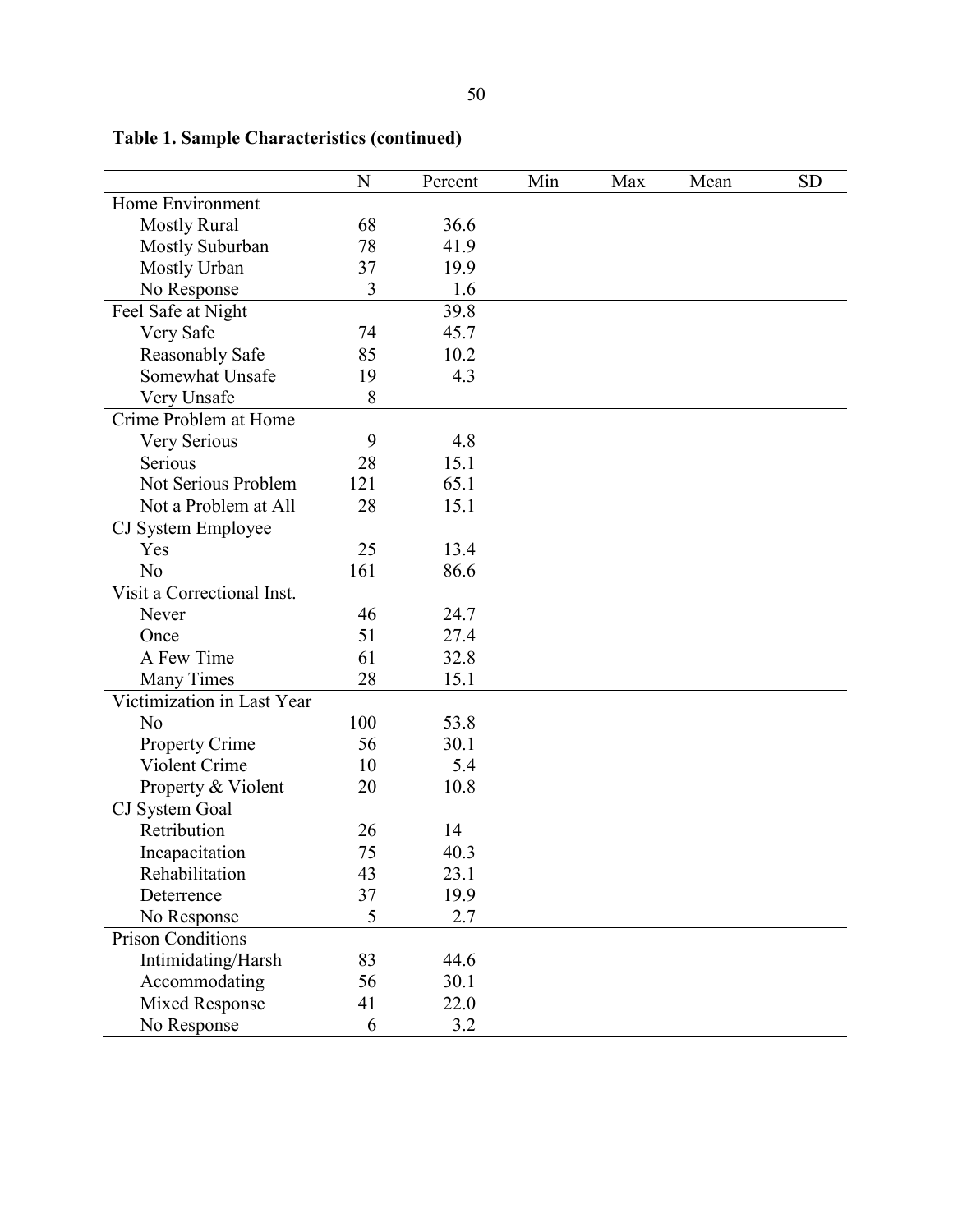|                      | N              | Percent | Min | Max | Mean  | <b>SD</b> |
|----------------------|----------------|---------|-----|-----|-------|-----------|
| Attribution          | 182            |         | 14  | 59  | 33.81 | 6.483     |
|                      |                |         |     |     |       |           |
| CJ Knowledge         |                |         |     |     |       |           |
| Class                | 42             | 22.6    |     |     |       |           |
| Media                | 23             | 12.4    |     |     |       |           |
| Class & Media        | 36             | 19.4    |     |     |       |           |
| CJ Employee          | 41             | 22.0    |     |     |       |           |
| Class/Media          |                |         |     |     |       |           |
| & Employee           | 5              | 2.7     |     |     |       |           |
| Family/Friend        |                |         |     |     |       |           |
| Convict              | 14             | 7.5     |     |     |       |           |
| <b>Been Arrested</b> | 3              | 1.6     |     |     |       |           |
| Why Study CJ         |                |         |     |     |       |           |
| Employment in        |                |         |     |     |       |           |
| Law Enforcement      | 95             | 51.1    |     |     |       |           |
| Other CJ Position    | 52             | 28.0    |     |     |       |           |
| Enjoy subject        | 21             | 11.3    |     |     |       |           |
| Cont. Education      | 5              | 2.7     |     |     |       |           |
| Unknown              | $\overline{4}$ | 2.2     |     |     |       |           |
| Ex-Con Teaching      |                |         |     |     |       |           |
| Not an Issue         | 126            | 67.7    |     |     |       |           |
| Hesitant/Crime       |                |         |     |     |       |           |
| <b>Bias</b>          | 50             | 26.9    |     |     |       |           |
| <b>Would Drop</b>    | 10             | 5.4     |     |     |       |           |
| Knowingly Enroll     |                |         |     |     |       |           |
| Yes - Without        |                |         |     |     |       |           |
| Hesitation           | 126            | 67.7    |     |     |       |           |
| Hesitant/Crime       |                |         |     |     |       |           |
| <b>Bias</b>          | 43             | 23.1    |     |     |       |           |
| N <sub>o</sub>       | 17             | 9.1     |     |     |       |           |

# **Table 1. Sample Characteristics (continued)**